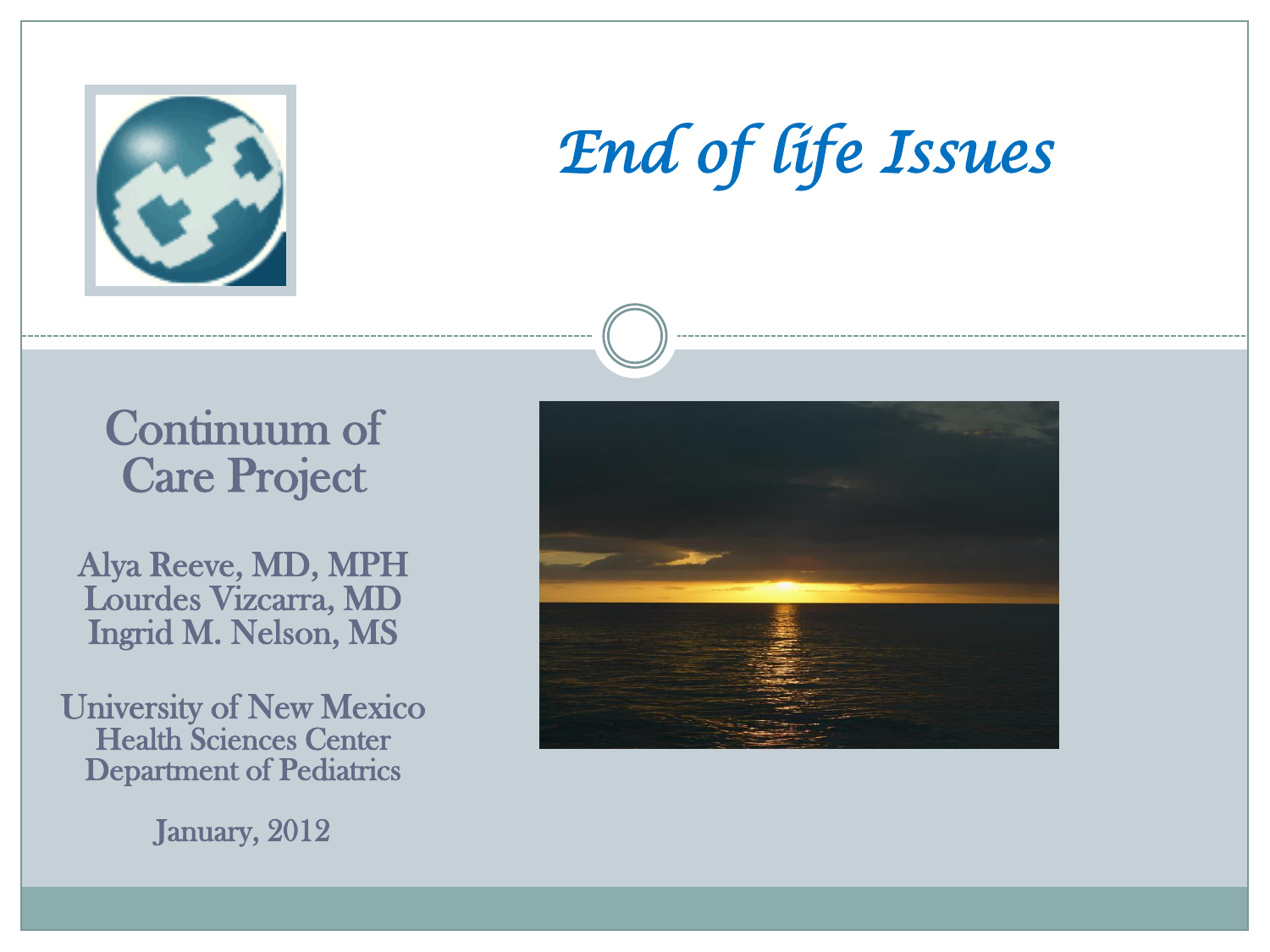## **Objectives**

- **This Training will explore:**
- **a) The importance that values, attitudes, etc. have when supporting the (dying) patient.**
- **b) Who has the legal right to make healthcare decisions.**
- **c) Death/Dying as a (natural) process.**
- **d) Awareness of the impact that death, dying, and mortality reviews have on the advancement of clinical knowledge**.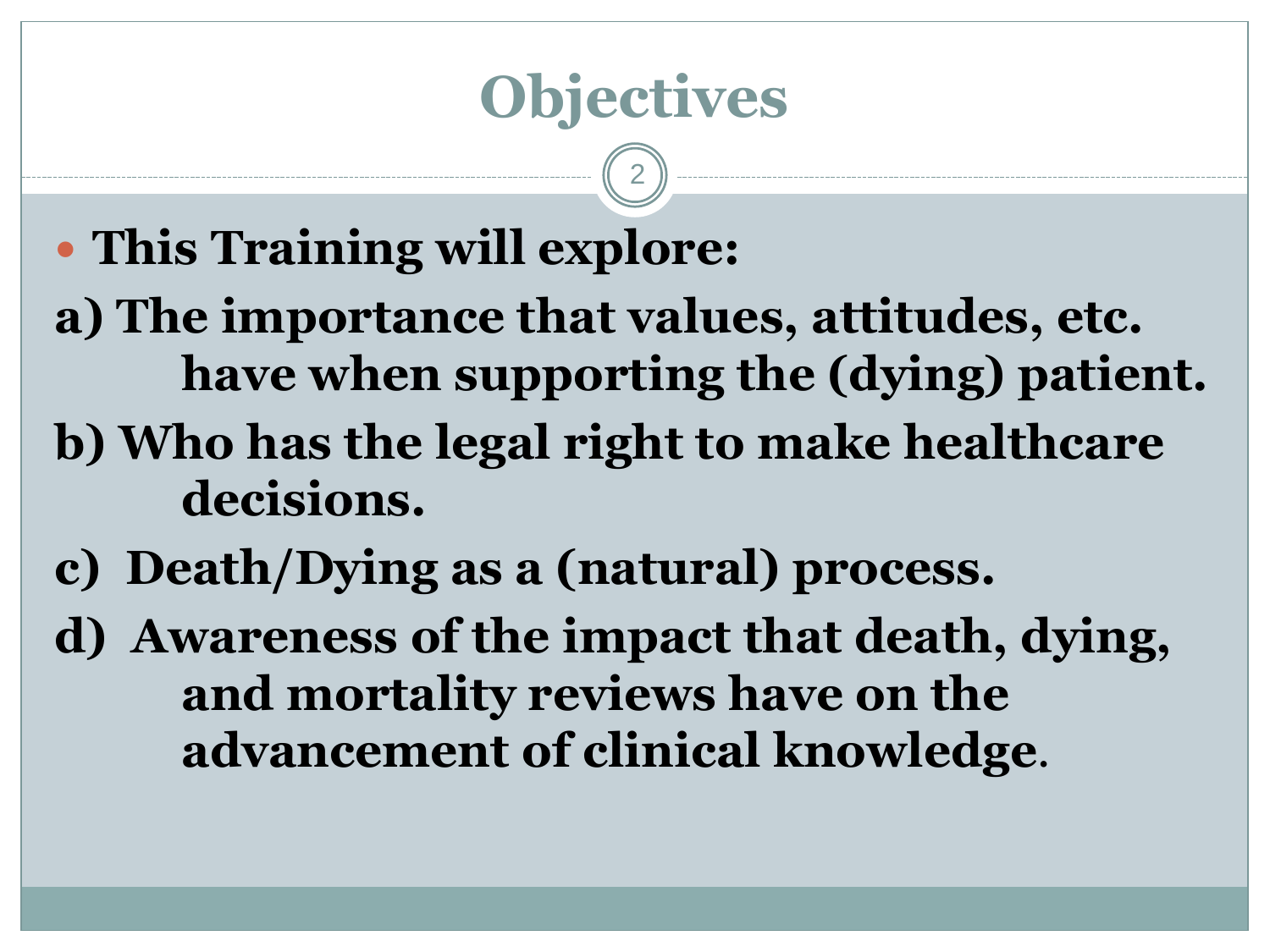# **Know Thyself**

3

Examine your own philosophy on

- Life
- Health
- Quality of life
- Sickness
- Getting Older
- Terminal Conditions
- Death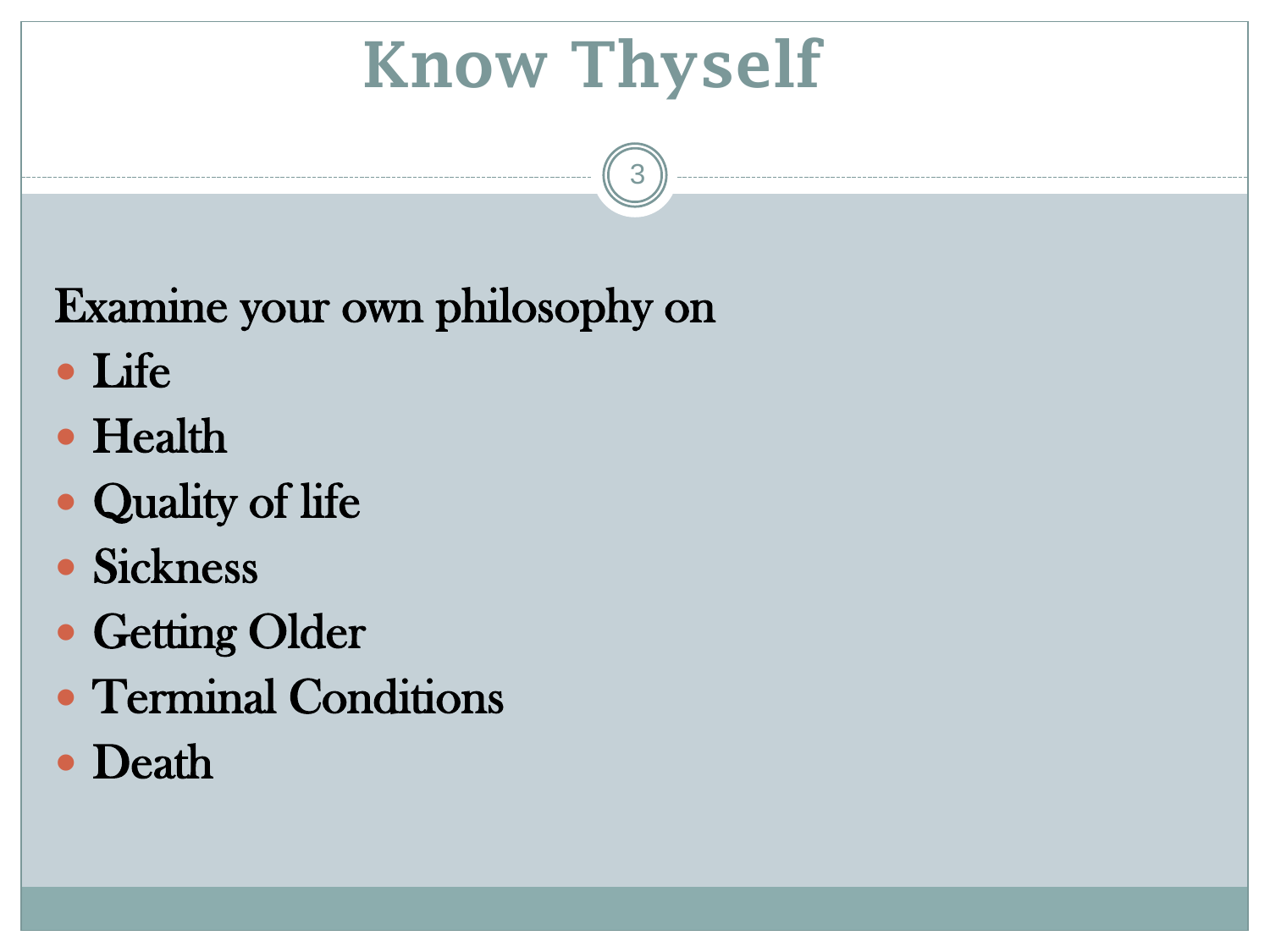**Know Thyself**

 Your philosophies or belief systems will impact your approach with delivery of care and how you advocate for your clients.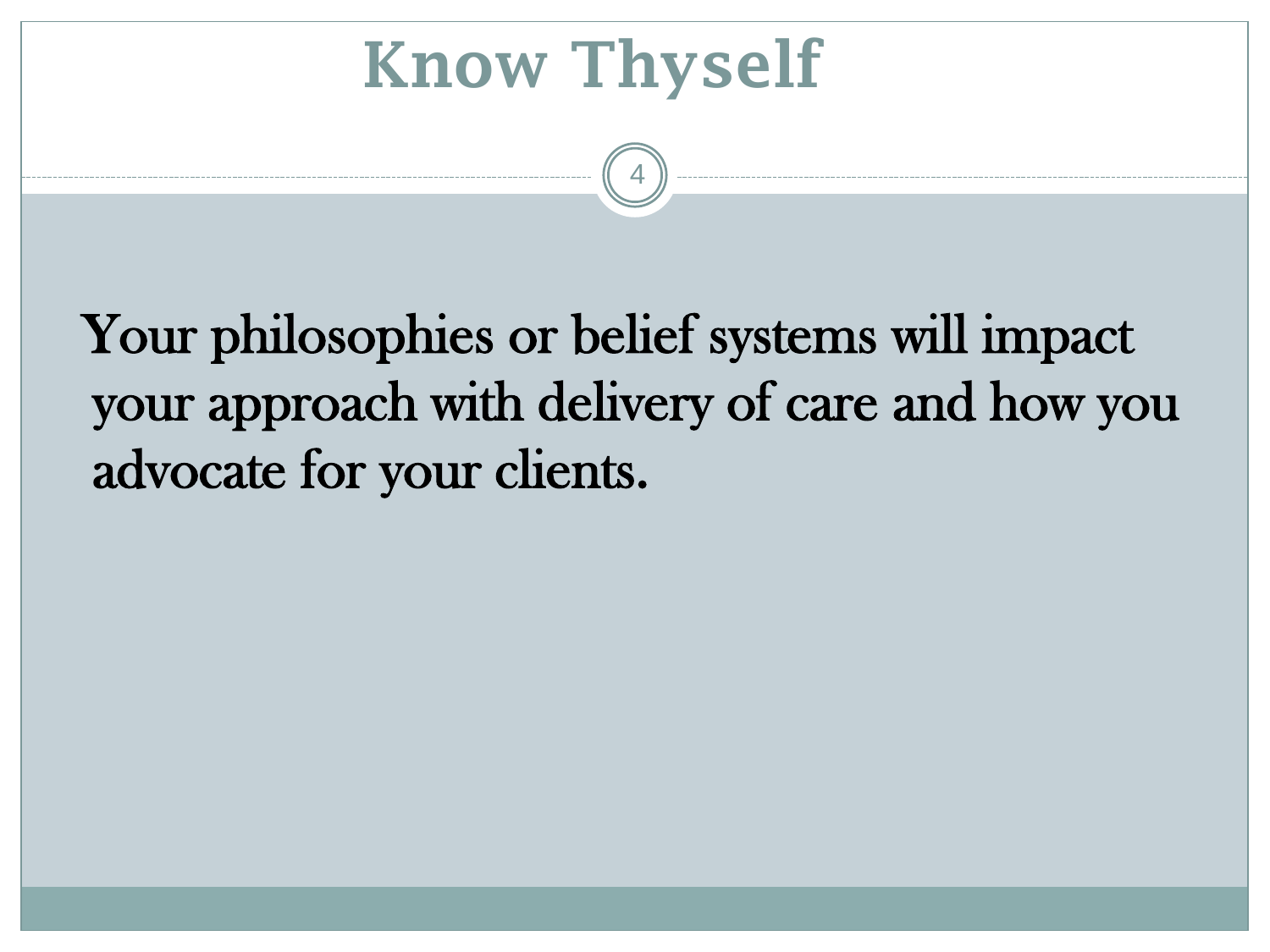## **Get the paperwork in order & update as needed…for Advocacy**

- Advanced Directives, Living wills
- Power of Attorney
- NM Uniform Healthcare Decisions Act Surrogates
- Guardianship
- Five Wishes + My Wishes
- Decision Consultation Form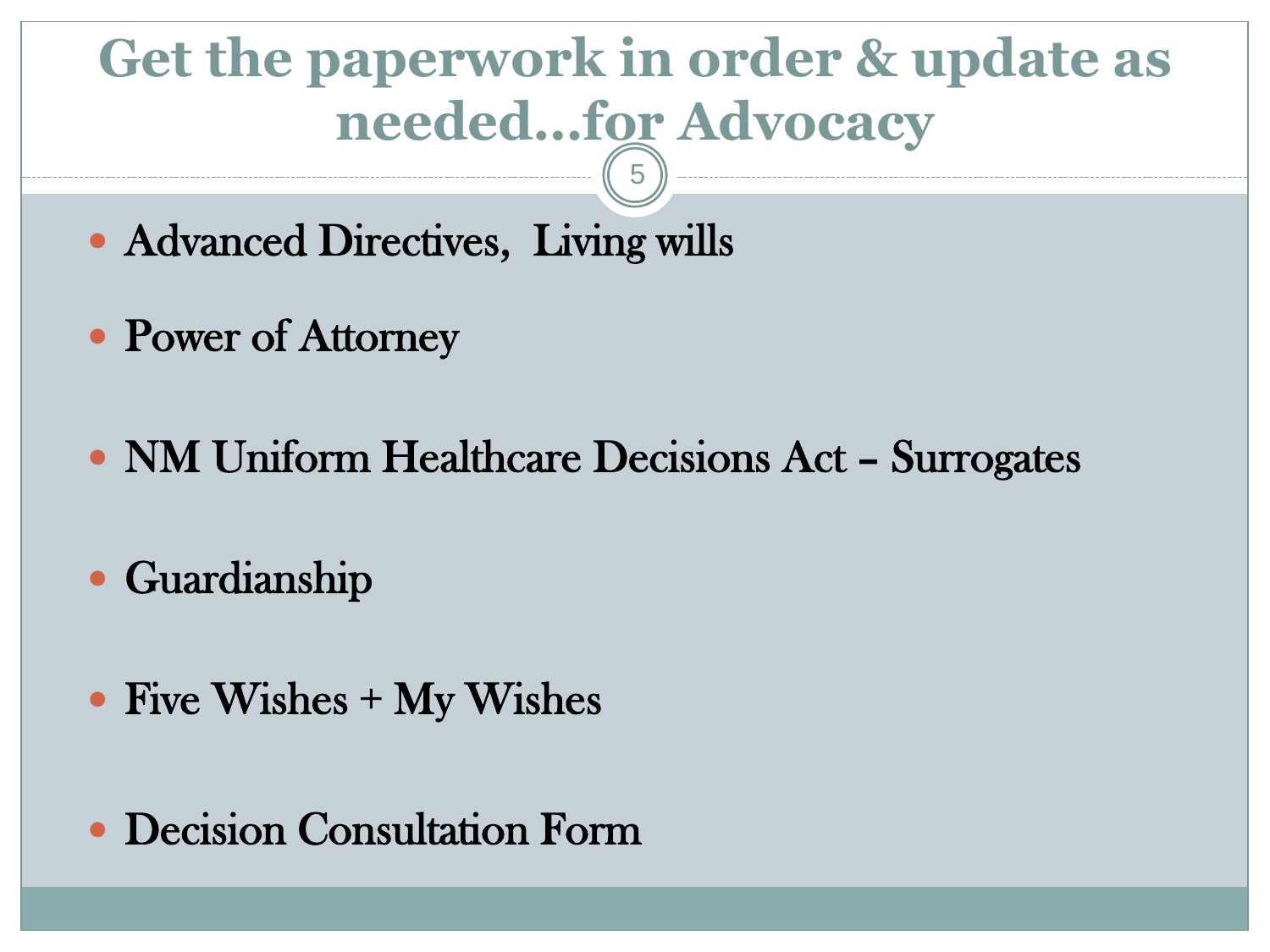

- As addressed in the Uniform Health-Care Decisions Act, **capacity** refers to
	- an individual's ability to understand and appreciate the nature and consequences of proposed health care,
	- including the significant benefits, risks and alternatives to proposed health-care
	- o and to make and communicate an informed healthcare decision.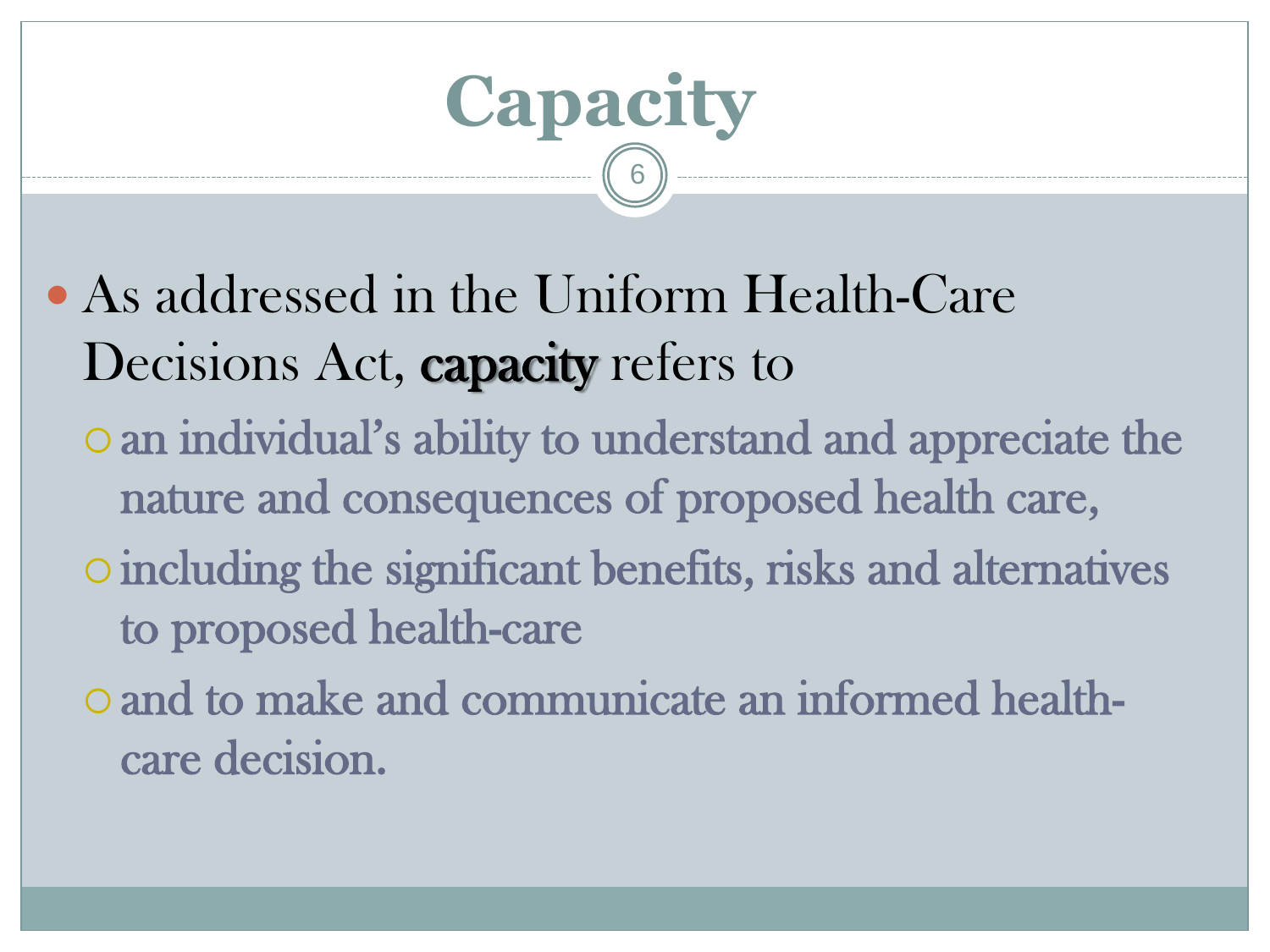#### Refusing treatment is not a determinant or indicator that the individual lacks capacity.

**Capacity** 

- Lack of capacity cannot be based solely on patient's disagreement with the doctor.
- Determination of a lack of capacity, according to the UHDA, requires
	- 2 professionals make an assessment-
	- one of whom must be the PCP
- When mental health or I/DD is present
	- At least one of the health care professionals must have expertise in assessing functional impairment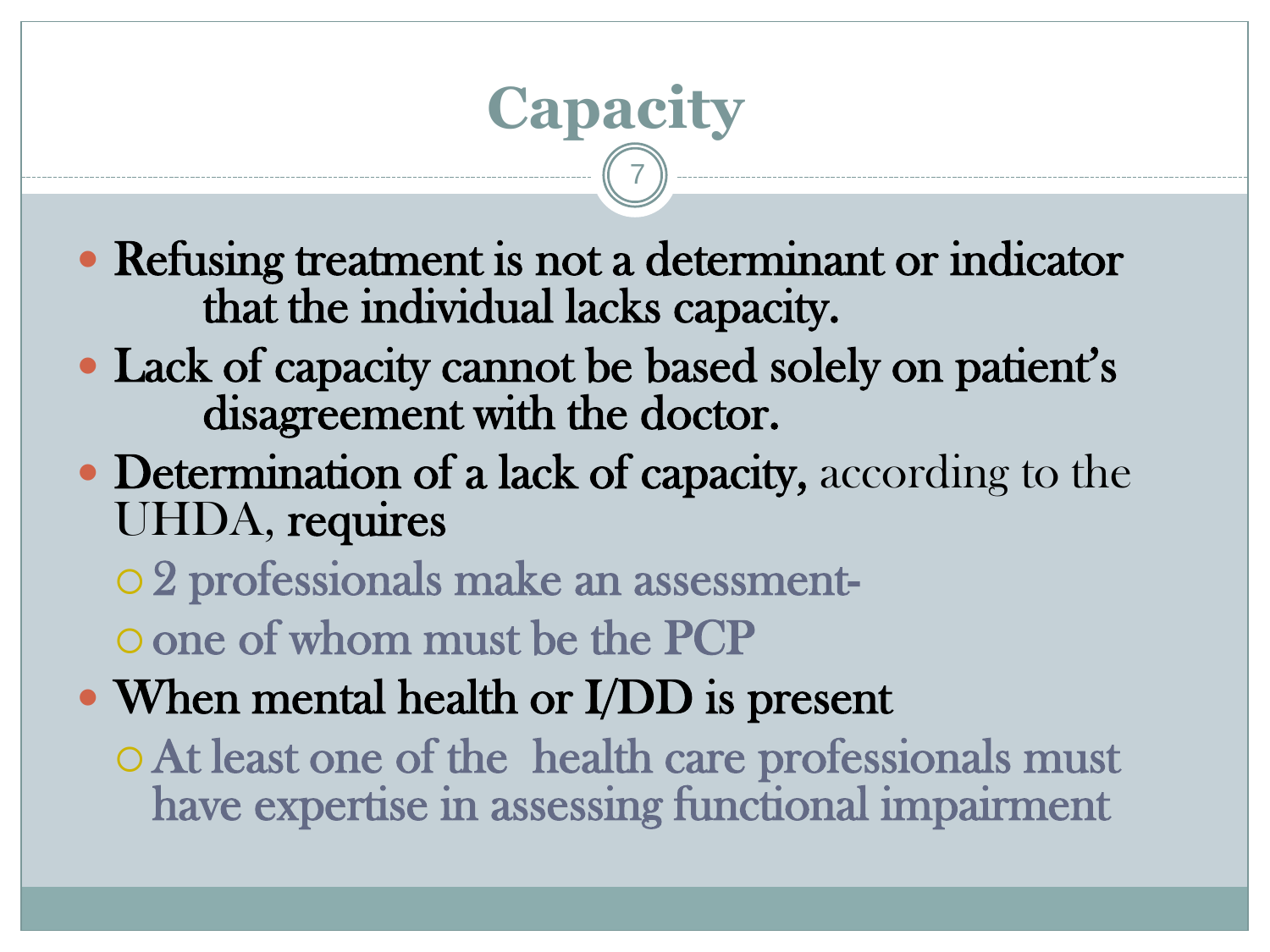### **Paperwork…**

8

Advance health-care directive-

 is an individual's instructions as to the kind of medical treatment s/he would or would not want in the event that s/he becomes incapacitated or unconscious or so ill that s/he is unable to express health choices or wishes

• A person has to have capacity in order to have an Advance Directive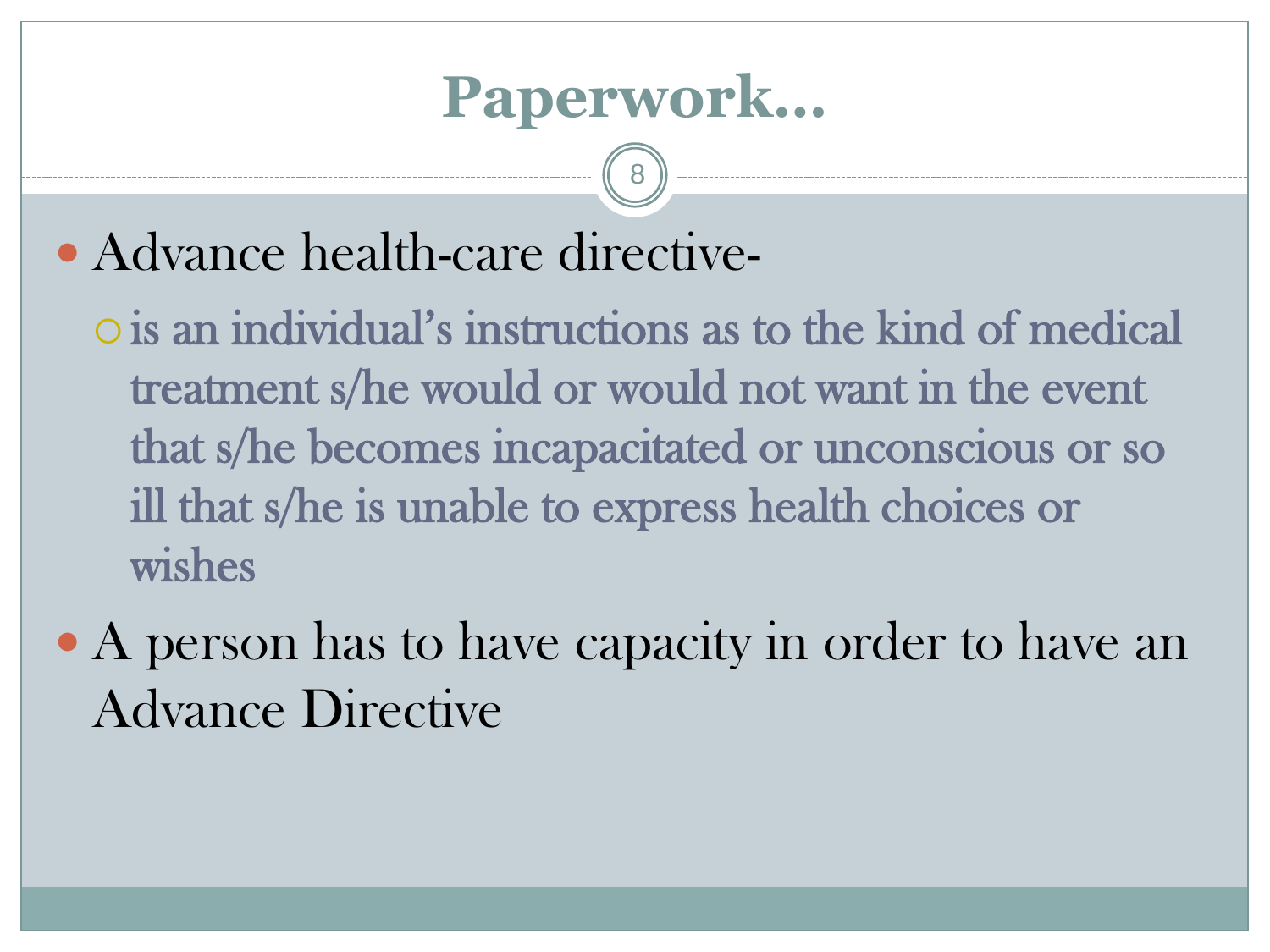### **Paperwork…**

Think of an Advance Directive as an autobiography – it must be written by the originator otherwise it is not an auto (self) biography

9

So…no one can write an Advance Directive for you…only you can write one for yourself…as long as you have capacity (or your wits about you)

Think of a biography – as a healthcare decisionwhich is written by another, about/for you

A surrogate decision maker (POA or Guardian) can make decisions for you as long as he/she has capacity (or they have their wits about them)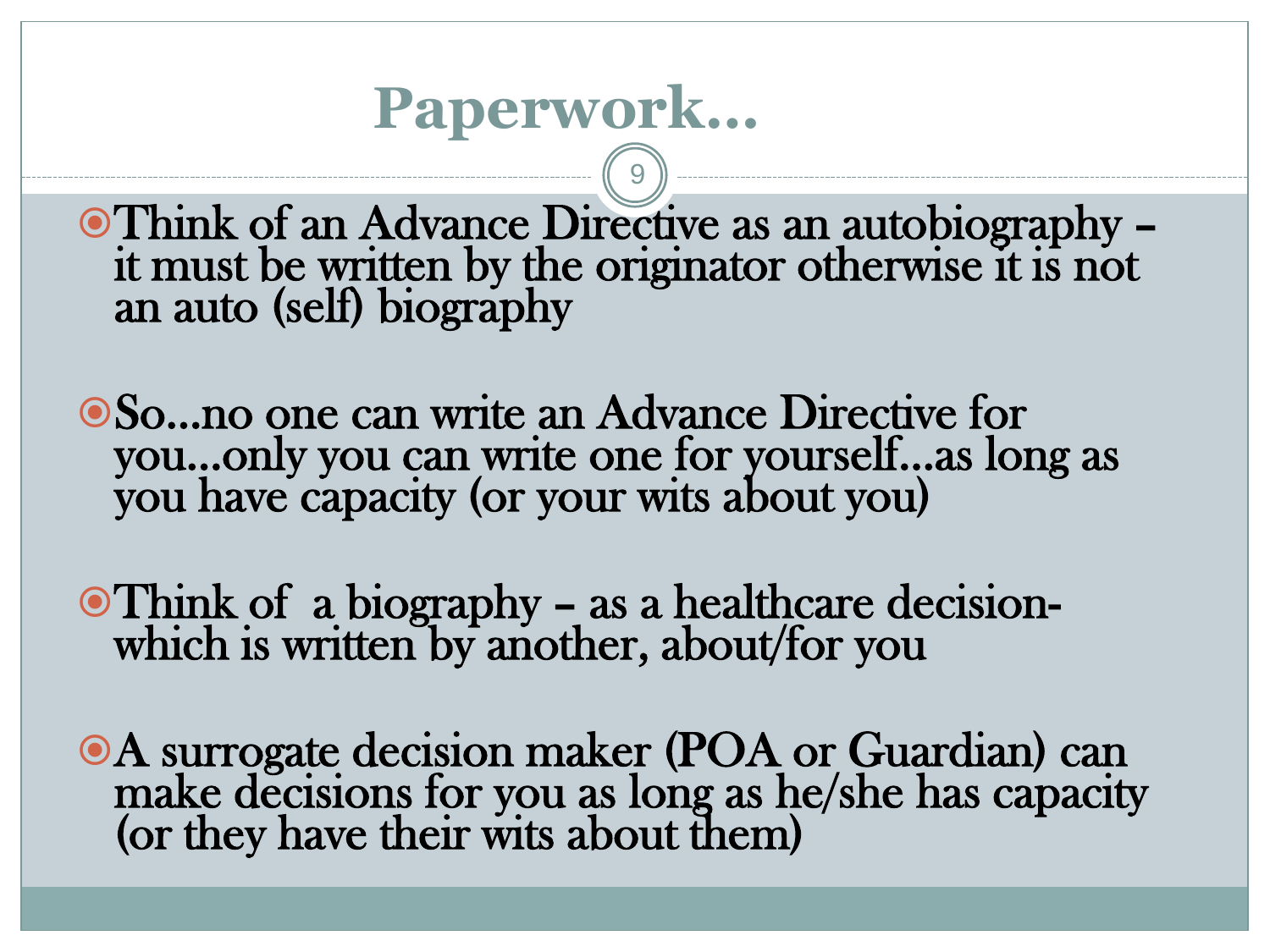## Don't Get Confused

10

## "Advance Directive"

(the form with this name on the top)

 Through this form, you can name an Agent or Attorney – in-fact (POA). The Agent will make healthcare decisions for you. However, this form does not need to be notarized.

 [It makes sense - as this form is a requirement at hospitals and surgery cannot be held up because we are waiting around for a notary.]

Copy is as good as the original in New Mexico.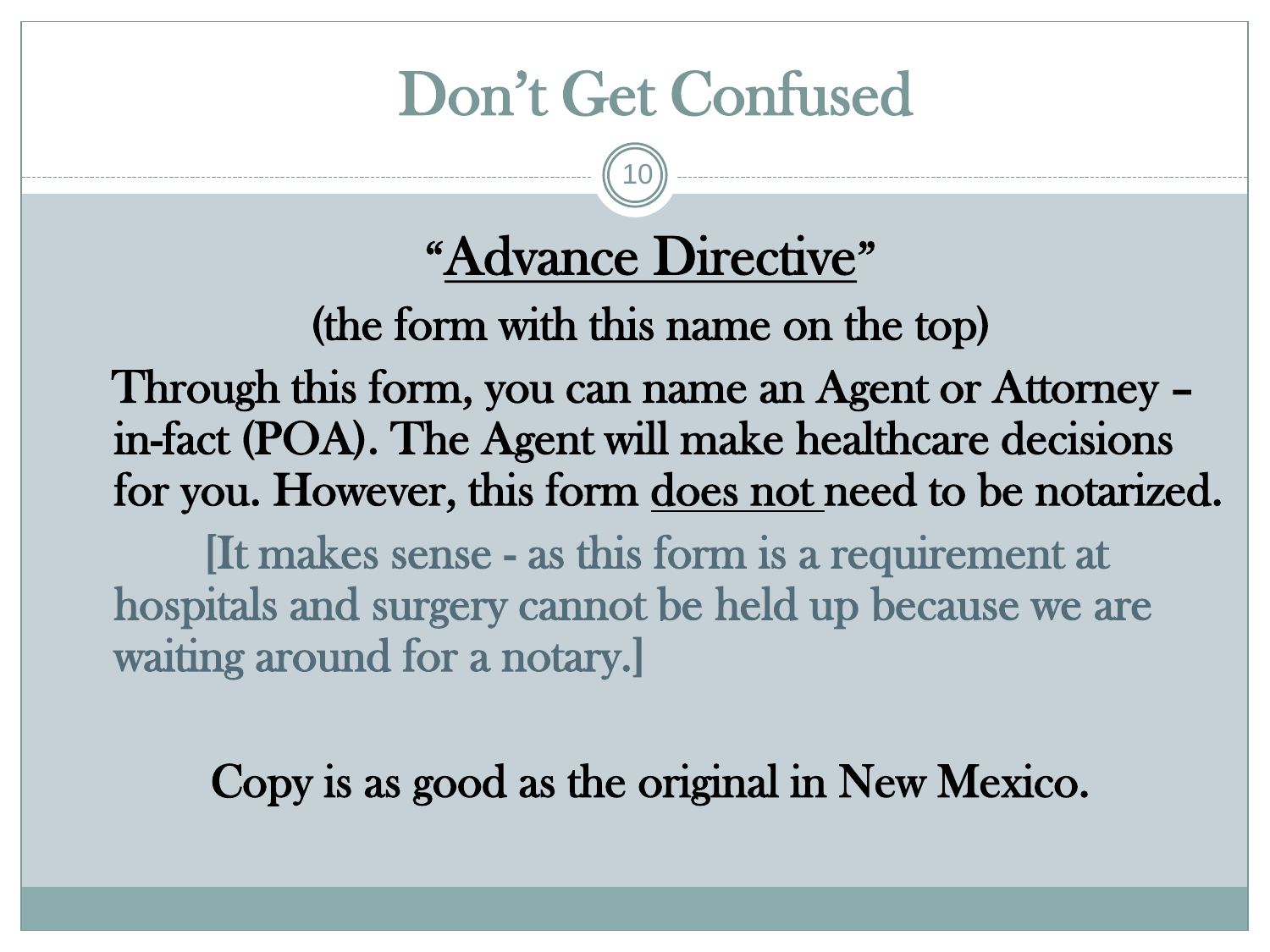#### **More Paperwork Don't be confused** 11

"Power of Attorney" (the form with this name on the top) Through this form, you, the Principal, can name a person (Agent or Attorney-in-fact) to take care of your affairs which covers two categories: o Healthcare o Finance or business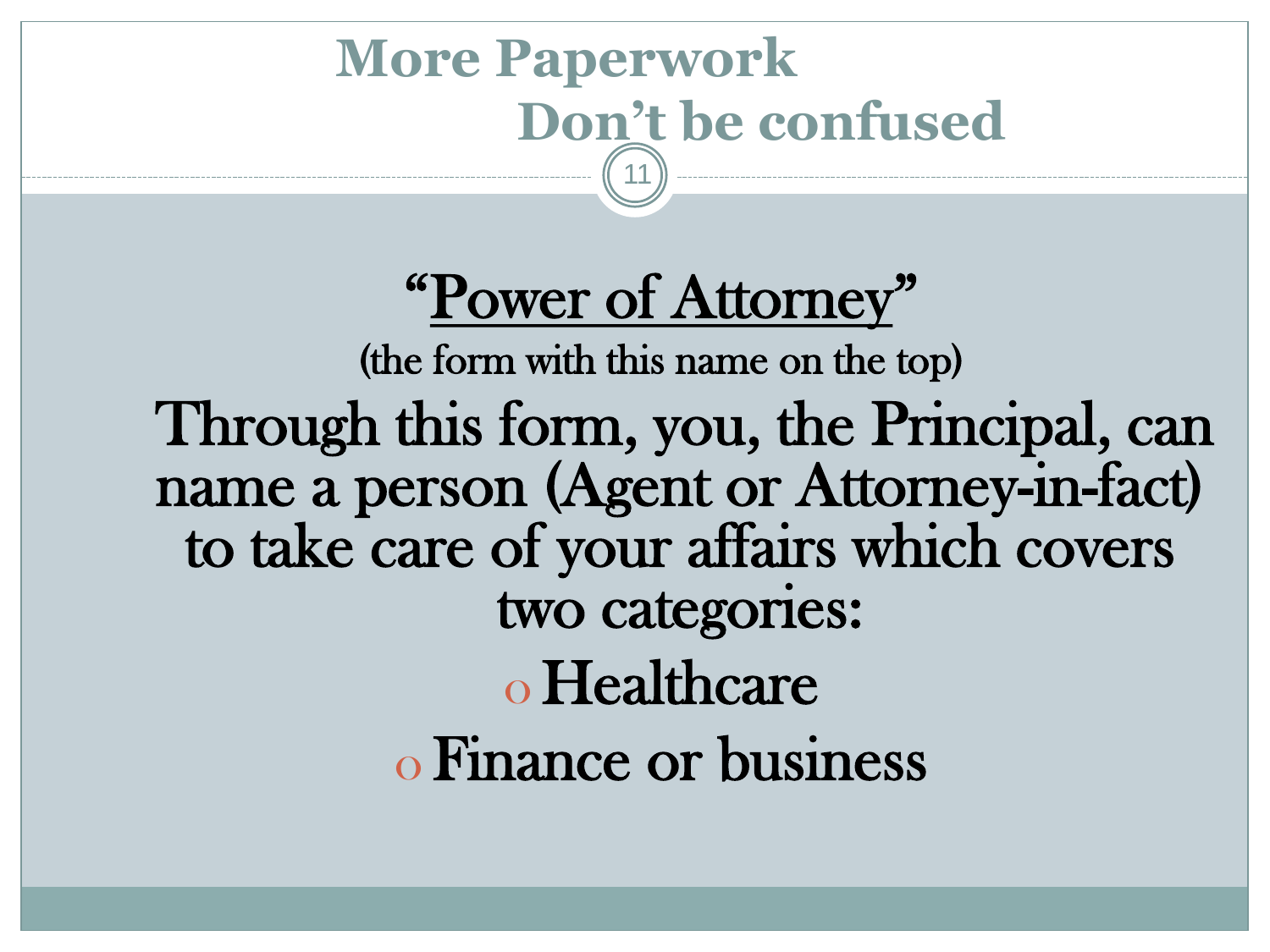#### **More Paperwork… Don't be confused** 12

Best option is to have a "durable" POA or one that states "…this document will not be affected by my incapacity…" so, if you should lose your wits about you, the document is still in effect, otherwise it would be null and void.

However, for Finance- this form must be notarized in order for it to be a legal document. For Healthcare- witness & notary is recommended, but not required.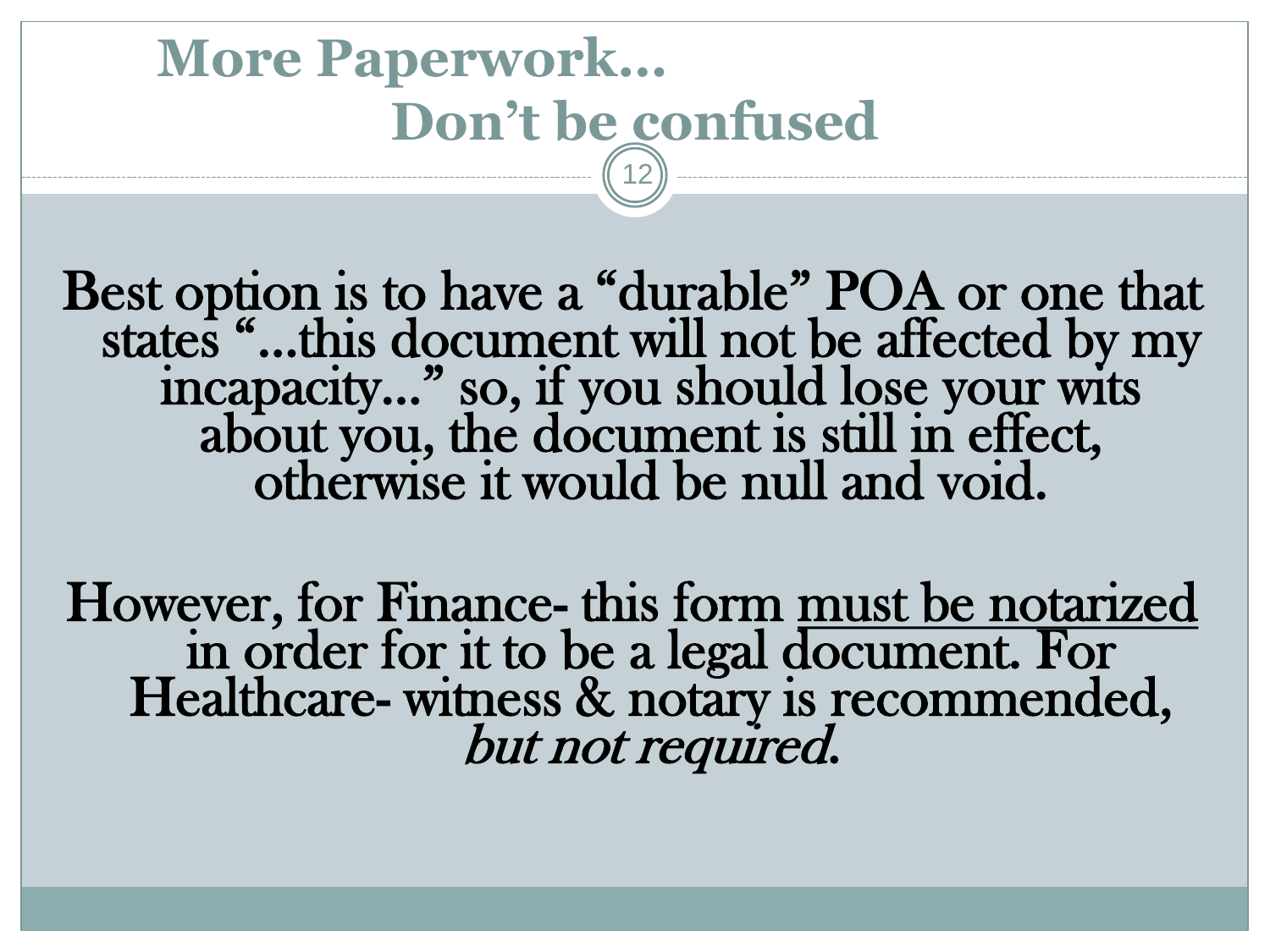# **Paperwork…POA**

The person initiating this document (Principal) has to have capacity at the time that these papers are signed

13

The majority of POAs are activated when a person loses capacity (e.g. coma, surgery, recovery, dementia, etc)

–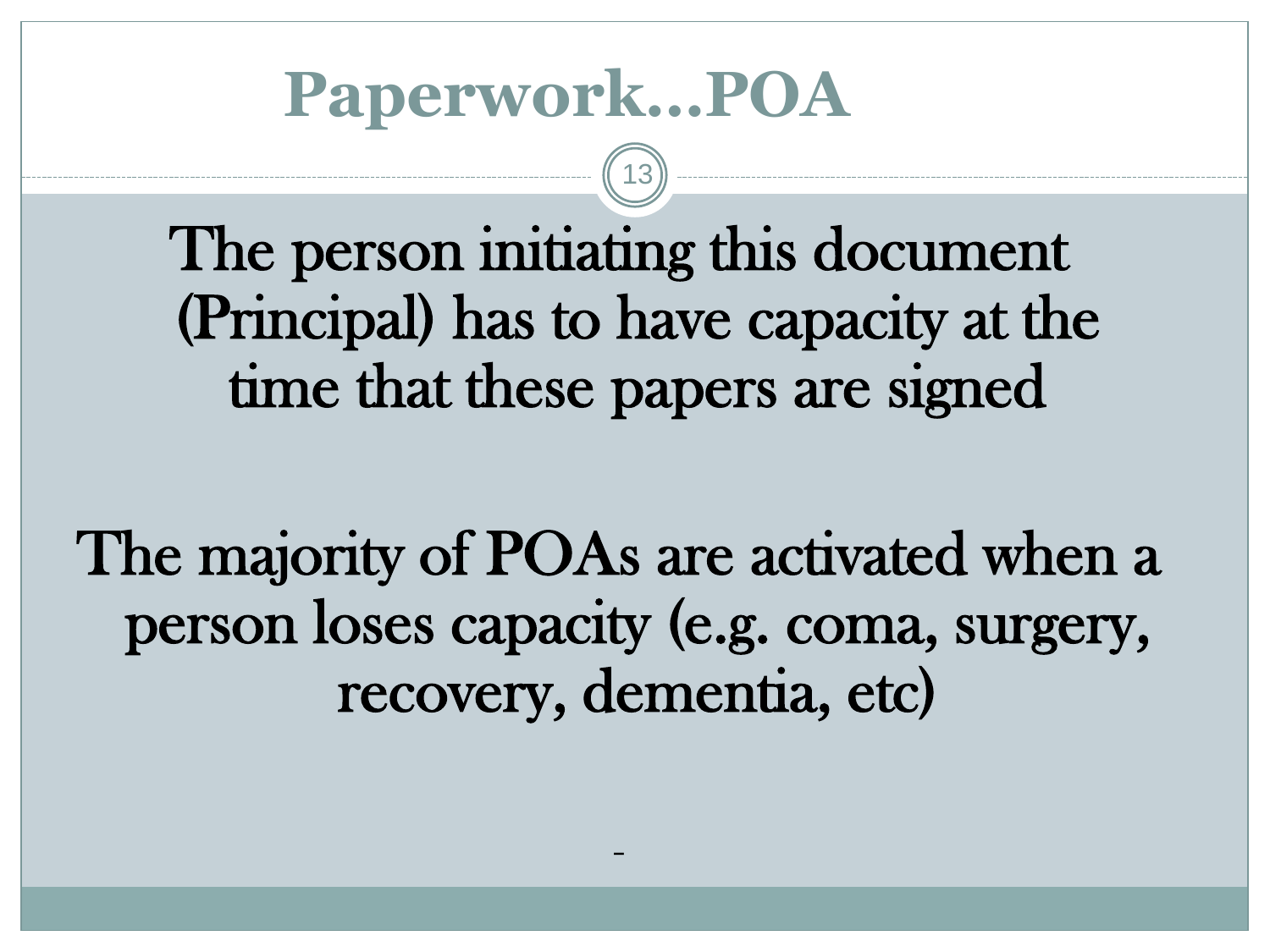### **Paperwork…POA**

14

• Powers of Attorney *can* start immediately but the Principal decides by indicating suchwhen completing the form (this option is often chosen when the Principal is in a serious or terminal

condition).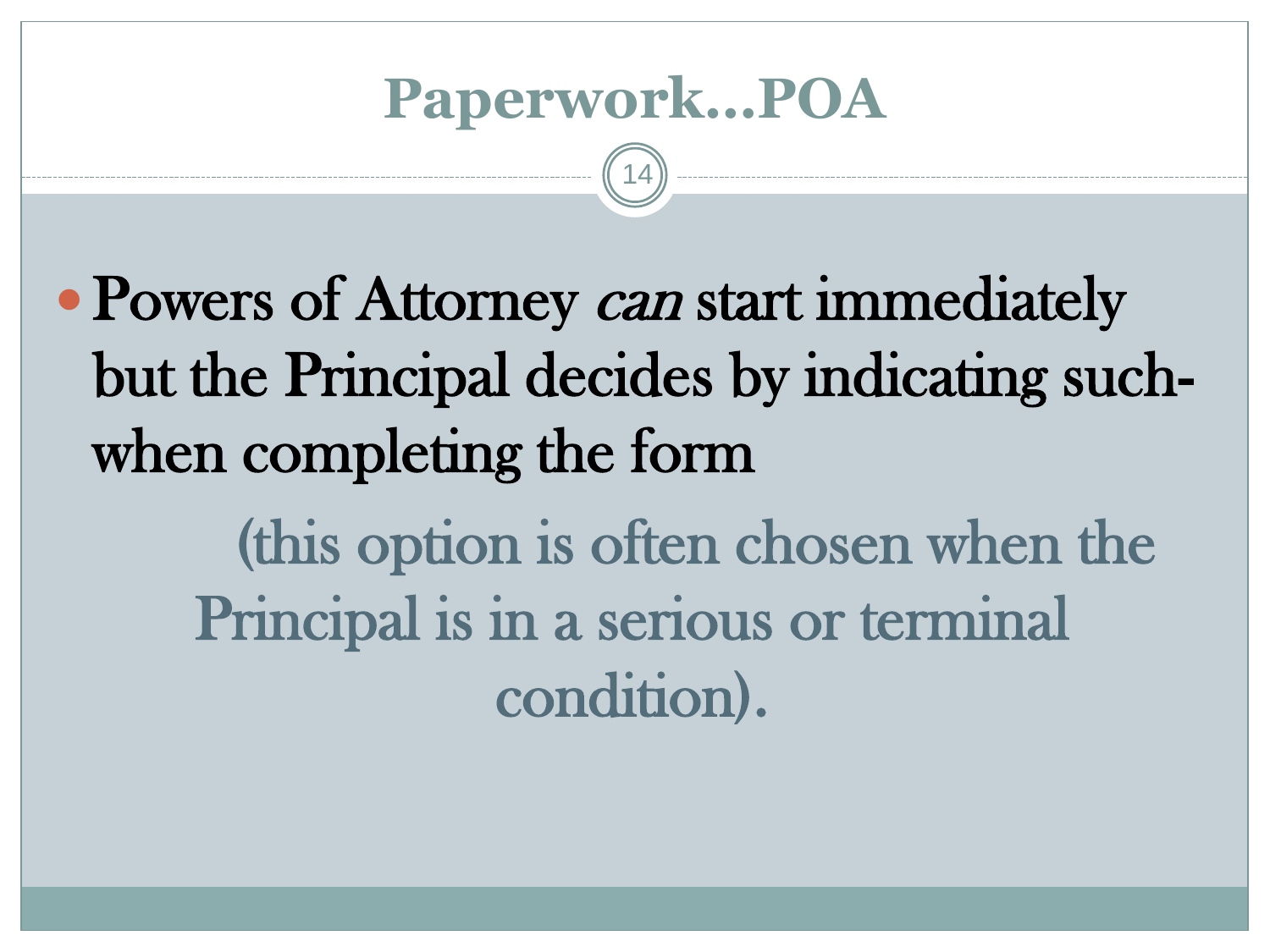### **Paperwork…POA**

15

**Keep in Mind**

**There is no POA that governs or takes away a person's civil rights, rights to privacy, etc.**

**No POA for: morals, who can date whom, what the Principal can spend his/her money on, etc.**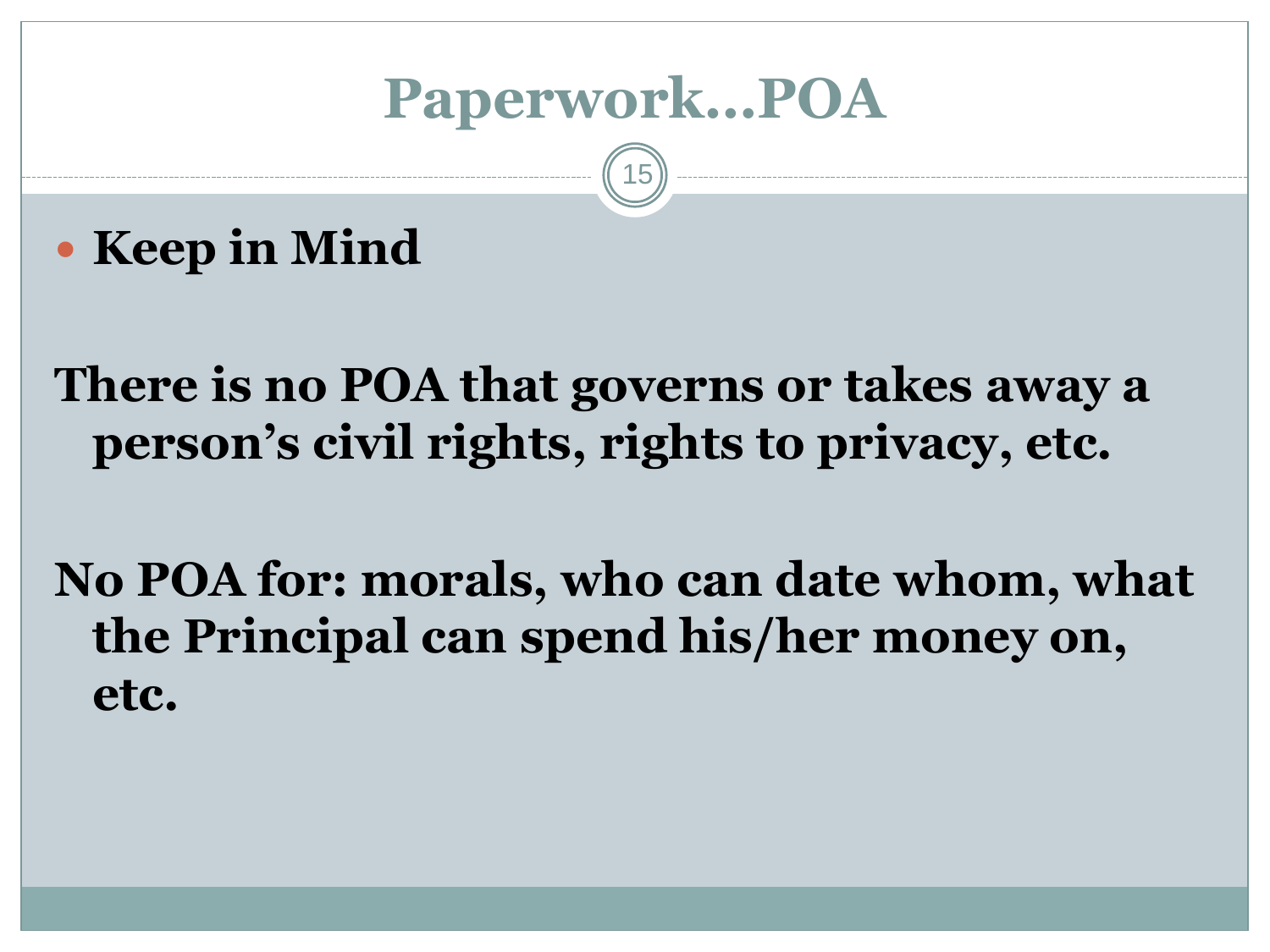The Principal should not complete this form under duress, threat, seduction or coercion

16

Principal is in the driver's seat – This information is not emphasized enough

POA can be revoked at anytime by the Principal

 Updates should be given to those who need to know w/new Agent named, etc.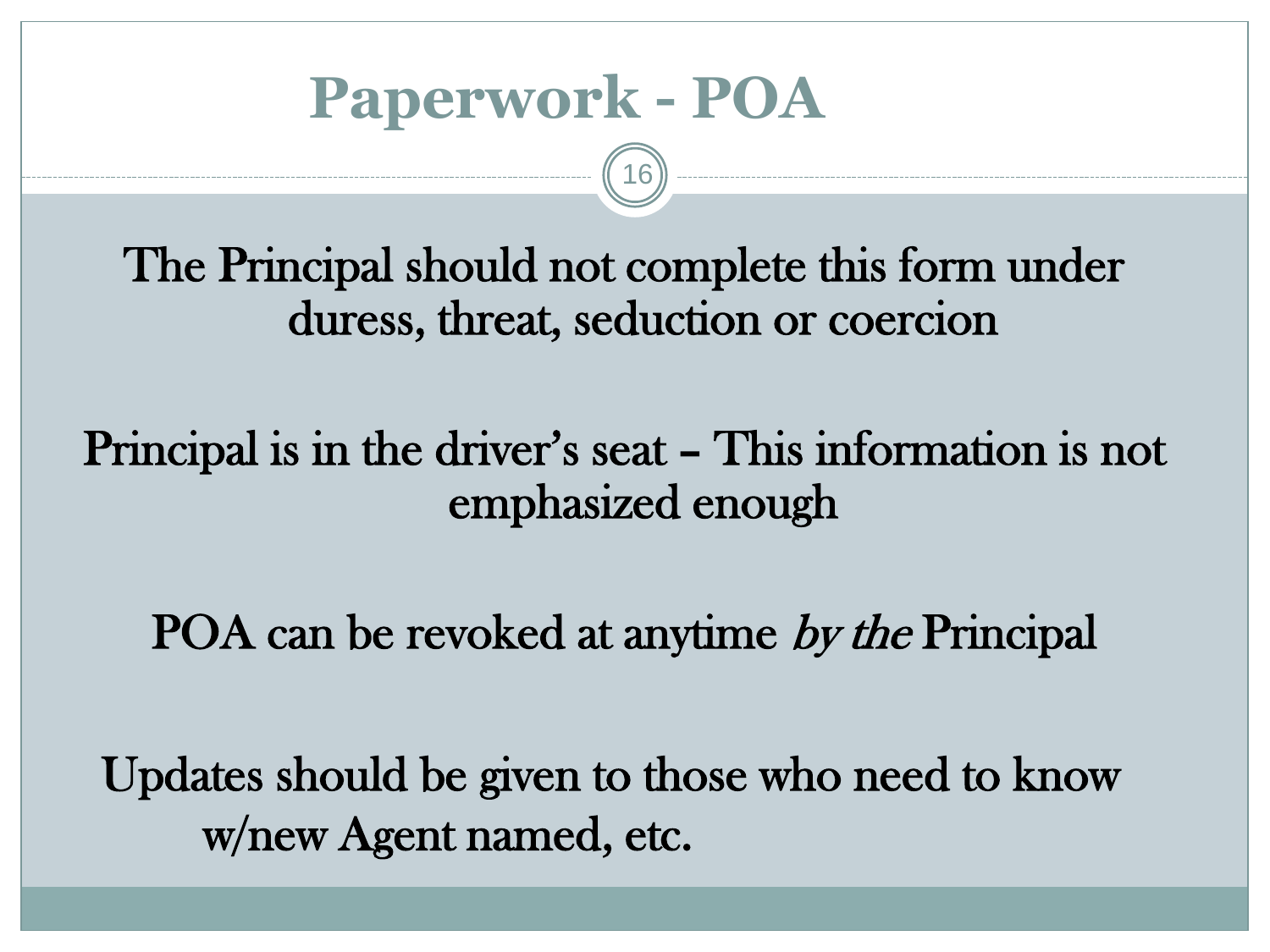## **Paperwork - Guardians**

17

 A guardian is a person appointed by the court to make personal and health care decisions for a person (the ward) who has been deemed "incapacitated."

• Guardianship is governed by the State Probate Code

**• Types of Guardianship**  Full or Plenary **Limited**  Treatment\* Temporary Guardian ad Litem

\* Mental Health & Developmental Disabilities Code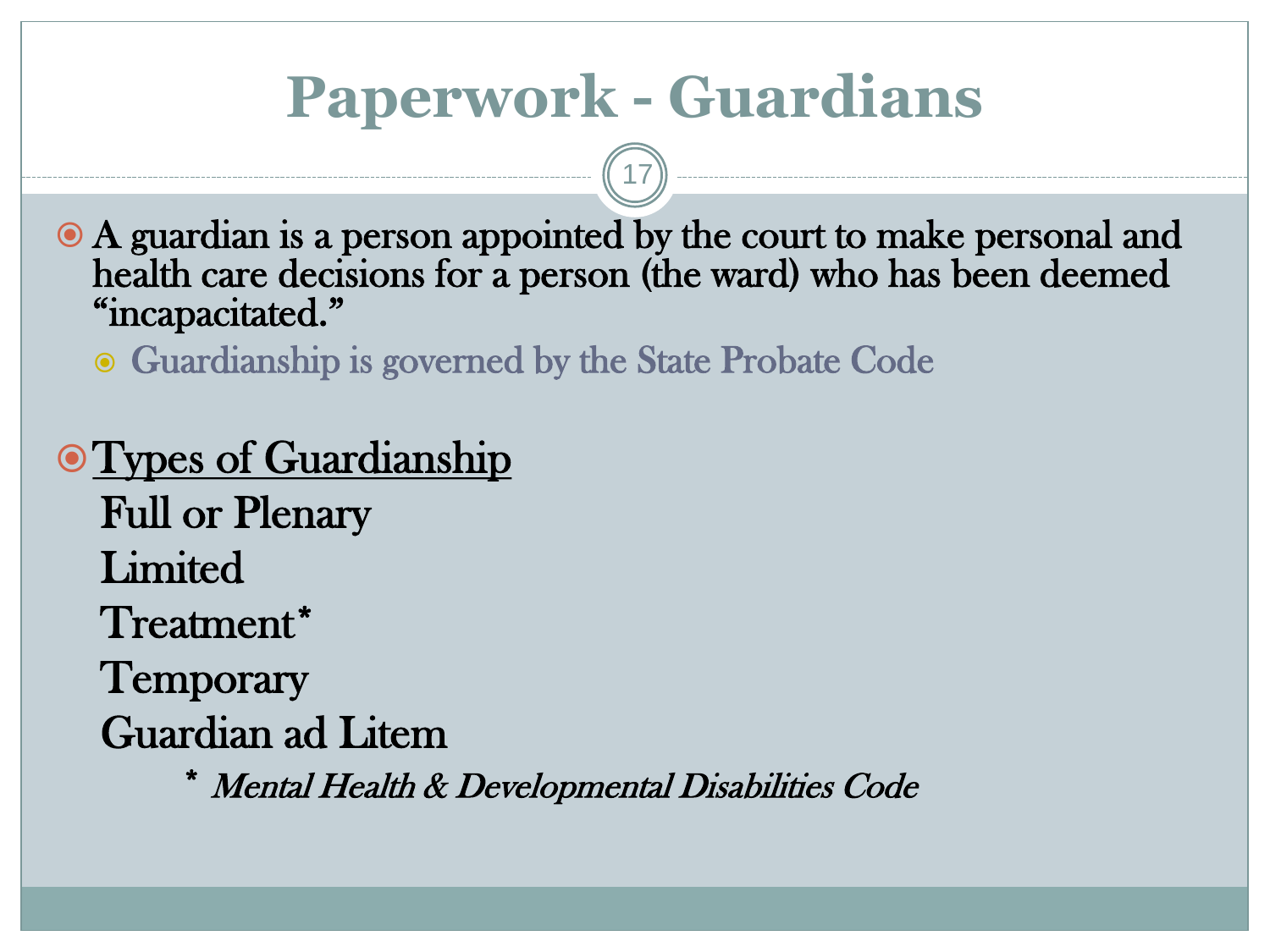## **Paperwork - Guardians**

- Average cost  $\geq$  \$3,200 (uncontested)
- Testamentary ≥ \$300
- Those who seek to be a guardian, but fall below the poverty line–
	- Contact the Office of Guardianship to get on the waiting list for the Guardianship Program where the fee is free or nominal
	- 1-(505)-476-7321 or 1-(800) 311-2229
- Contact: Christine Wester, LBSW, MPH
	- IAA/DRP Unit -1-800-283-5548 or
	- Albuquerque (505) 841-5529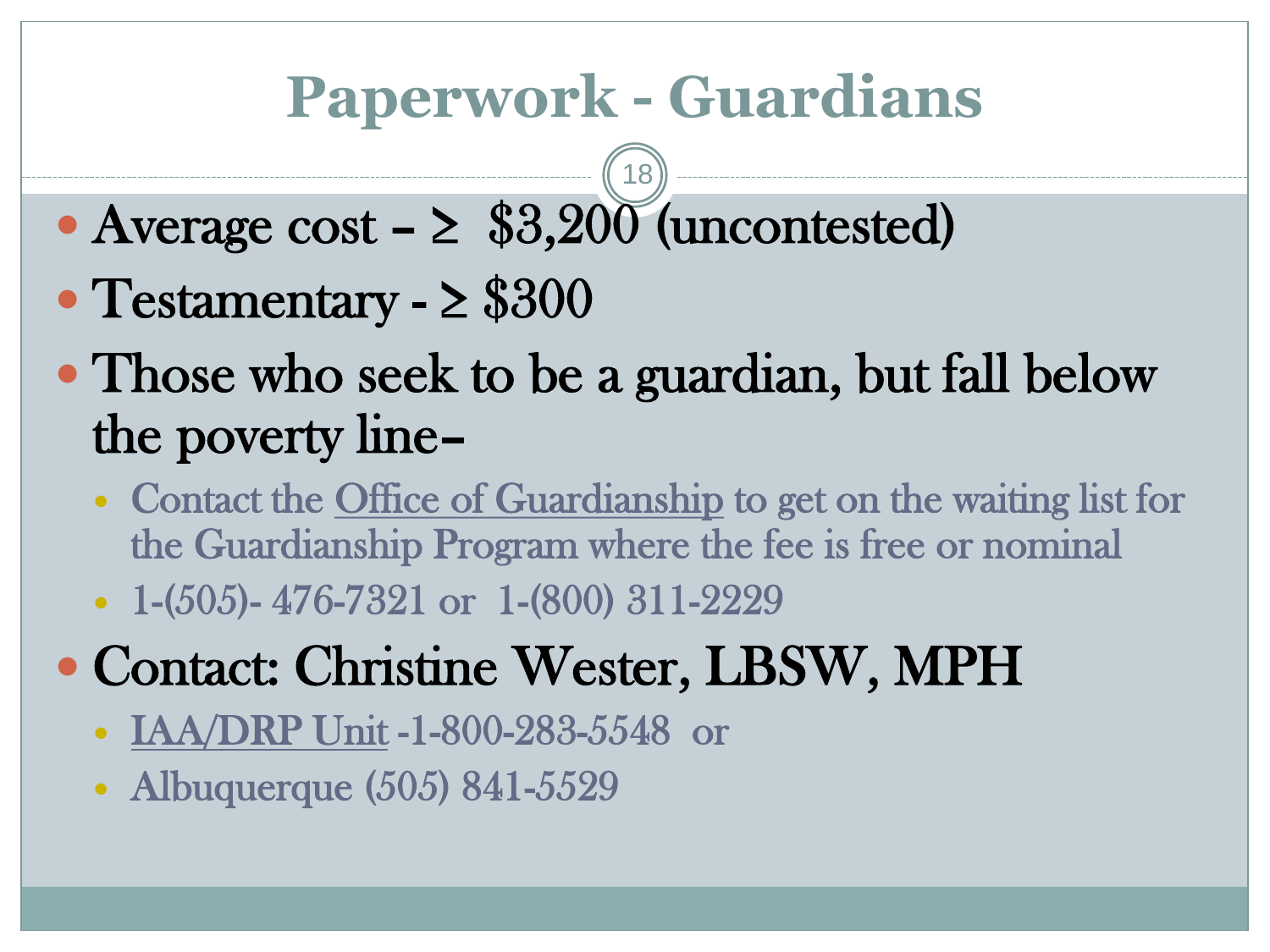#### Surrogate Decision Makers 19

- An individual, other than a patient's agent or guardian, authorized under the NM UHDA to make health-care decision for them.
- Surrogate can be appointed if the agent is not "reasonably available" and there is an urgency in treating the health-care needs.
- Alternates can also be chosen based on their availability and willingness to be a surrogate.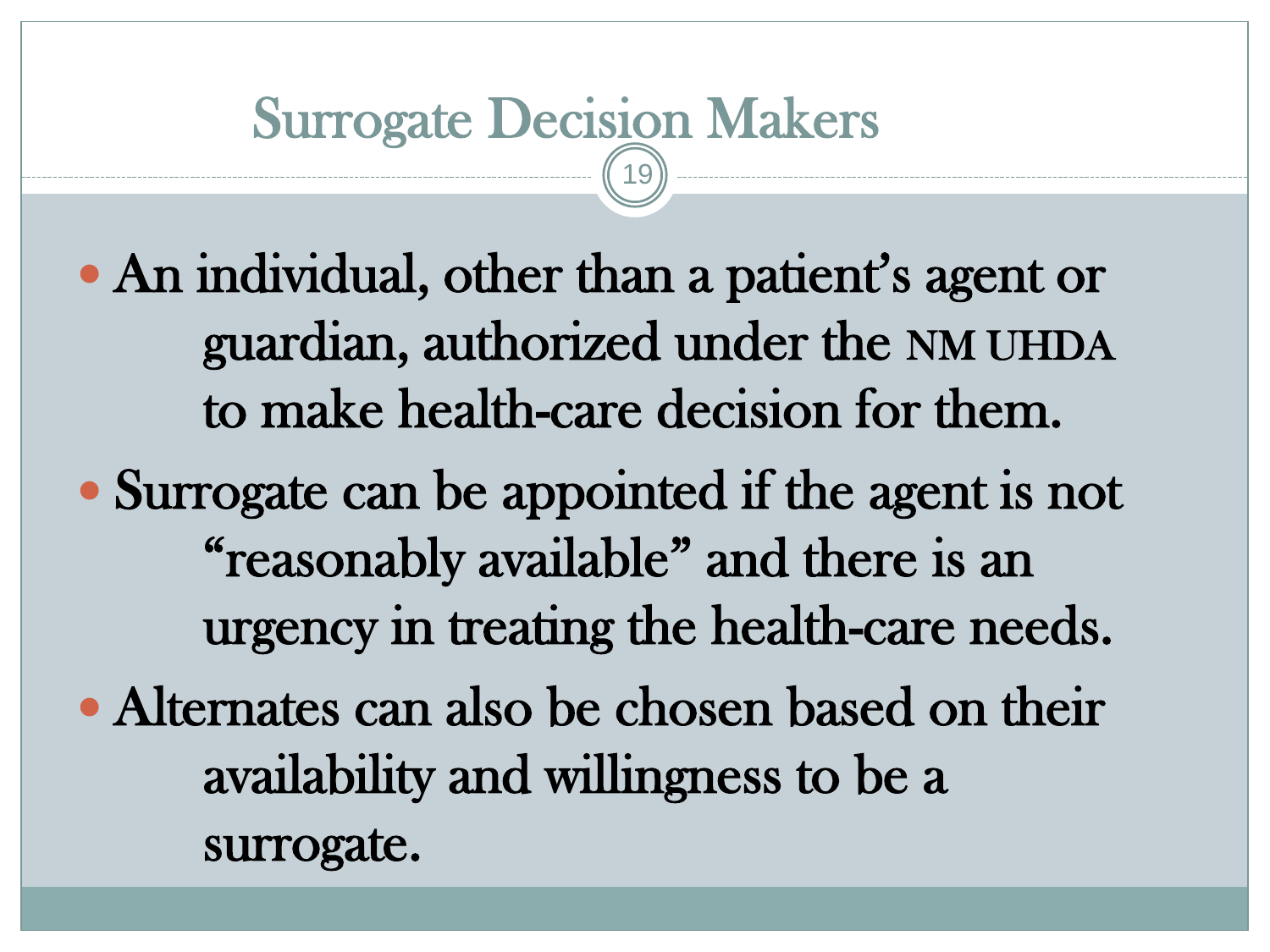# Hierarchy of Surrogates

- Spouse
- Significant Other
- Adult Children
- Parents
- Adult Siblings
- Grandparents
- Person showing Special Care

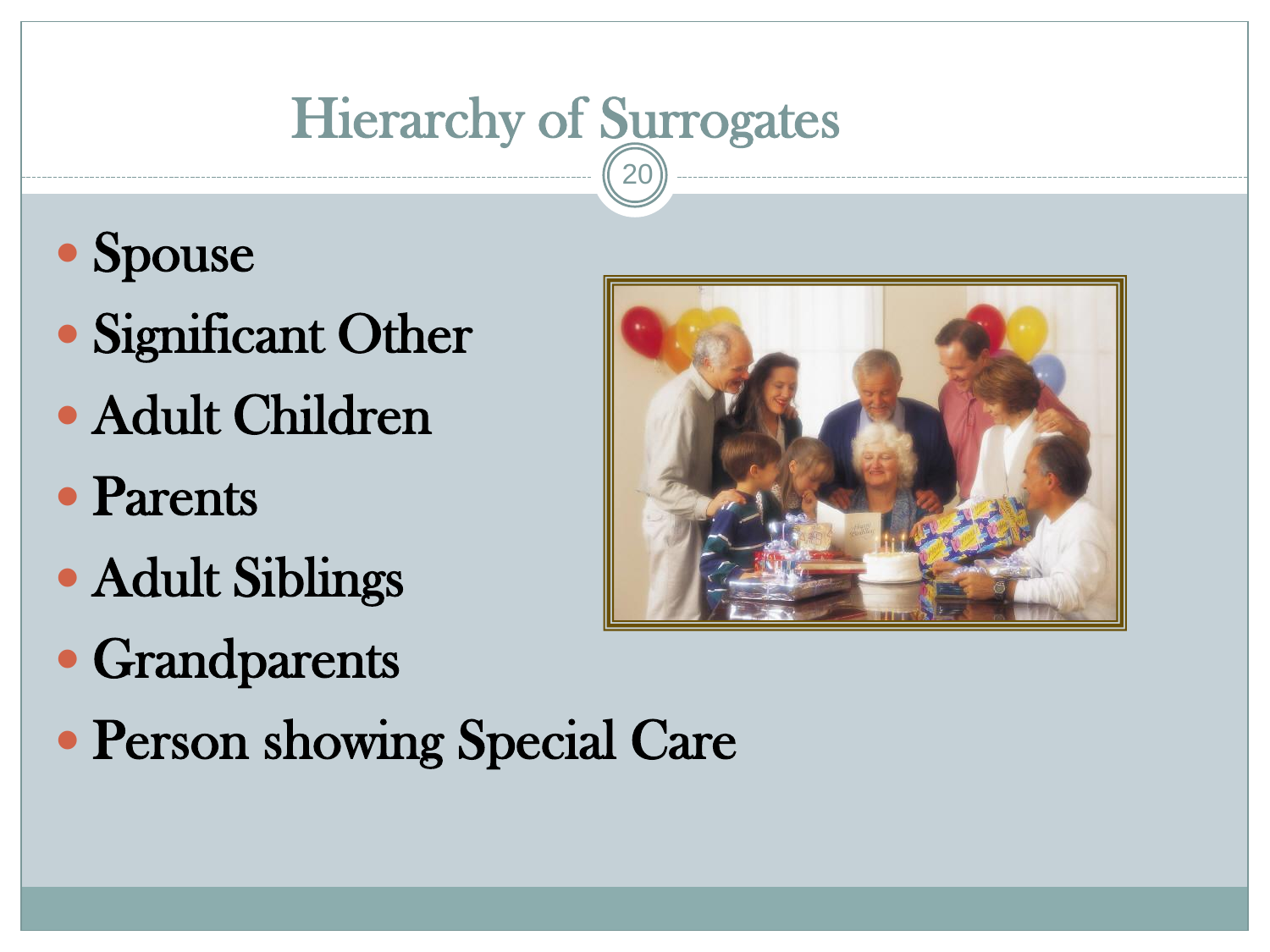# More on Surrogates

21

### **• DDSD Form:**

 **Documents that a surrogate has been identified to take on the role as decision maker**

#### **Temporary –**

- **in cases of serious/ delicate medical situations when a decision is needed**
- **Surrogate should also be actively pursuing guardianship if it is determined that the individual lacks capacity**

#### **Questions?**

 **Please contact Christine Wester, LBSW,MPA at the IAA/DRP Unit (see resources)**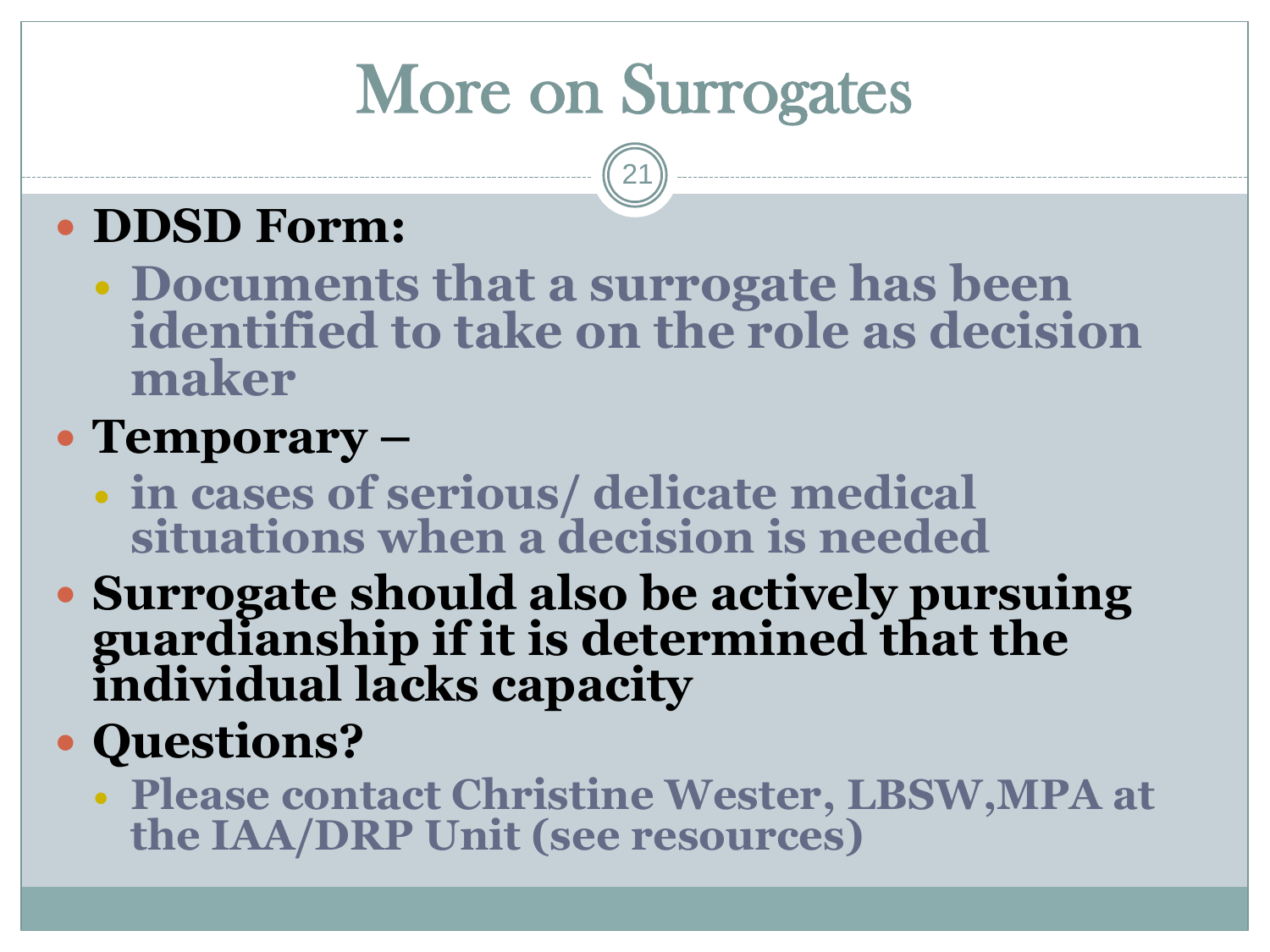### **Paperwork… Five Wishes 1-888-5-Wishes**

22

Holistic document honored in many states (e.g. New Mexico) which gives you the opportunity to capture your healthcare wishes and needs in a way that lets others know officially:

What procedures you want or don't want Who you want to make decisions for you Comfort Measures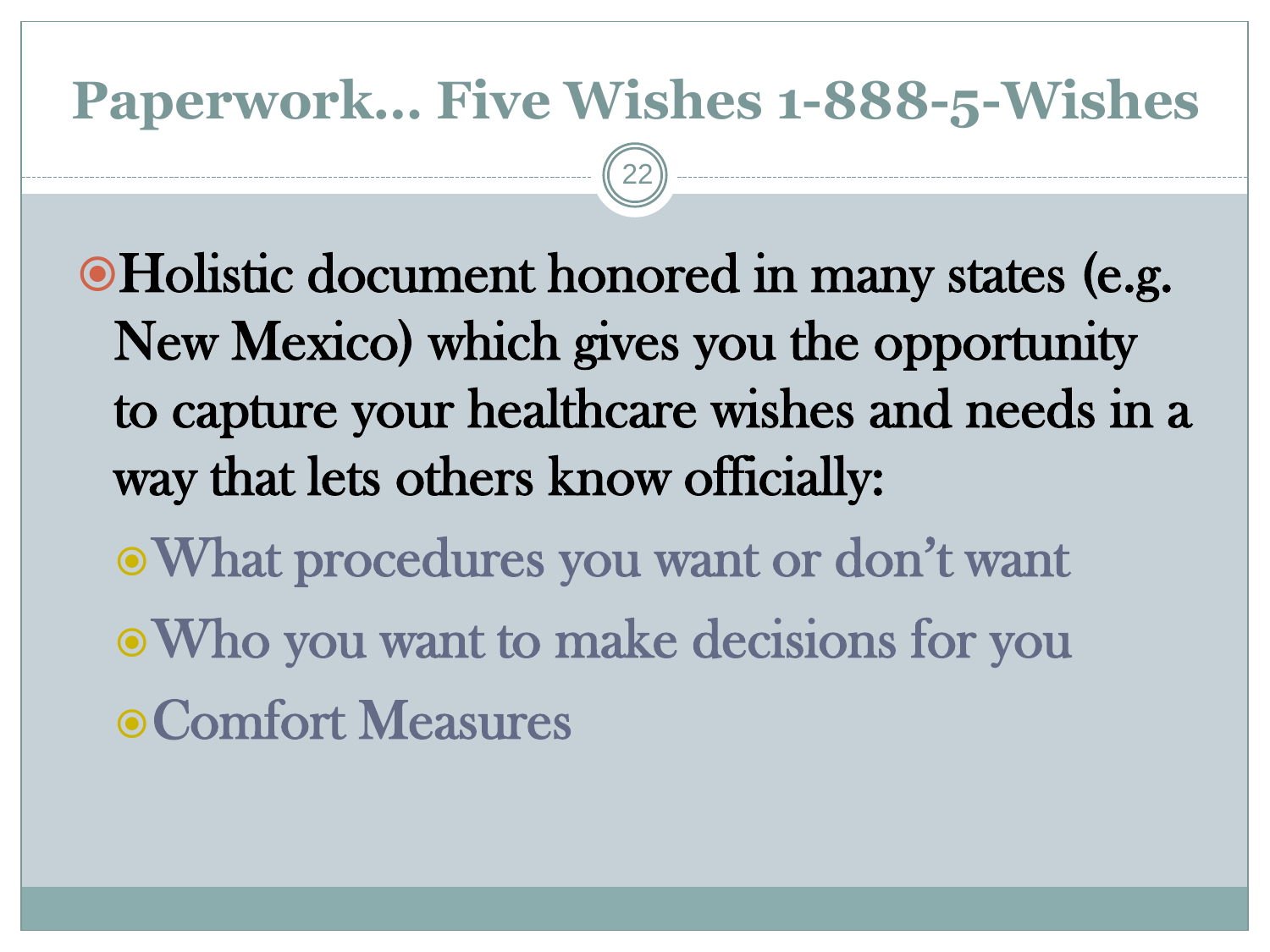## **Paperwork…1-888-5-Wishes**

23

### **OPreferred approach**

What you want friends and family members to know

#### How you would like to be treated

 Note: [Copyright regulation –Original Five Wishes Form! (can make copies of completed form for family, etc.) Can replace old AD, living wills as long as you tear up the old and alert PCP, etc.]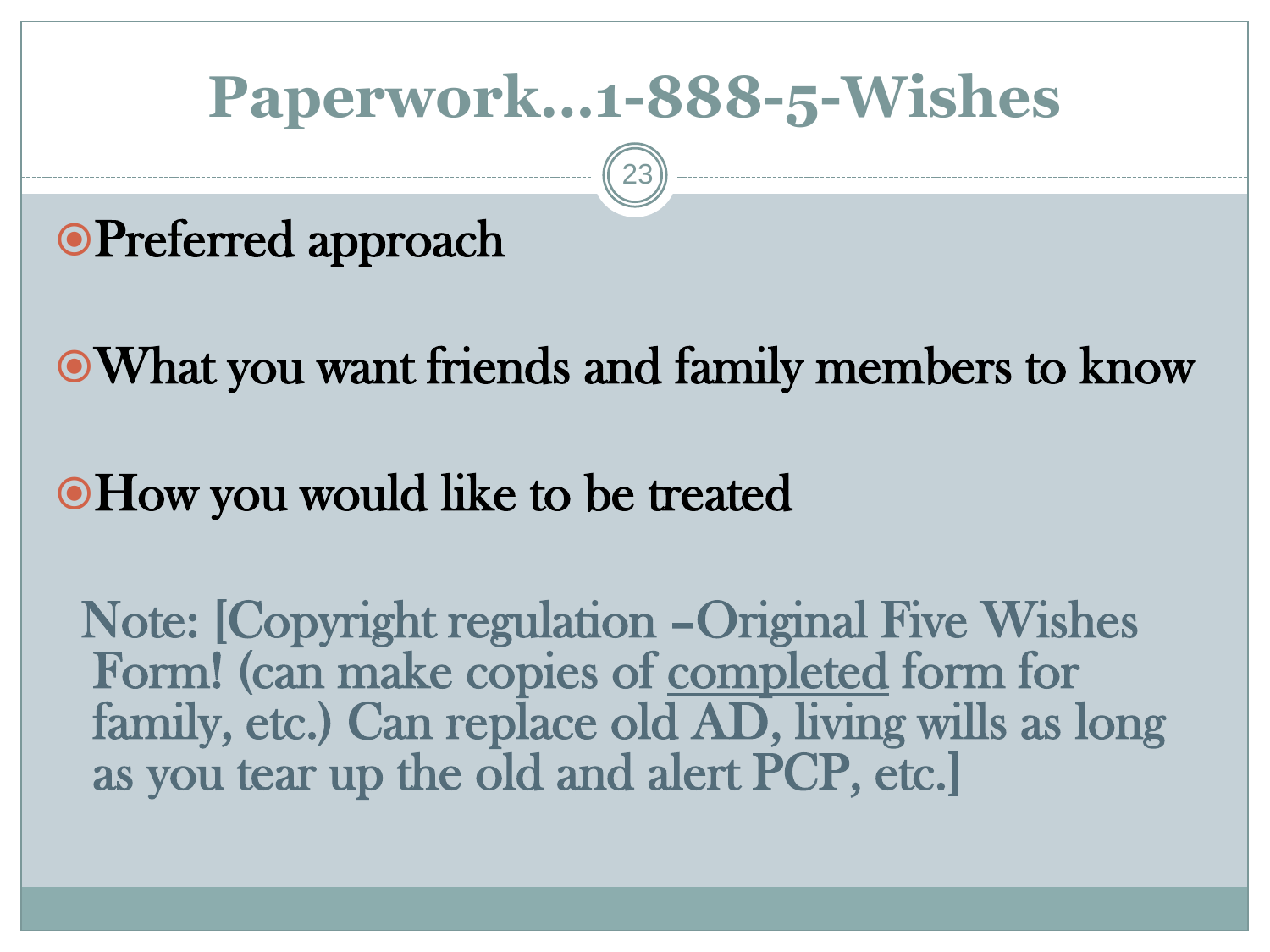# **Additional form for Consideration**

- *My Wishes* **is based on the Five Wishes**
- **For Children/Minors**
- **Does not require signature and is not a legally binding document**
- **Addresses how one wants to be treated and this completed form can be shown to family, friends, healthcare professionals and IDT members**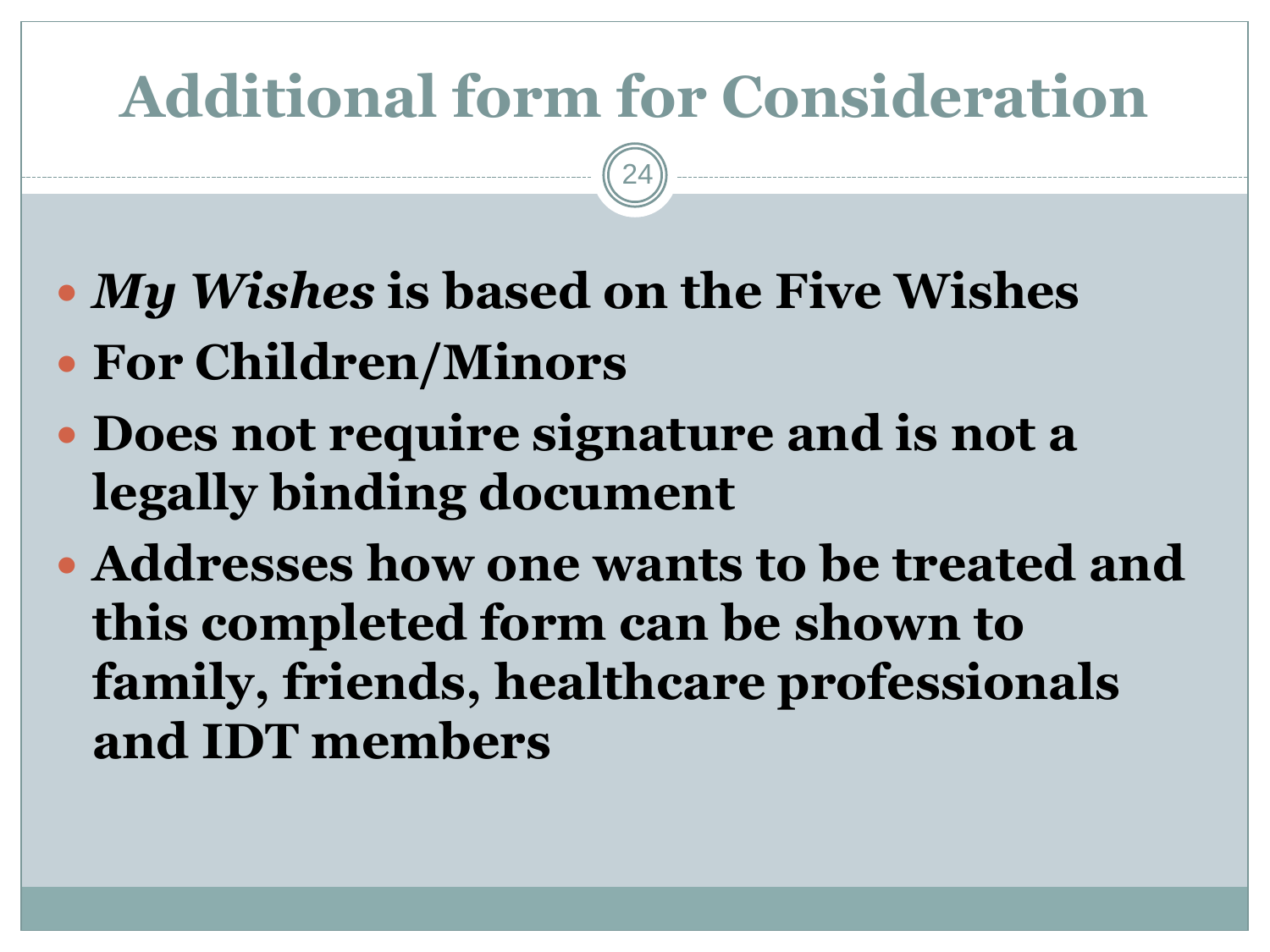## **Decisions are based on beliefs, attitudes**…



- **Healthcare Decisions are often Value-driven**
- **Recognize and respect the cultural, religious and social differences**
- **Quality of life should be at the forefront**
- **Individuals must be treated with dignity and respect…regardless!**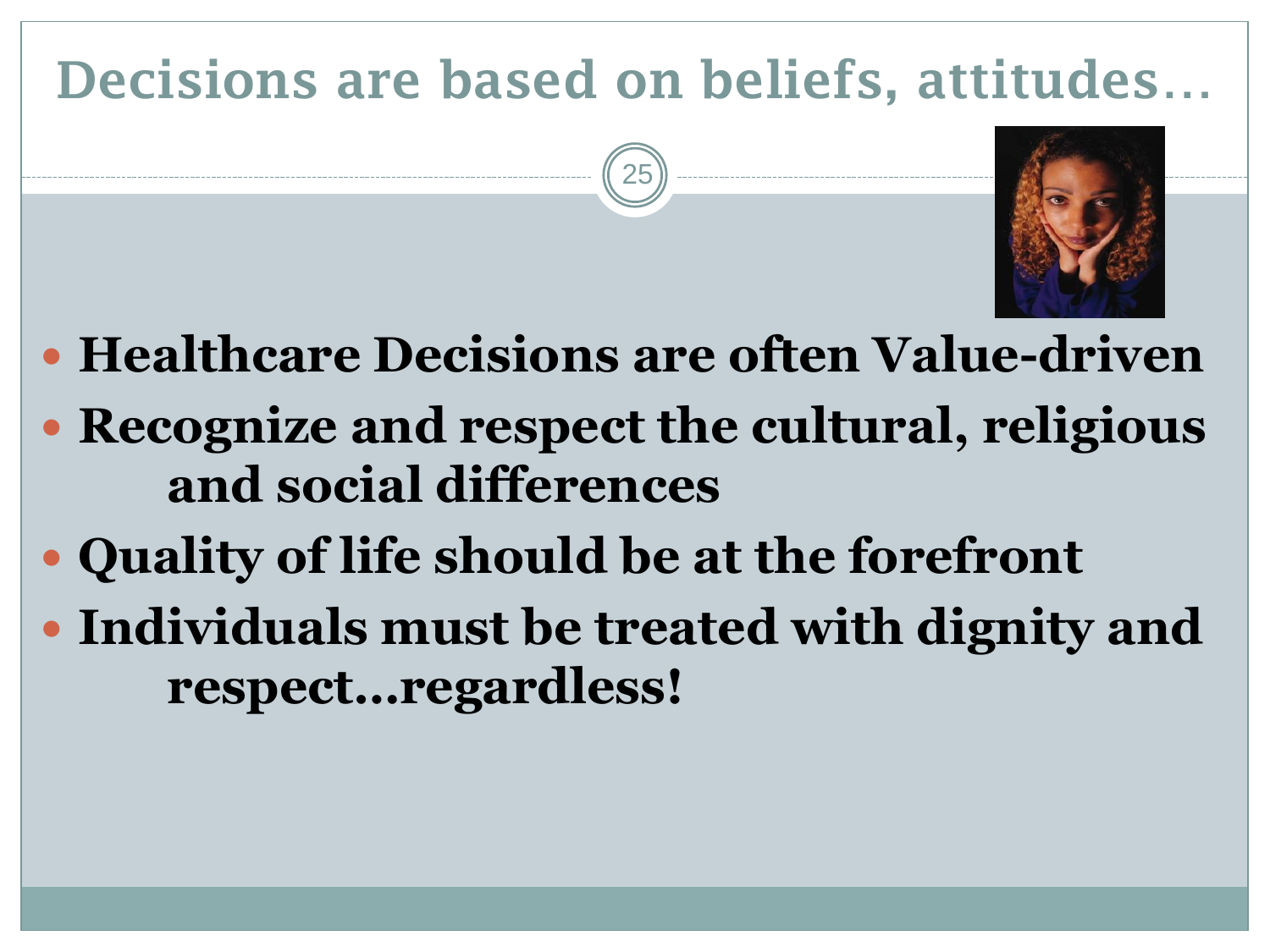# **Decisions, Decisions are Value-based**

- **Gently initiate discussions which allows the individual to share his/her perspectives and values**
- **The Values History Form**
	- **can be used as a means of getting to know the whole person**
- **Don't wait for matters to be serious to engage in this conversation**
- **Listen…**
	- **Yet refrain from being critical if the individual's values are not complimentary to yours.**
	- *Do* **ask questions when seeking to genuinely understand**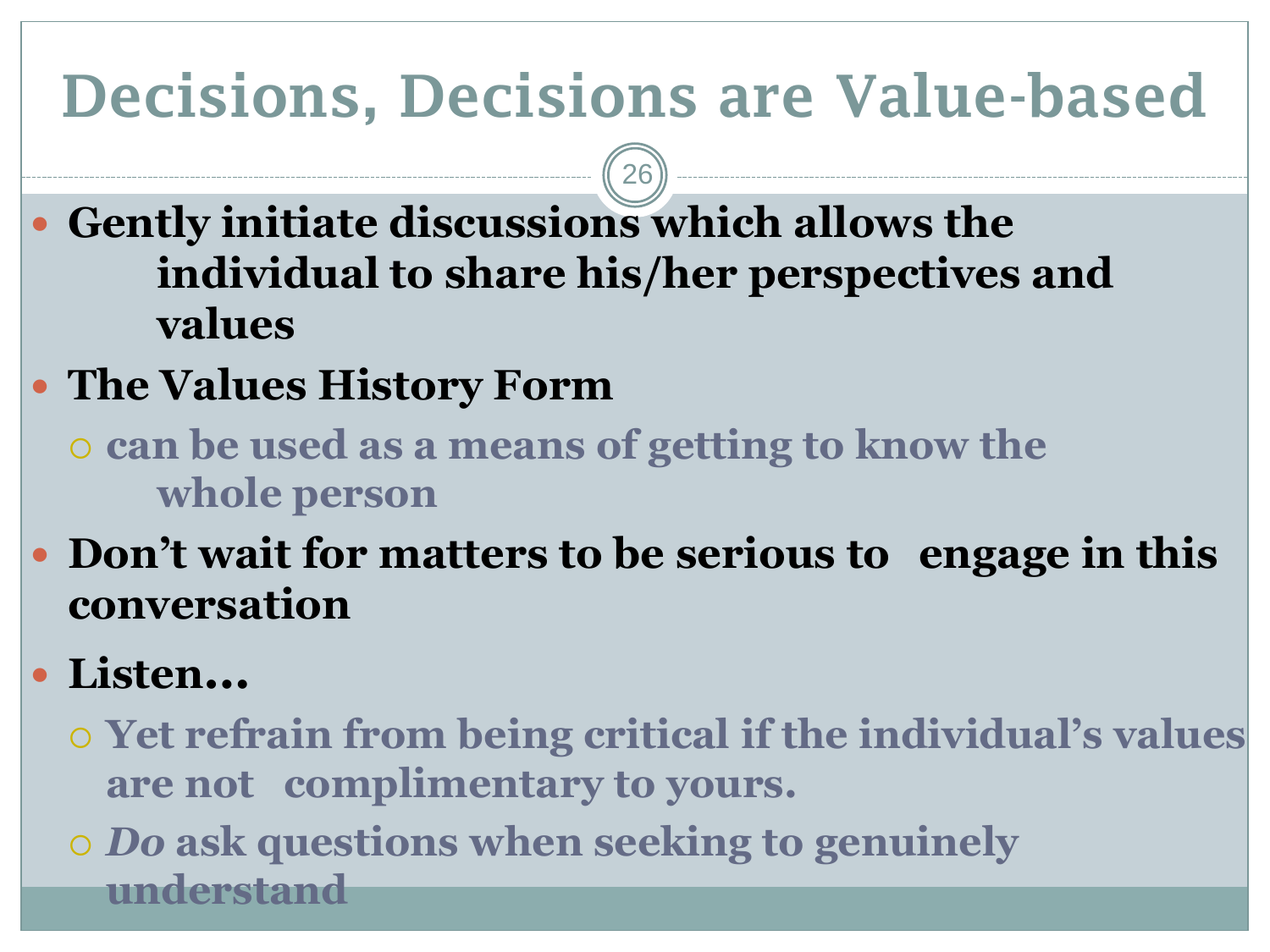# **Decisions, Decisions**

**Check documents when surrogate decision makers are claiming they have the authority Use common sense!**

27

**Individuals and surrogates (POA, Guardians) should have full access to disclosure of medical information**

 $\bullet$  **Healthcare Decisions are made by the Individual w/capacity, guardian, POA agent or Surrogate**

**… not by the Inter-disciplinary Team members!**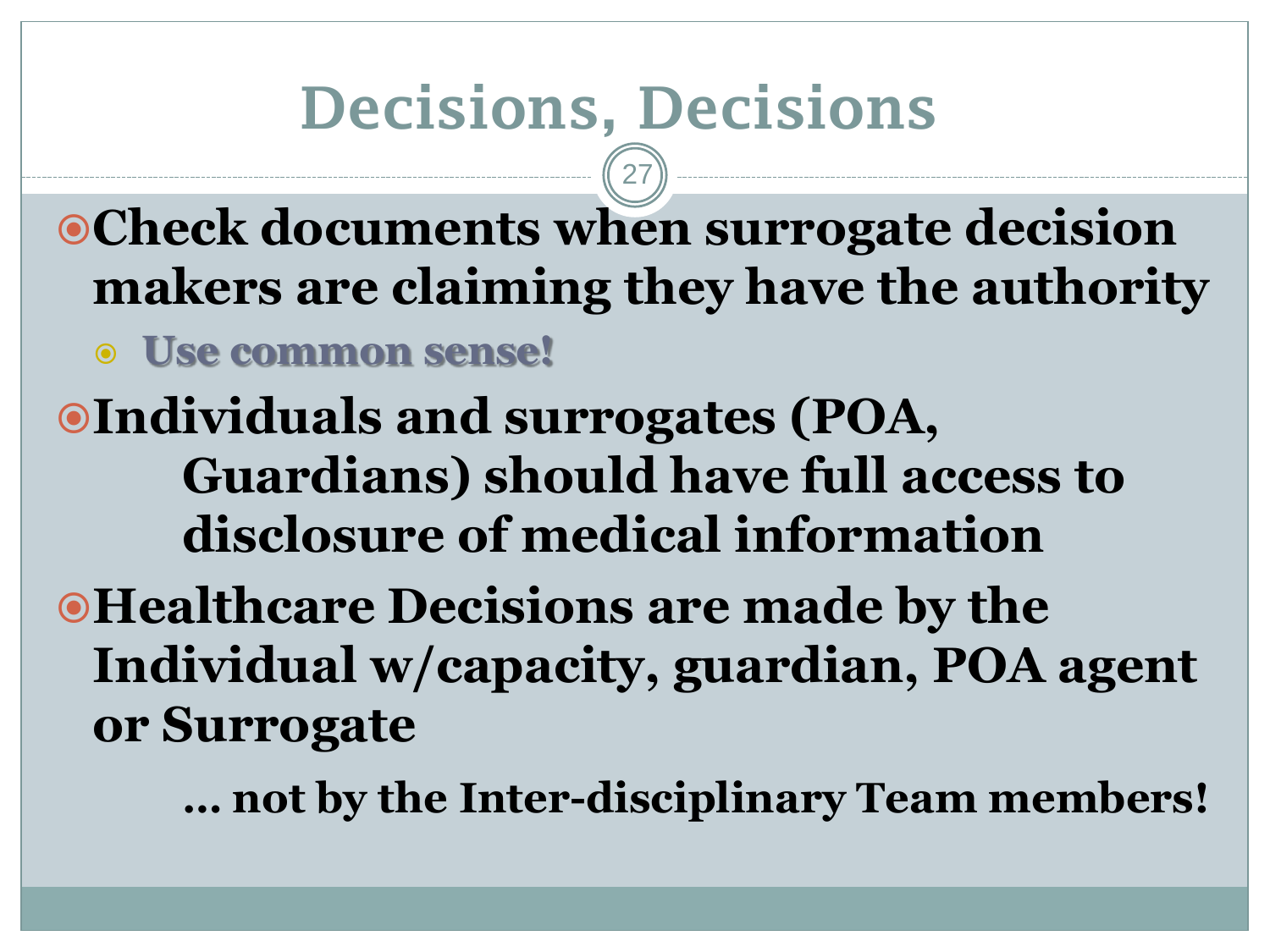## **Next Phase for Advocacy**

28

• Getting to the point where you are comfortable with Individuals whose medical condition becomes complex, chronic, very serious or even terminal

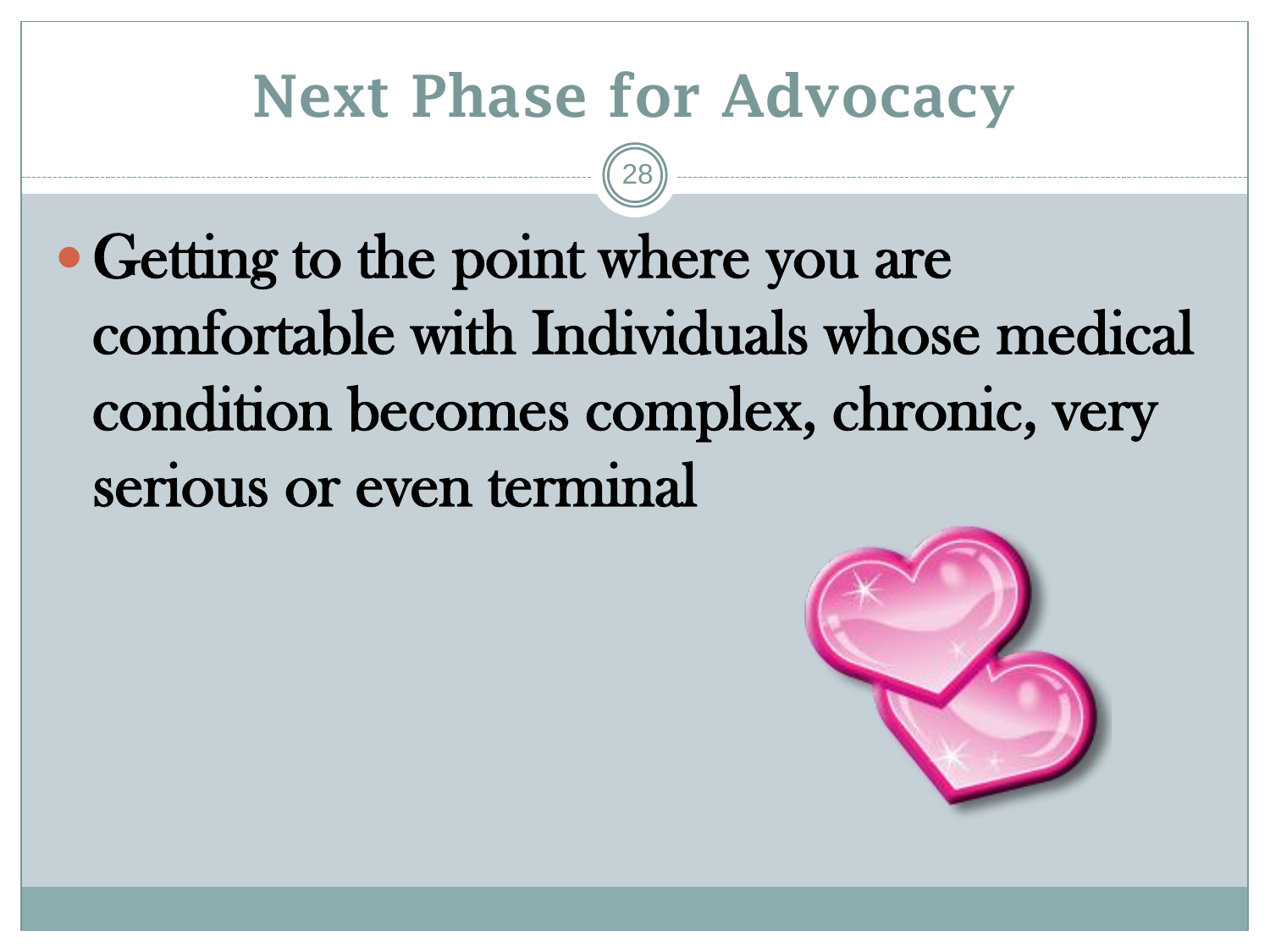### Advocacy - Food For Thought

Understand the law to protect clients' & others' right(s).

- Know that the Individual will experience a kaleidoscope of emotions, moods, feelings…be prepared.
	- Be supportive, patient and be willing to endure.
	- Support, patience, and endurance are at the core of advocacy
- Individuals may alter their beliefs, they may go in and out of consciousness, show signs of dementia... *Can you handle it?*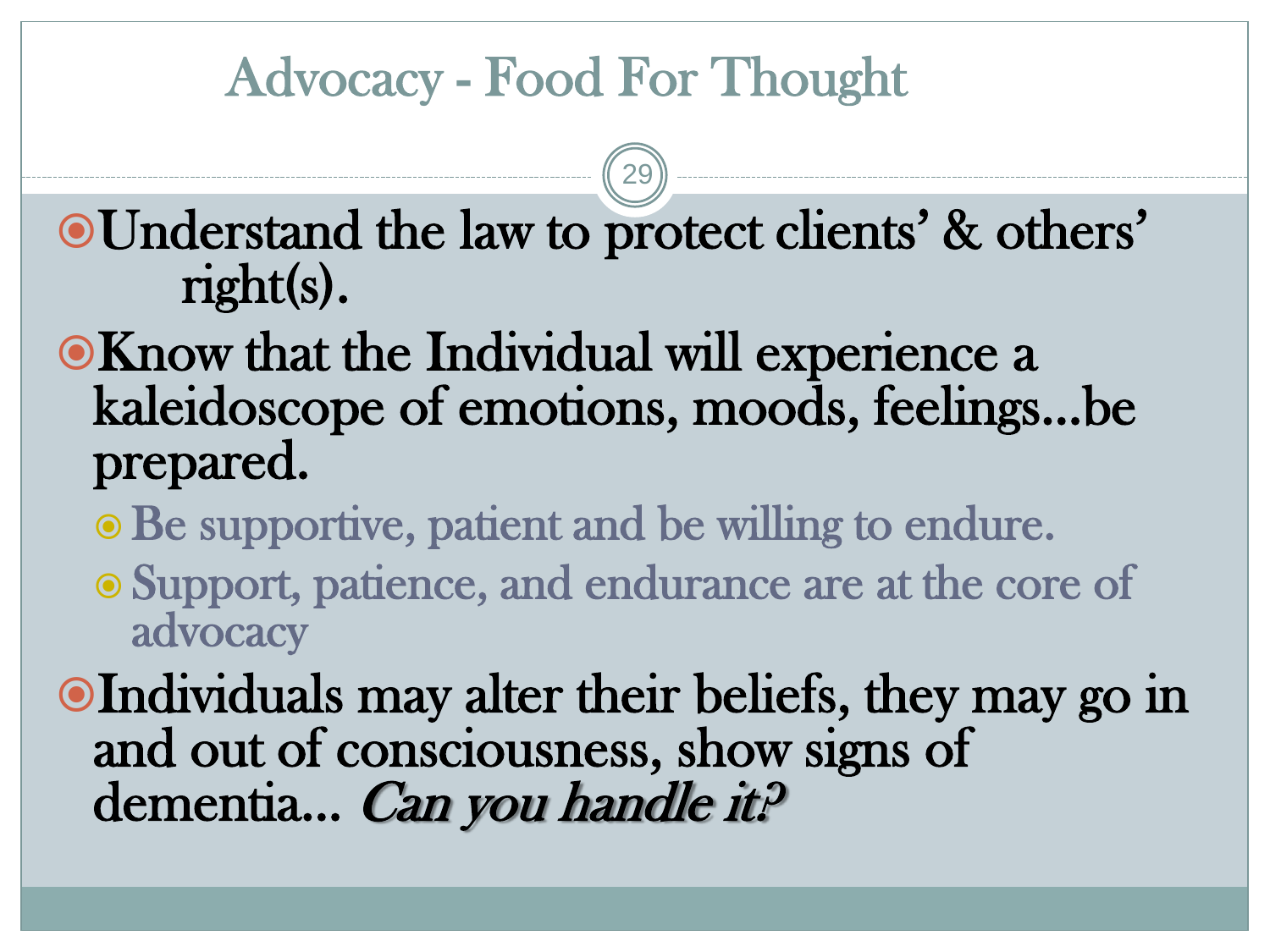# Food For Thought

 Educate care-givers, family and team members so that they also are acting in the best interest of the individual

30

• Most actions are done with good intentions, but not all decision makers are "in the know" or are operating within the realm of their responsibilities

• Don't give power beyond what the law permitsand *never* at the expense of the individual!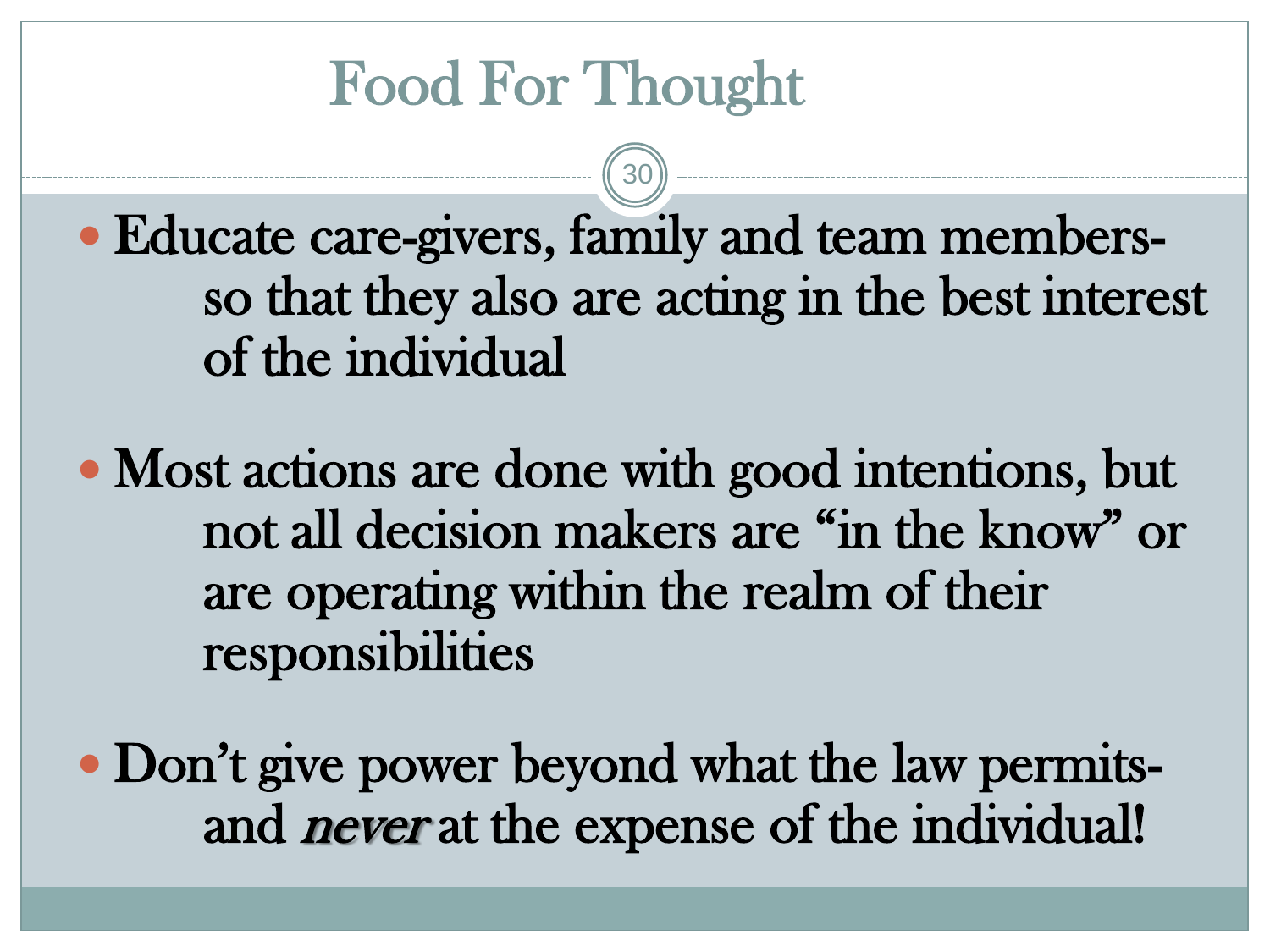#### *Resources… in conjunction with DDSD Regional Office*  31

- Medical Consultants (Regional) – Continuum of Care
- TEASC & Special Needs Clinics
- HDR (Healthcare Decision Resources) Committee
- Ombudsman –Long-term Care
- Hospice
- Ethics Committee– at each Hospital
- Resource Center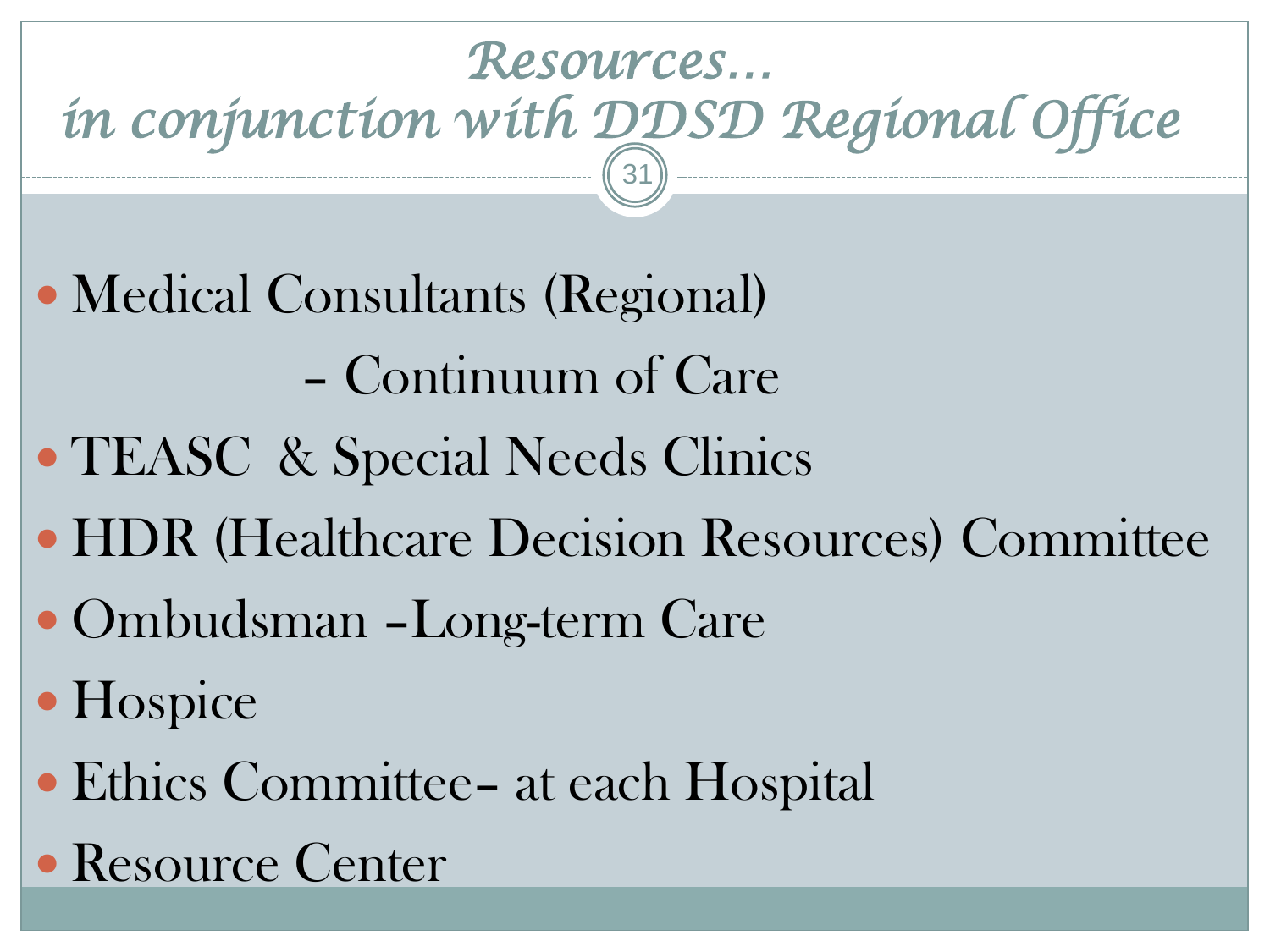*The road ahead…* 

Know the laws and who has the right to make healthcare decisions…always do the Right Thing! Invite healthcare professionals to IDT meetings so that medical complications can be explained(via phone, video conferencing or written response to specific questions/concerns)

Understand that it ain't easy being a healthcare decision maker…nor a Case Manager, Nurse, etc. empathy please!

Work towards finding a good plan for carrying out the healthcare decisions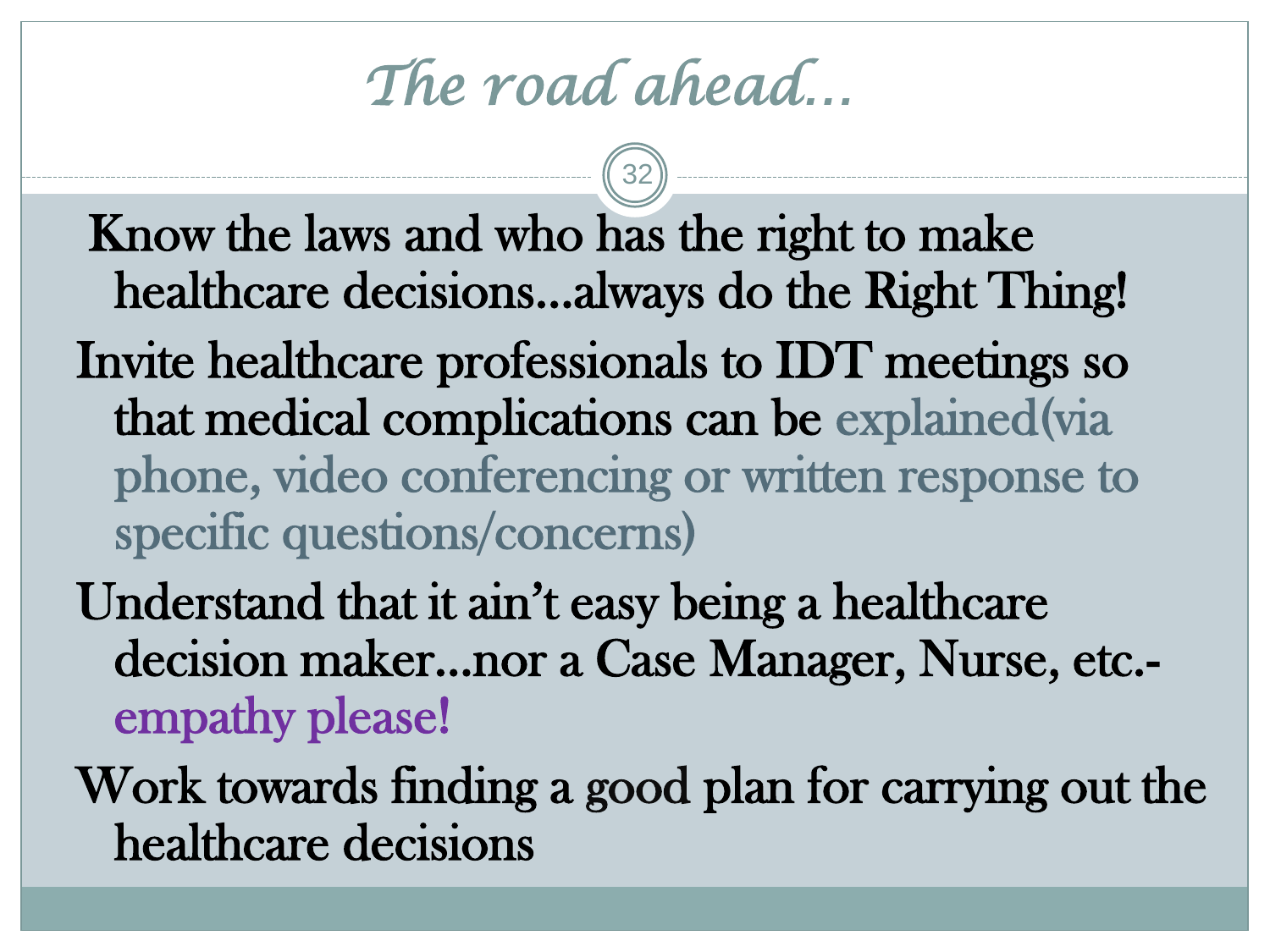# *The road ahead…This may be in the mix*

- Do Not Resuscitate (DNR) or In-tubate (DNI)
- These are special orders and please note that they cross categories
- DNR/DNI orders, when initiated by a person with capacity, it is *part* of an *Advance Directive*
- However, when a Surrogate Decision Maker initiates a DNR/DNI order, for another, it is a *healthcare decision*
- DNAR Do Not Attempt Resuscitation or
- AND Allow Natural Death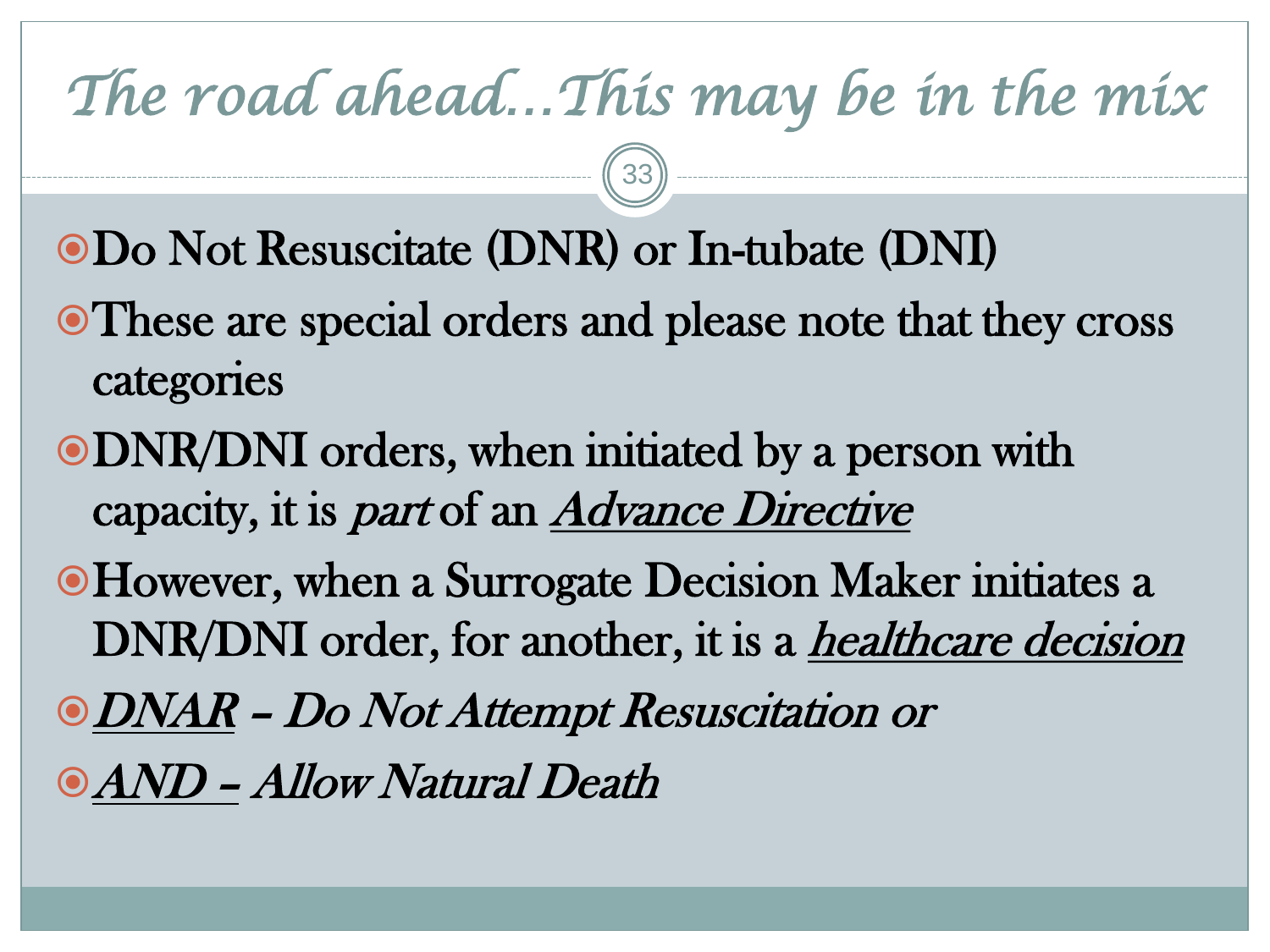# *The road ahead…This may be in the mix*

- Standardized EMS –DNR Form
- Only form they will honor
- Place it where it is conspicuous, freezer/bag, carry order w/you ( medical bracelet) Copies are OK.
- Most hospitals will only honor standard DNR Forms from a physician's office; so both forms may need to be used: one for EMS and one for the hospital (upon admission)
- All DNR orders must be signed by a physician
- This may be a bitter pill for some staff/teams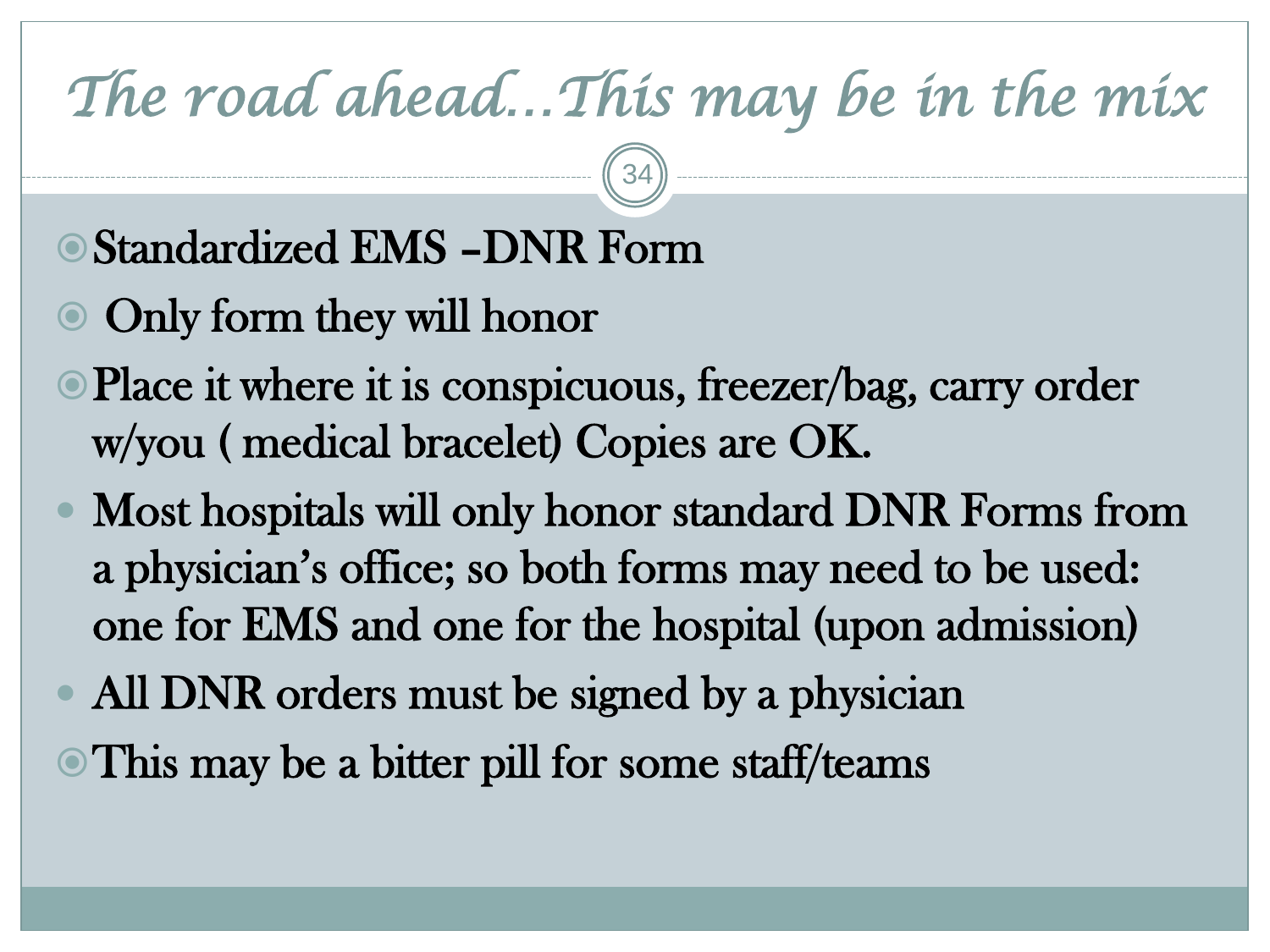#### **Decision Consultation Form**

35

DOH developed form

Refer to DDSD Regional Office for questions

DOH Web \* Standards

Empowering document when used efficiently – each time a difficult medical decision is made; form should be completed entirely with pertinent information outlining discussion, options and decision by whom- relationship to Individual

- **Case Manager generates, completes and submits this form**
- **Assistance: from nurse on medical component or IDT member with the most information**
- **Captures key points of meeting(s) indicating that condition was discussed, options were considered and this is the choice that the legal decision maker (e.g. Guardian, unadjudicated Adult) has made**
- **Stand alone document**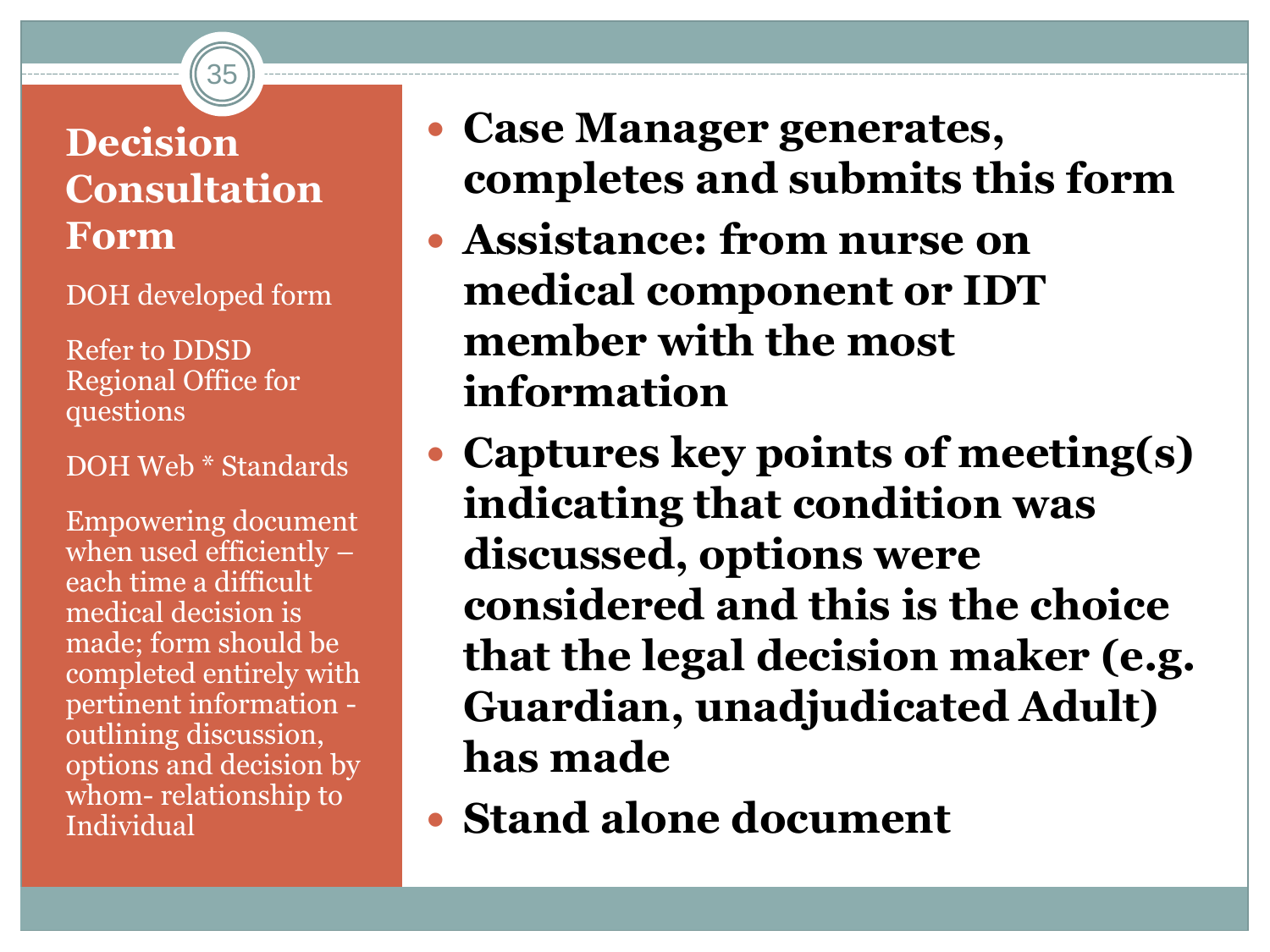*The road ahead…*

Team members may have to disengage themselves if they cannot ethically support a healthcare decision (discuss w/supervisor, DDSD, standards, etc.)

- Meet as often as needed for planning and updates keep team members focused on quality of care
- Meet when new interventions are put in place (e.g. hospice, long term care, SNF/NF, etc.). Discuss who will cover what, who the point person will be, which conditions are under the guidance of which entity…examine all areas to exhaustion…then exhale.

#### DOCUMENT, DOCUMENT, DOCUMENT ! ! ! ! ! !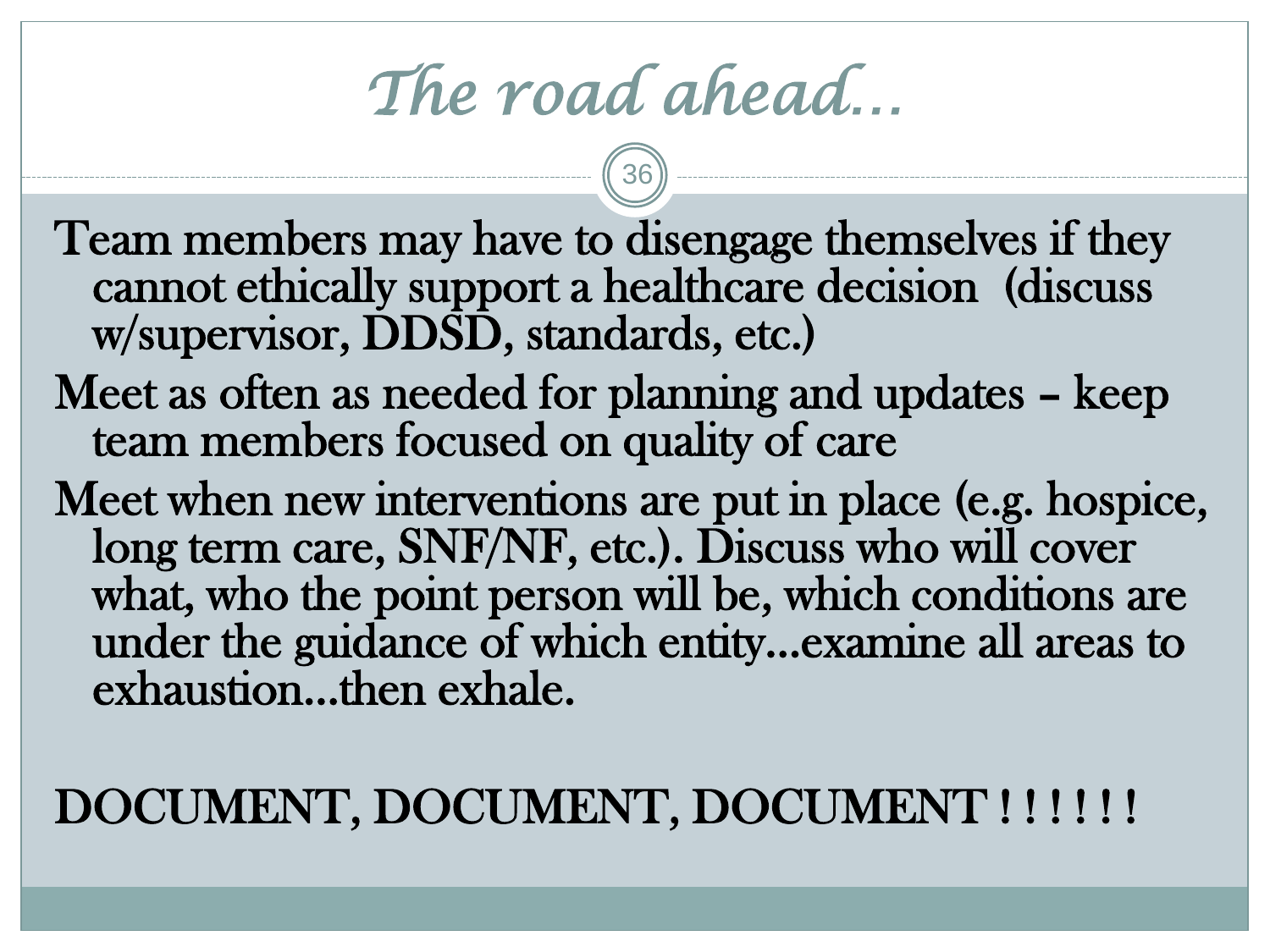# **Dying is a (Natural) Process**

37

### **Cognitive understanding**

- **Meaning of death, or dying**
- **Awareness of world changes**
	- **May remain very lucid**

### **Physical capacities**

- **Signs and symptoms that require different supports**
- **Organs change at different rates**

## **Spiritual connections**

- **Connections with present world**
- **Connections with spirit(ual) world**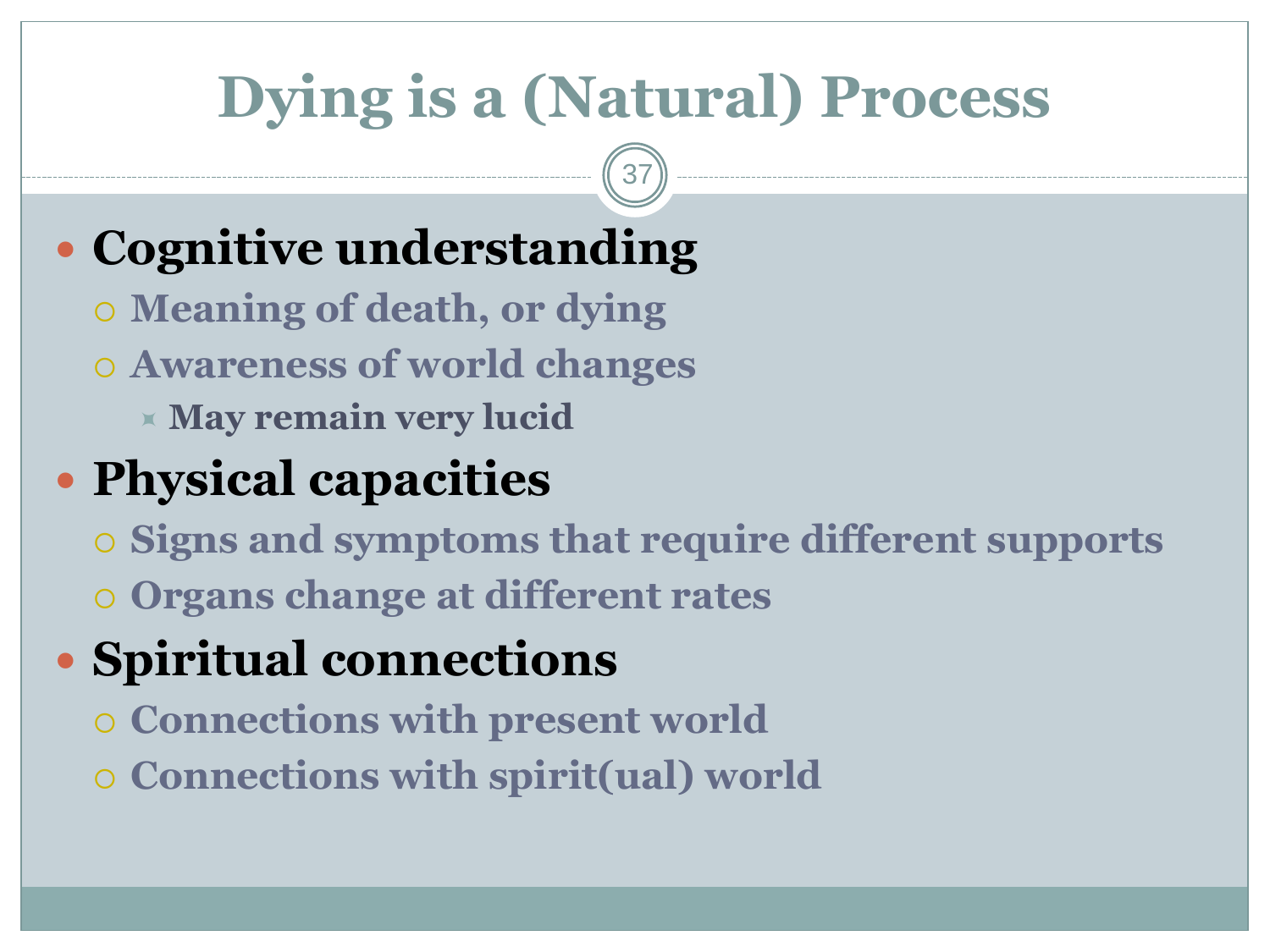# **Cognitive aspects of death**

38

### **Meaning**

- **Quality of Life – engaged in living**
- **What death means**
- **What dying and illness mean**

#### **Awareness of self**

- **How is it expressed – avenues to recognize expression**
- **As increase physical impairment, not necessarily have same level of mental disengagement**

#### **Awareness of environment**

- **Response to others, temperature, noise, activities**
- **Withdrawal from direct interactions**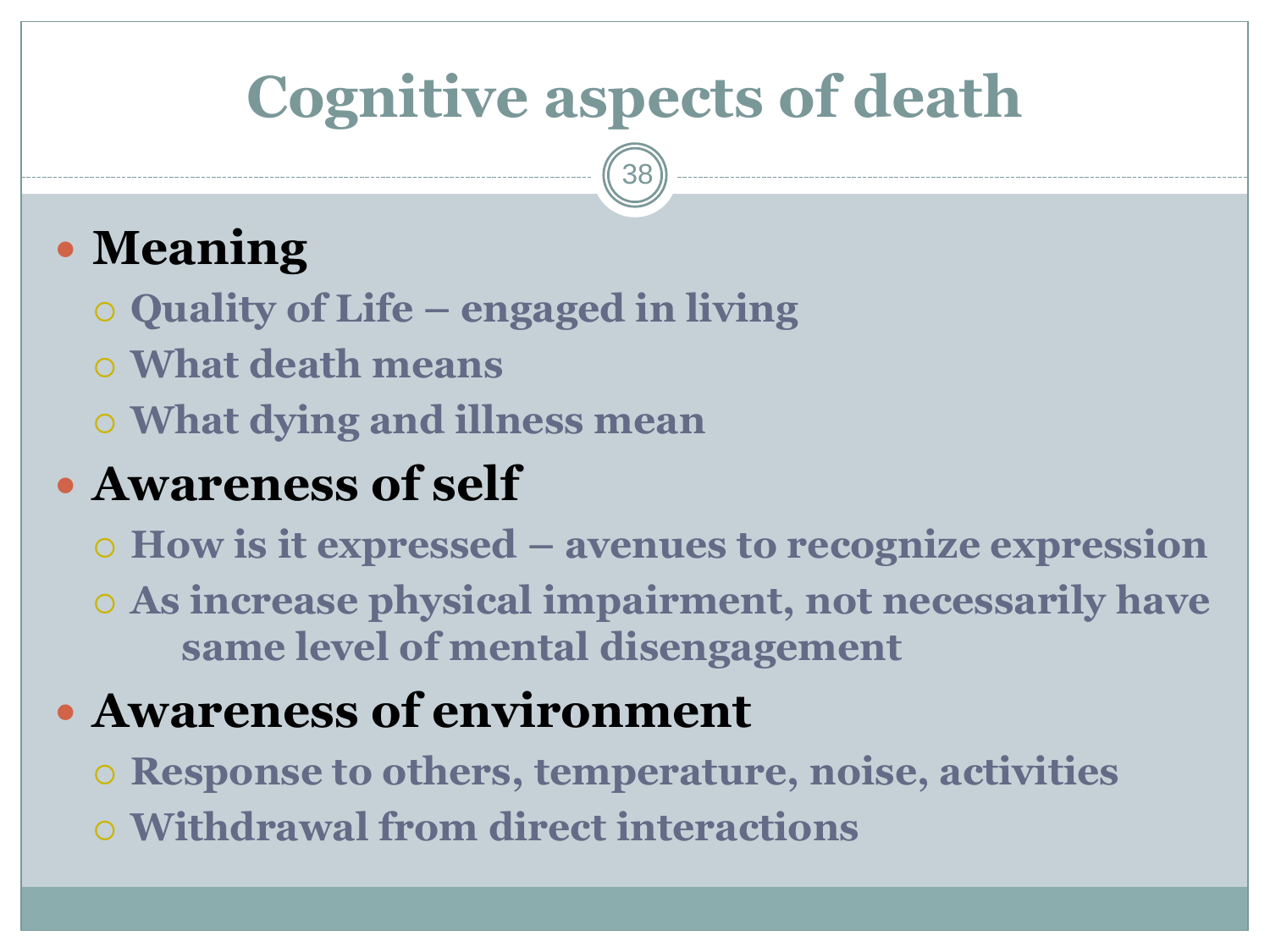#### **Physical Symptoms: Assist with Patient Comfort** 39

- **Nausea**
- **Constipation**
- **Vomiting**
- **Fever**
- **Dyspnea**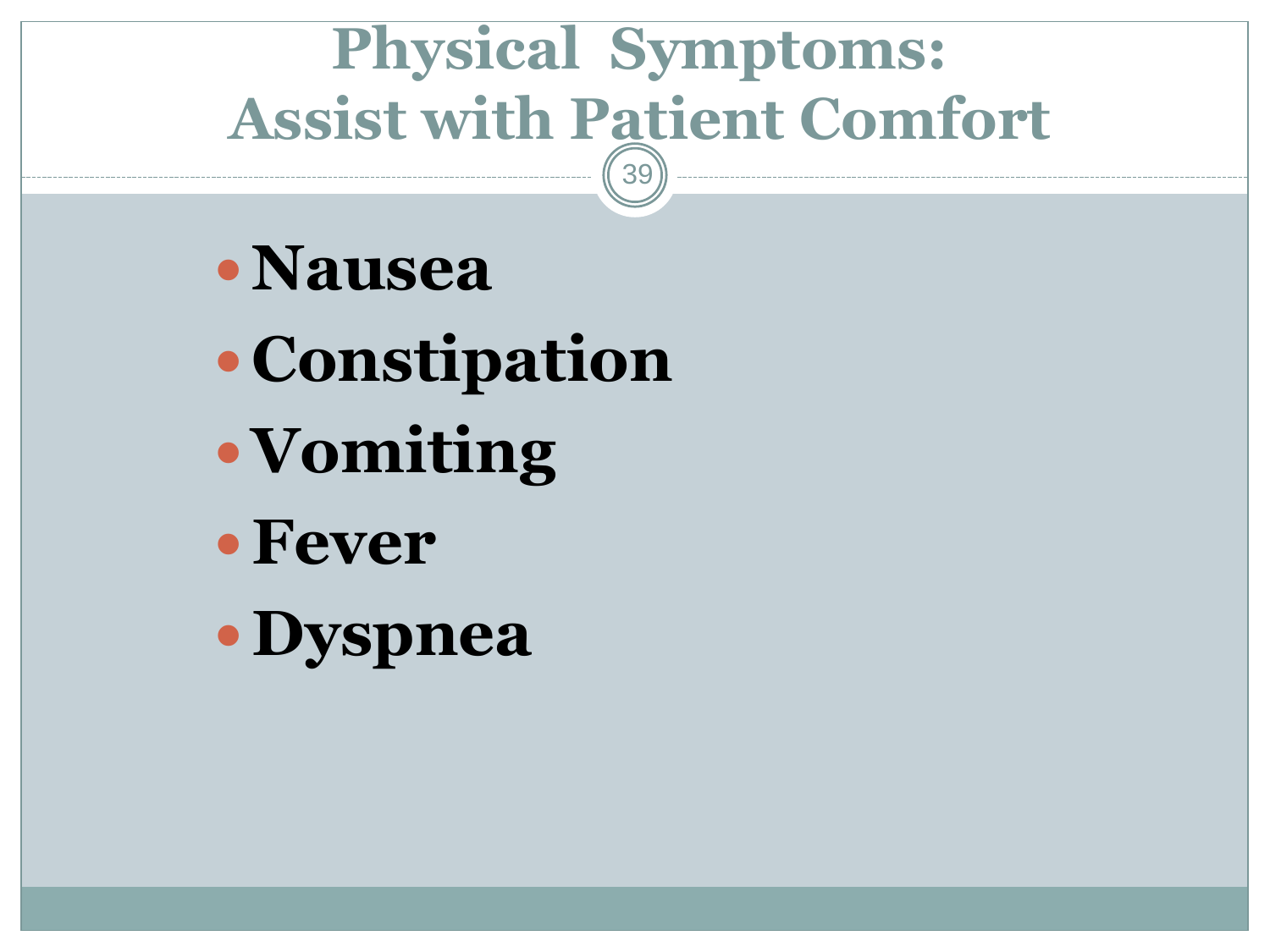# **Physical & Mental Symptoms**

- **Sleep problems**
- **Agitation**
- **Weakness & fatigue**
- **Anorexia**
- **Anxiety**
- **Fear**
- **Depression**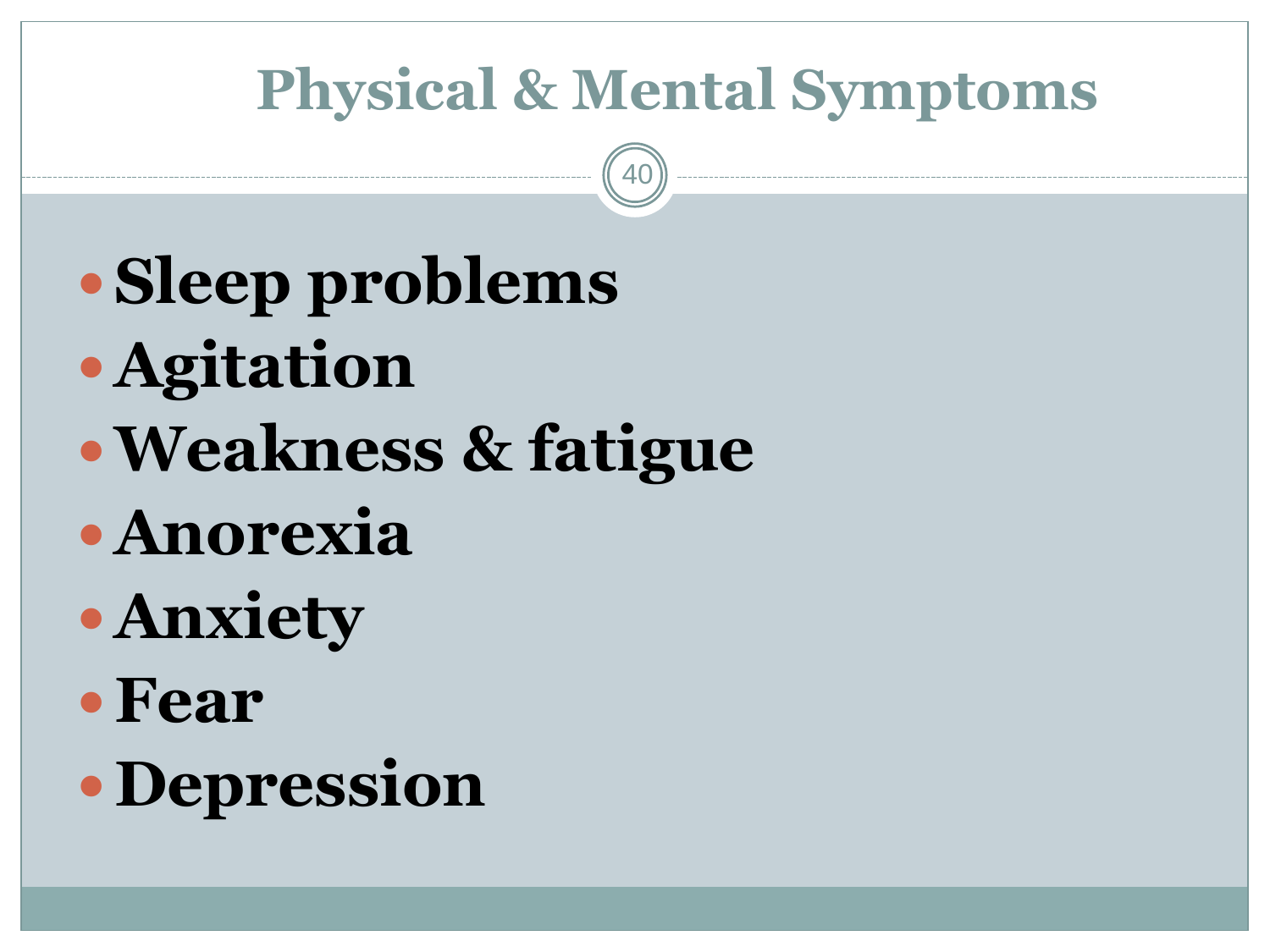# **Physical Symptoms**

41

# **Xerostomia (dry mouth) Pressure Sores**

## **Caused by effect of gravity on the body against surfaces, or actual friction**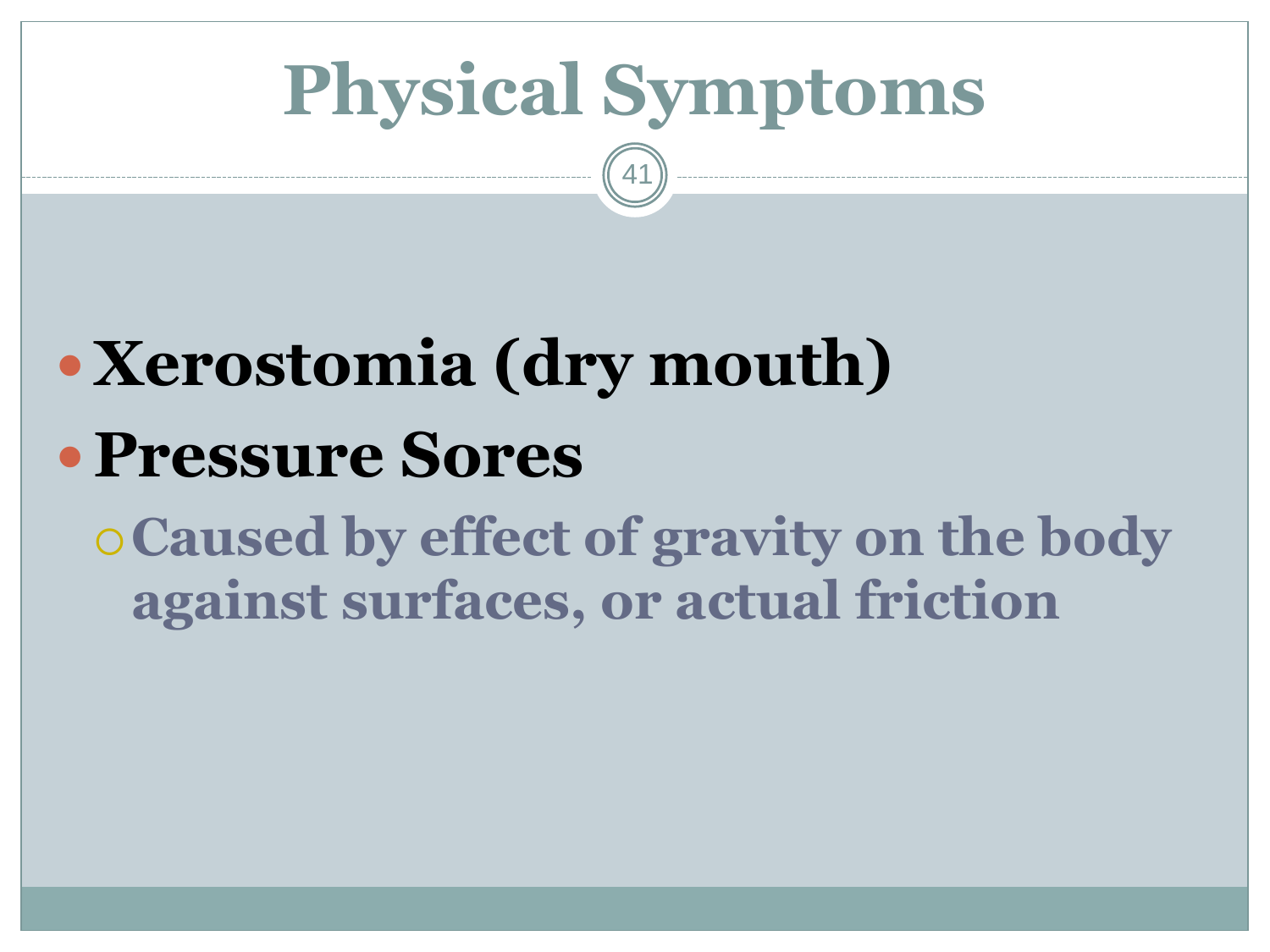## **Symbolic Nature of food & nutrition**

42

# **Good appetite = Health & vitality Offering food = Love & affection**

# **Poor appetite = Sick & frail Refusing food = Rejection & leaving**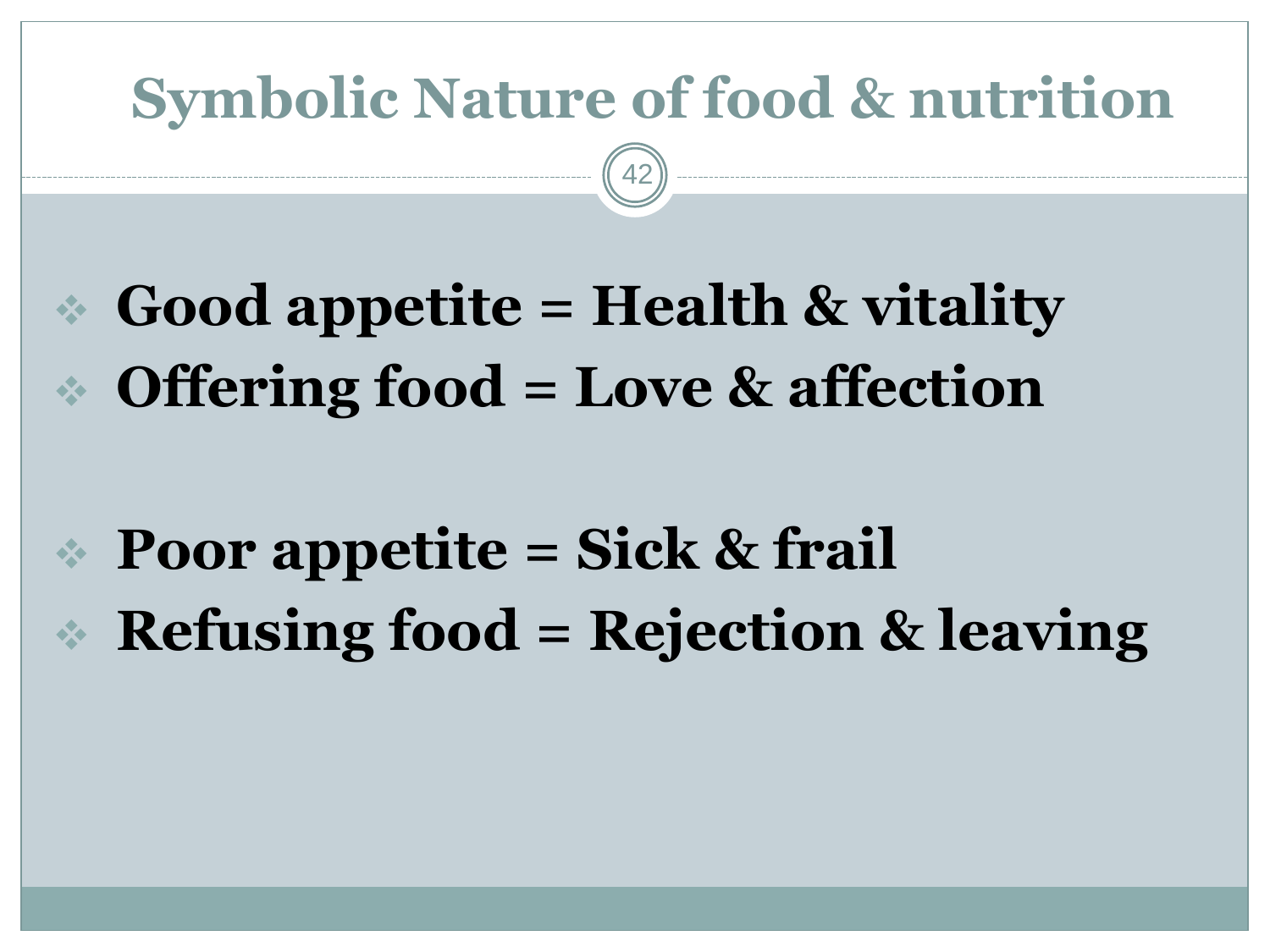# **Physical Capacity**

43

# **PAIN !!\*!**

**Is the 5th Vital Sign Everyone has a right to good pain control "PAIN is what the patient says it is" Pain is an ever-present ordeal affecting all aspects of living Cuts people off from even the simplest pleasures in life**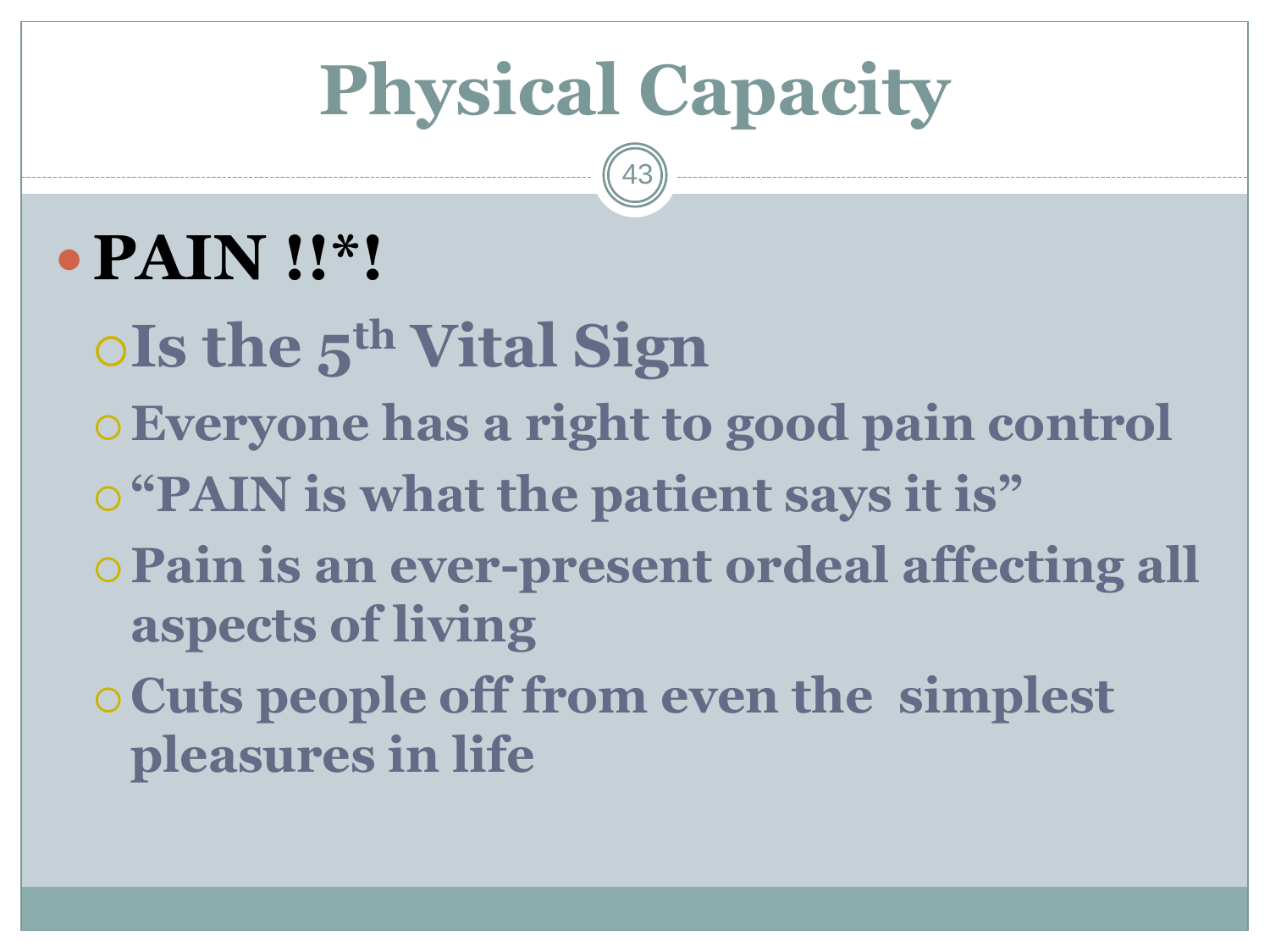# **Pain Control**

44

# **ABC Pain Assessment**

- **A**sk about pain routinely
- **Believe the patient's report of pain**

Most of the expected autonomic responses seen in acute pain may not be present in chronic pain

**Choose pain control options that are** appropriate for the patient, and family, per doctors orders.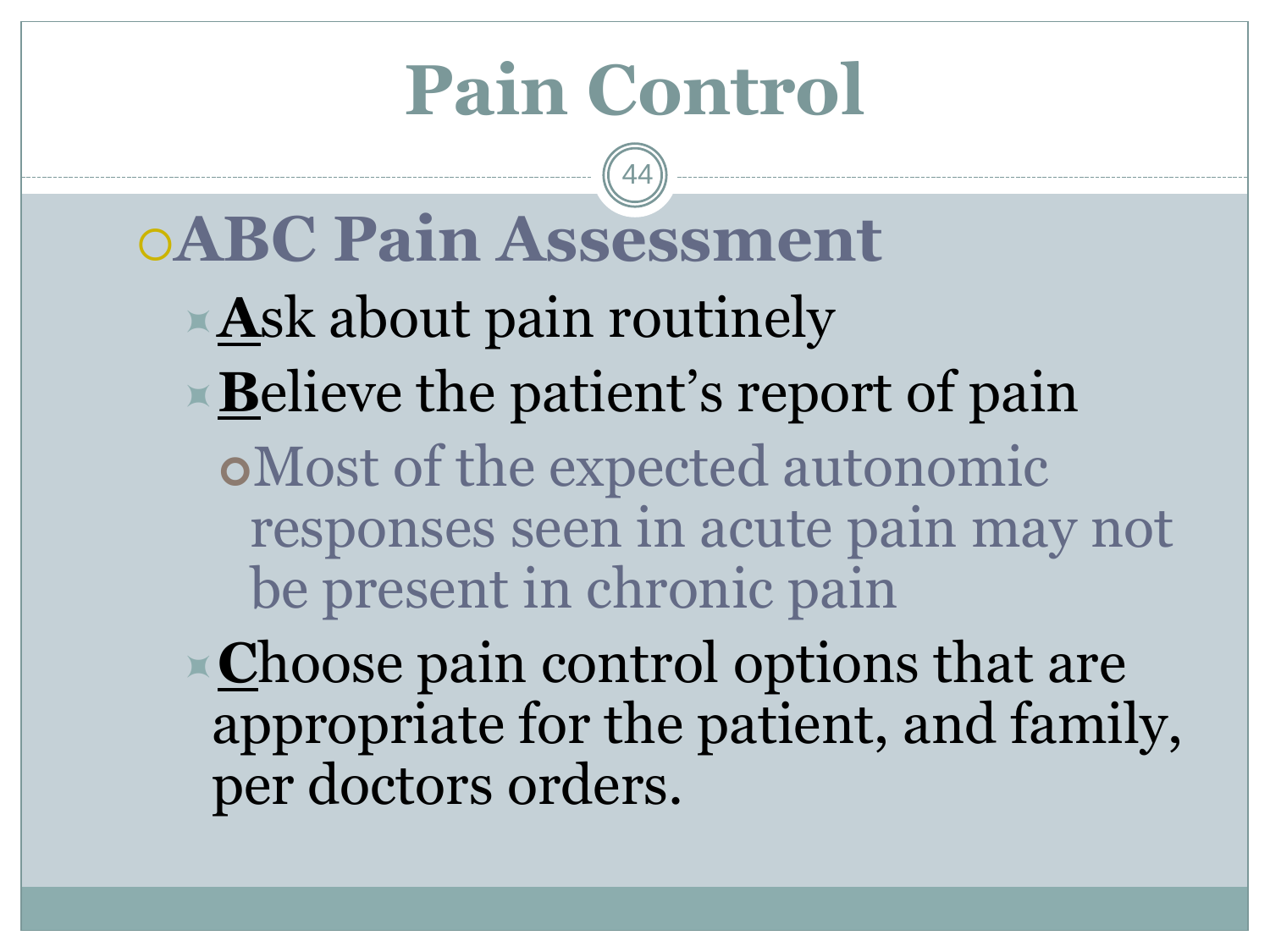# **Pain Control**

45

### **Massage**

**Attend to muscle tension, circulation** 

### **Change positions**

### **Heat**

 **Warm compresses to the painful site (moist heat)-- requires a doctors order**

#### **Bath -- warm soaks**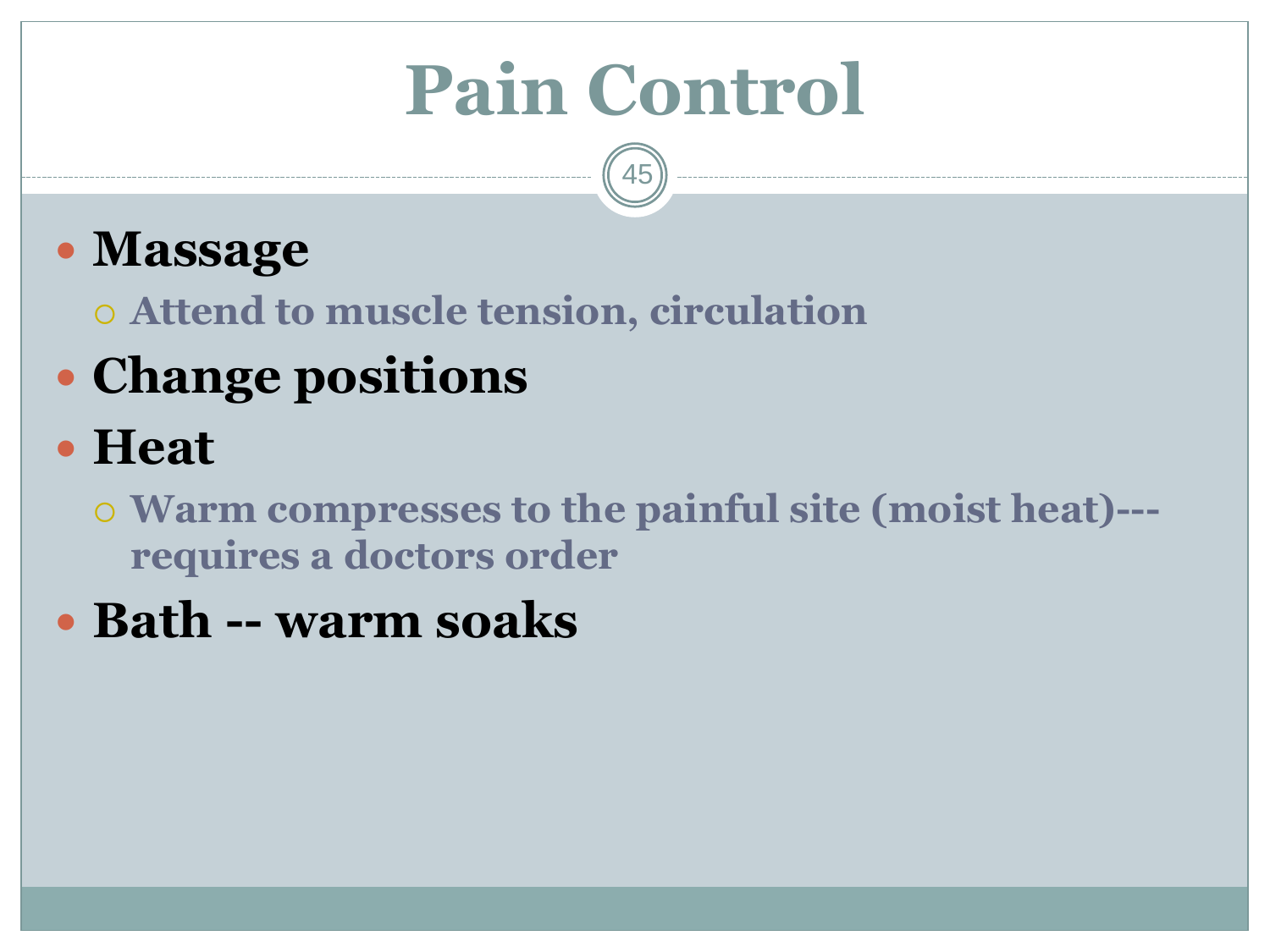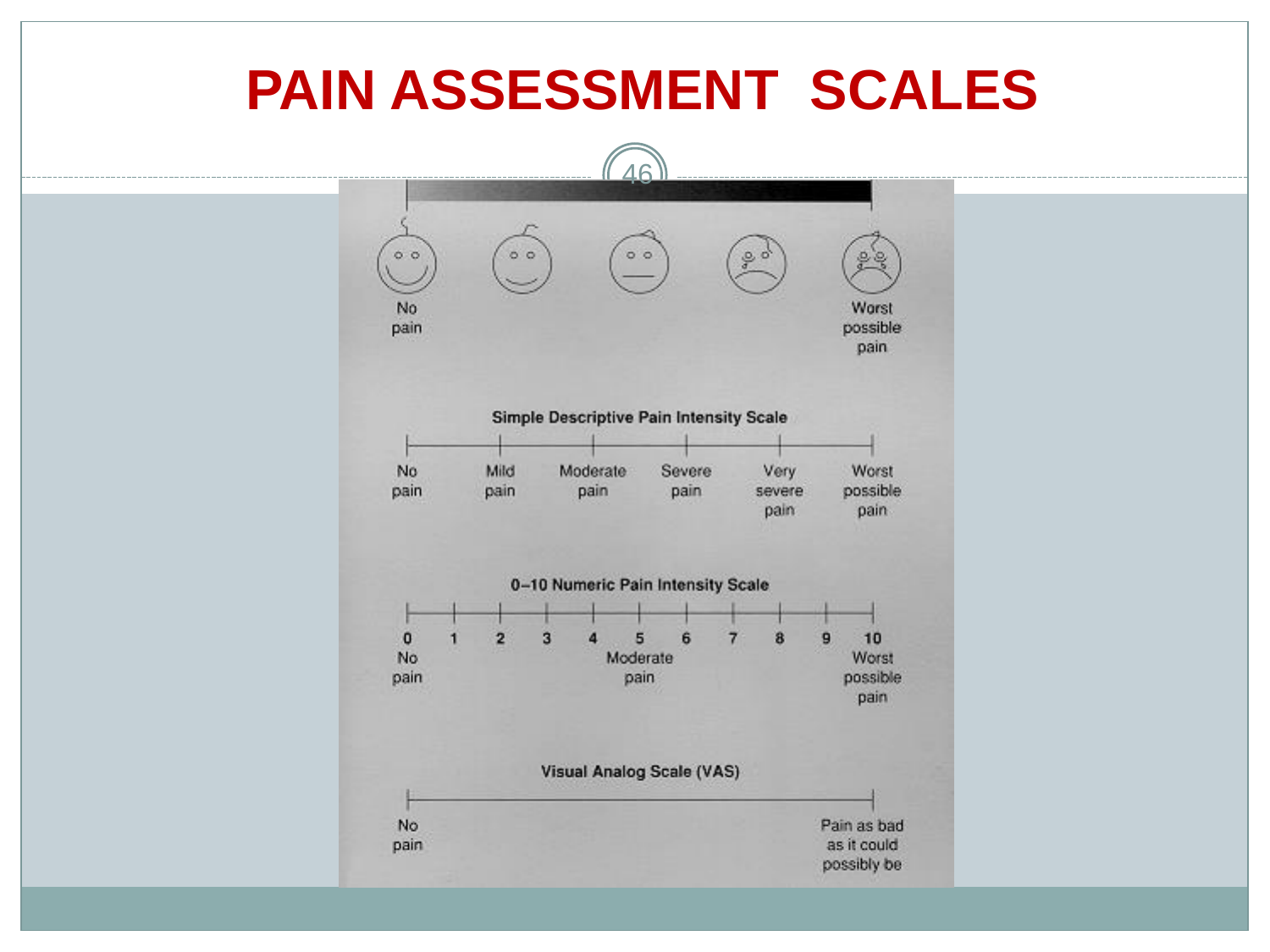## **Environmental Comforts**

47

 **Individual preferences should be identified and honored:**

 **Who do they want near them What do they want to be around When are they ready (for change…) What are their spiritual preferences**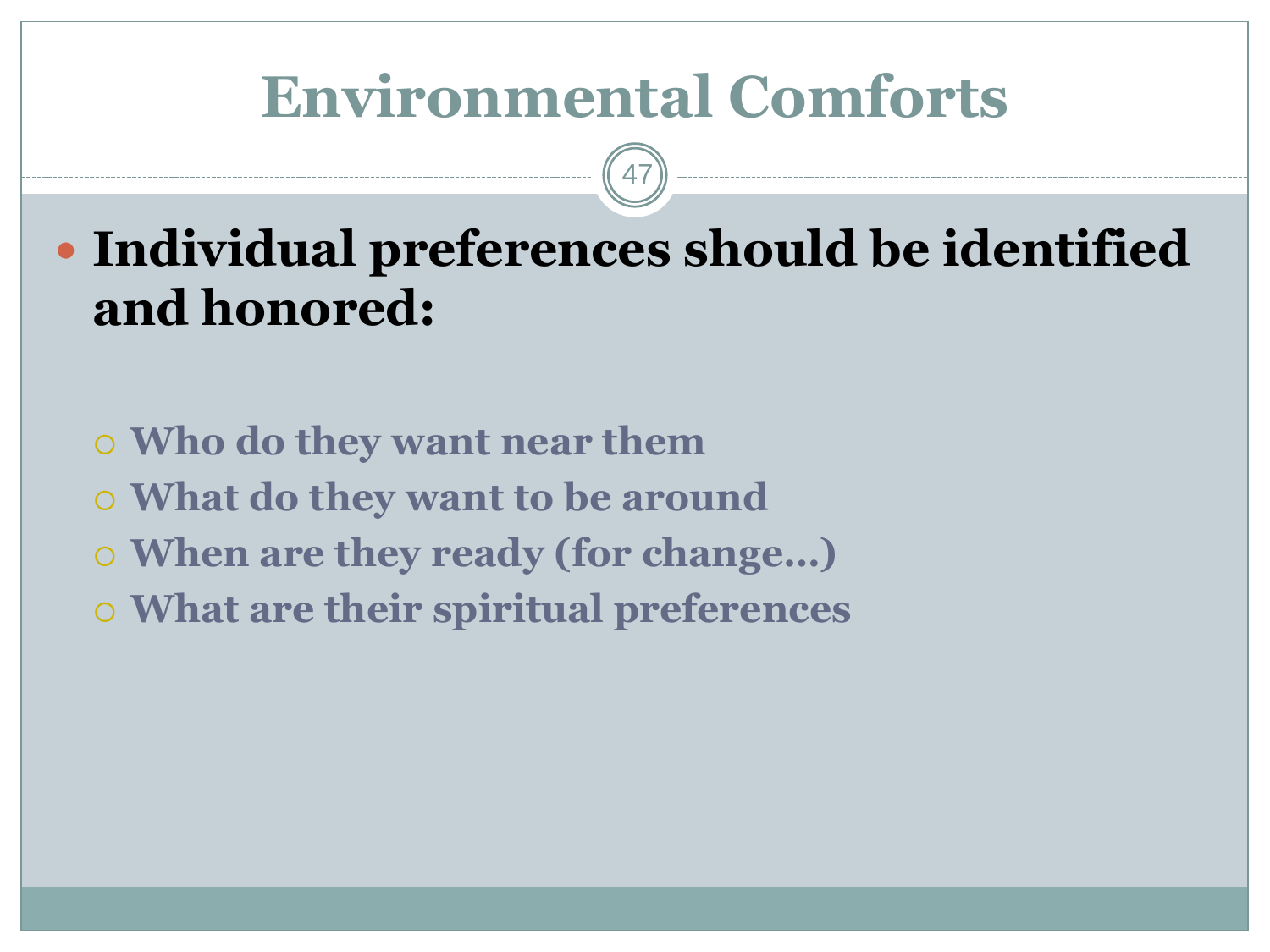# Emot./Environ. Comforts

- **Arrange room so person can see into common area & out of a window.** 
	- **Isolation is a common fear for the dying.**
	- **Make sure the pt. can ring for help -- bell, monitor, etc**

#### **Normalize the space**

- **make a comfortable, easy to get around & non-medical.** 
	- **If medical equipment needed-try to keep out of sight if possible**

#### **Privacy is important**

- **Make a space available for person to meditate, pray, release emotions.**
	- **Staff needs a private space to release emotions also!**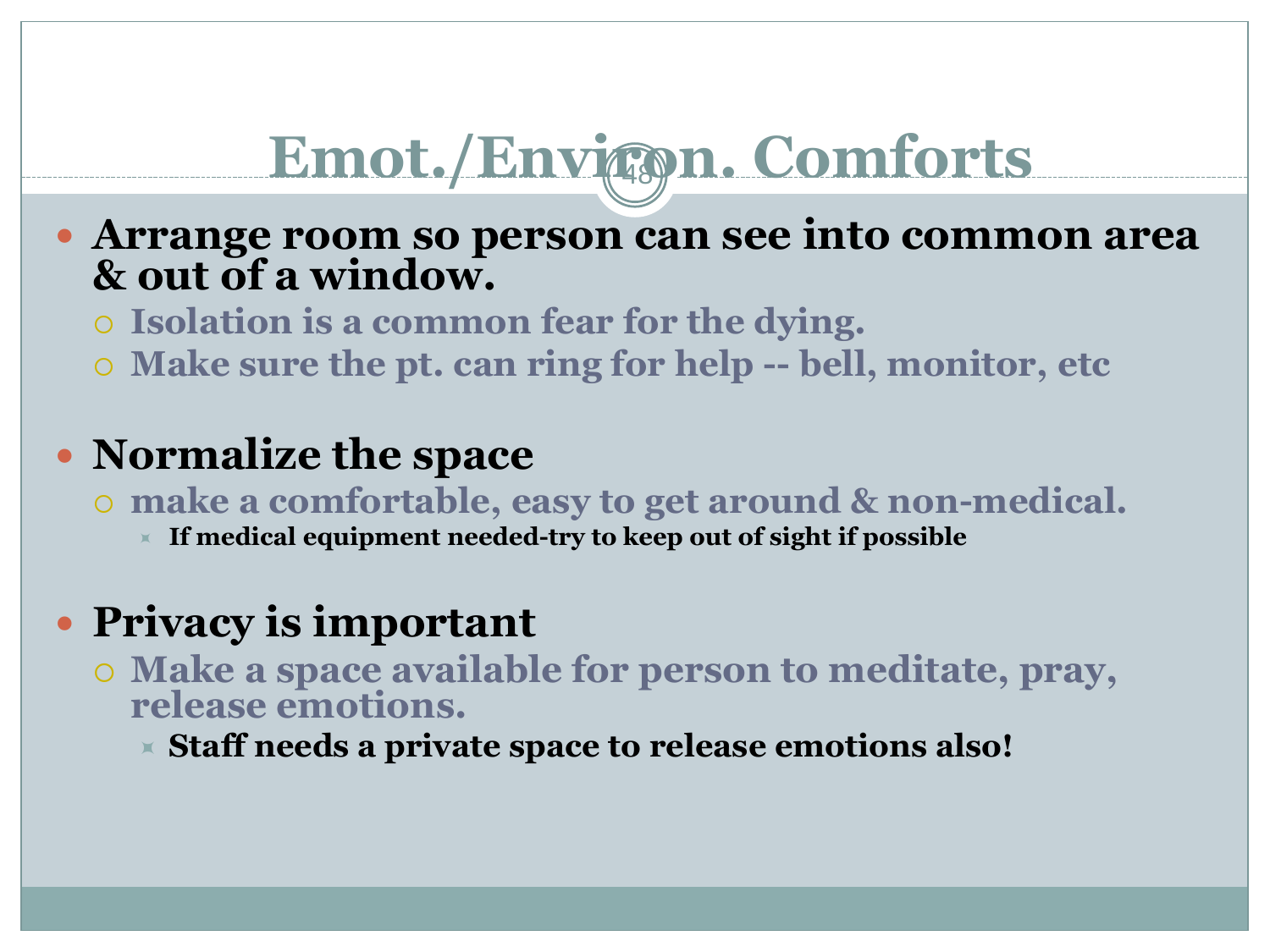# **Emot./Environ. Comforts**

49

#### **Pets**

 **if pets can be allowed in environment they often provide great comfort to the dying person. (sometimes therapy dogs/pets are permitted)**

### **Favorite Music**

 **E.g.: sounds of nature;silence; spiritual music; tape recordings of loved ones** 

### **Remote control (if feasible) to allow person to create/control their environment.**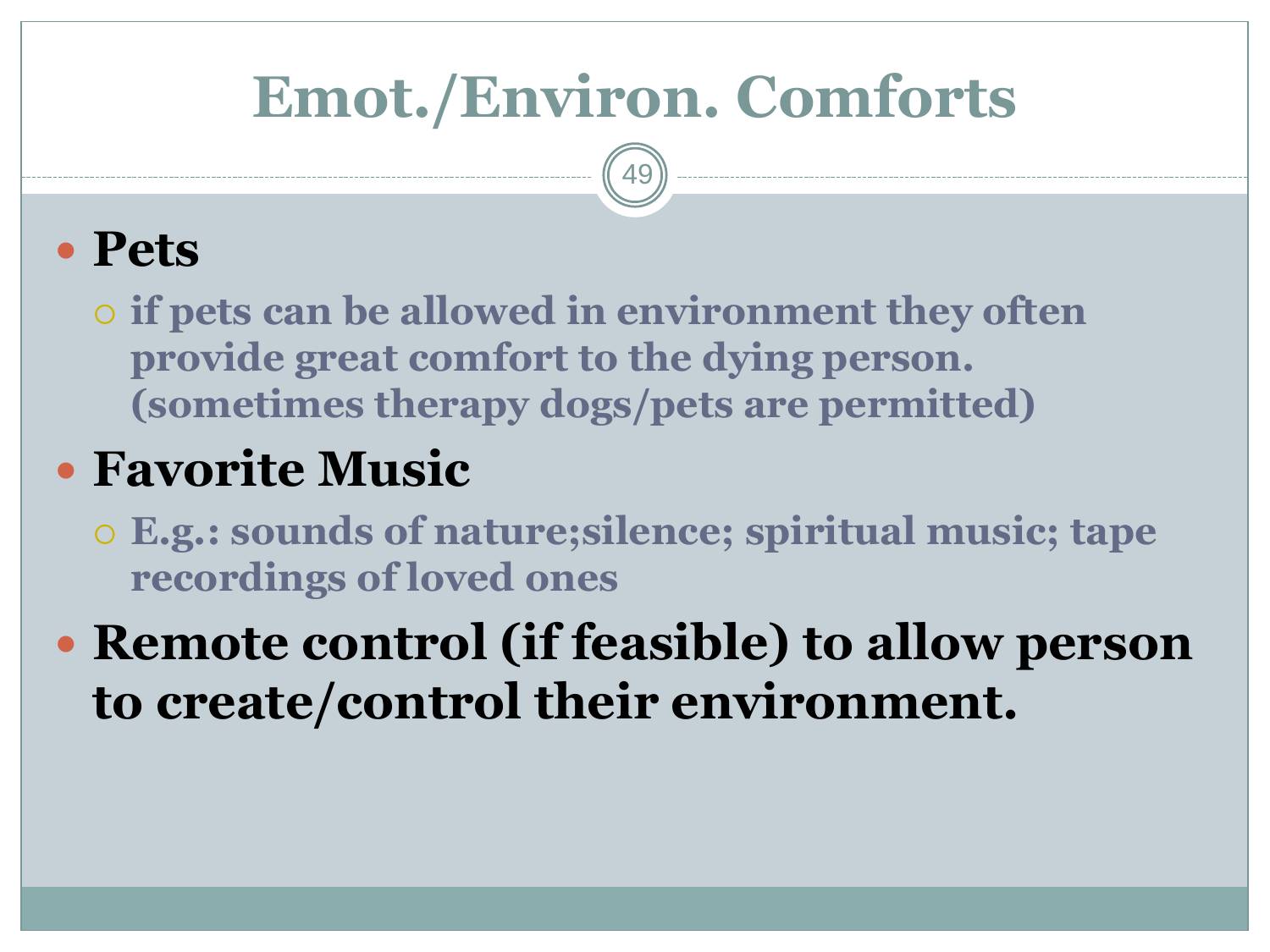## **Emot./Environ. Comforts**

50

## **• Respect Boundaries The dying person is losing control over many things in their life. Respect whose "space" you are in. Ask if the person would like you to knock before entering. Find a system that makes the person**

**feel safe and the least invaded!**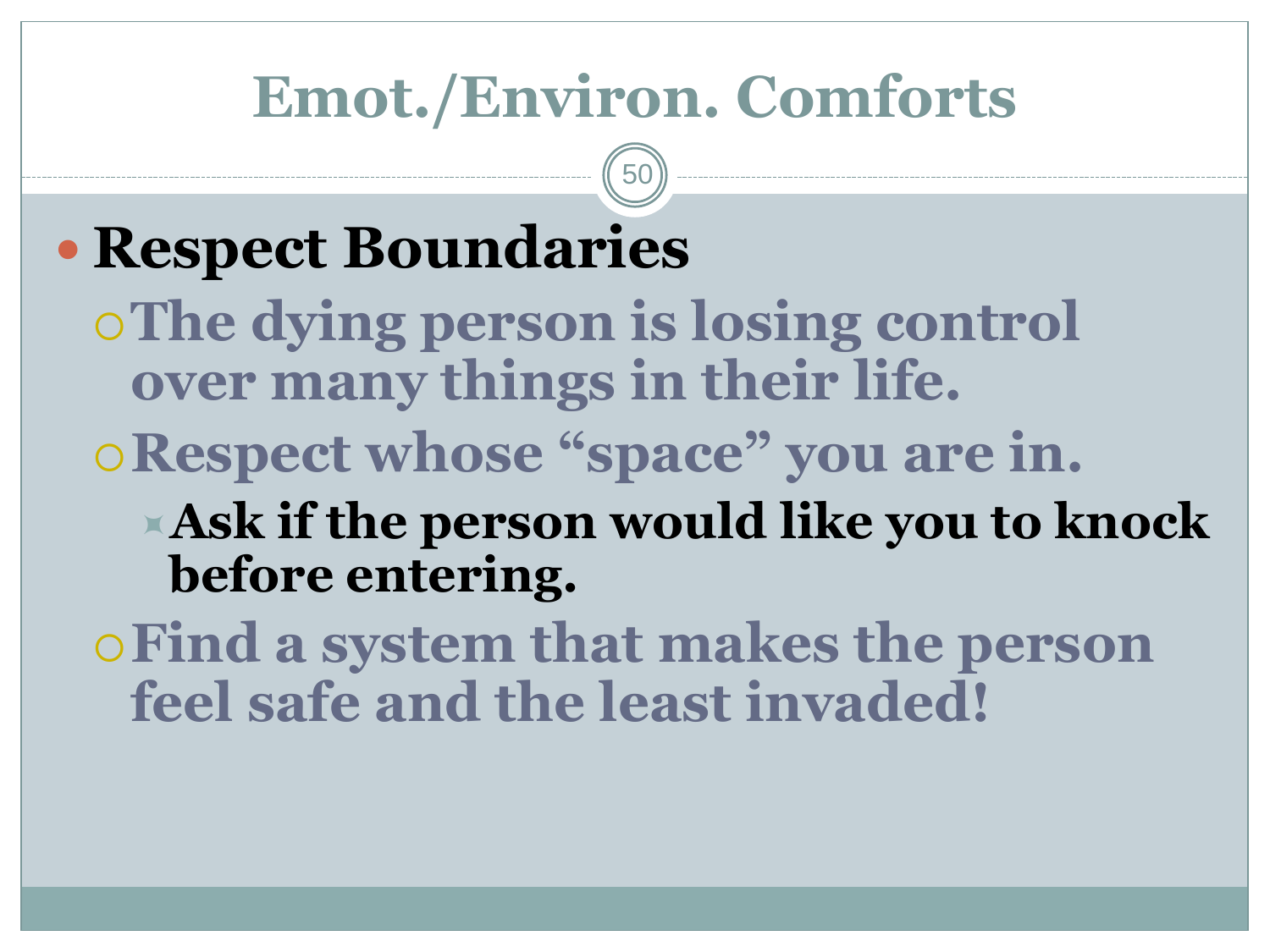# **Impending Death**

51

### **Changes in breathing**

- **Shallow, inefficient**
- **Cheyne-stokes; agonal**
- **Disengagement**
	- **Withdrawal from active participation**
- **Odors**
	- **Sweet, perfume-like**
	- **Bodily fluids usually decline**

### **Terminal events**

**Gasps; involuntary muscle twitches; eyes.**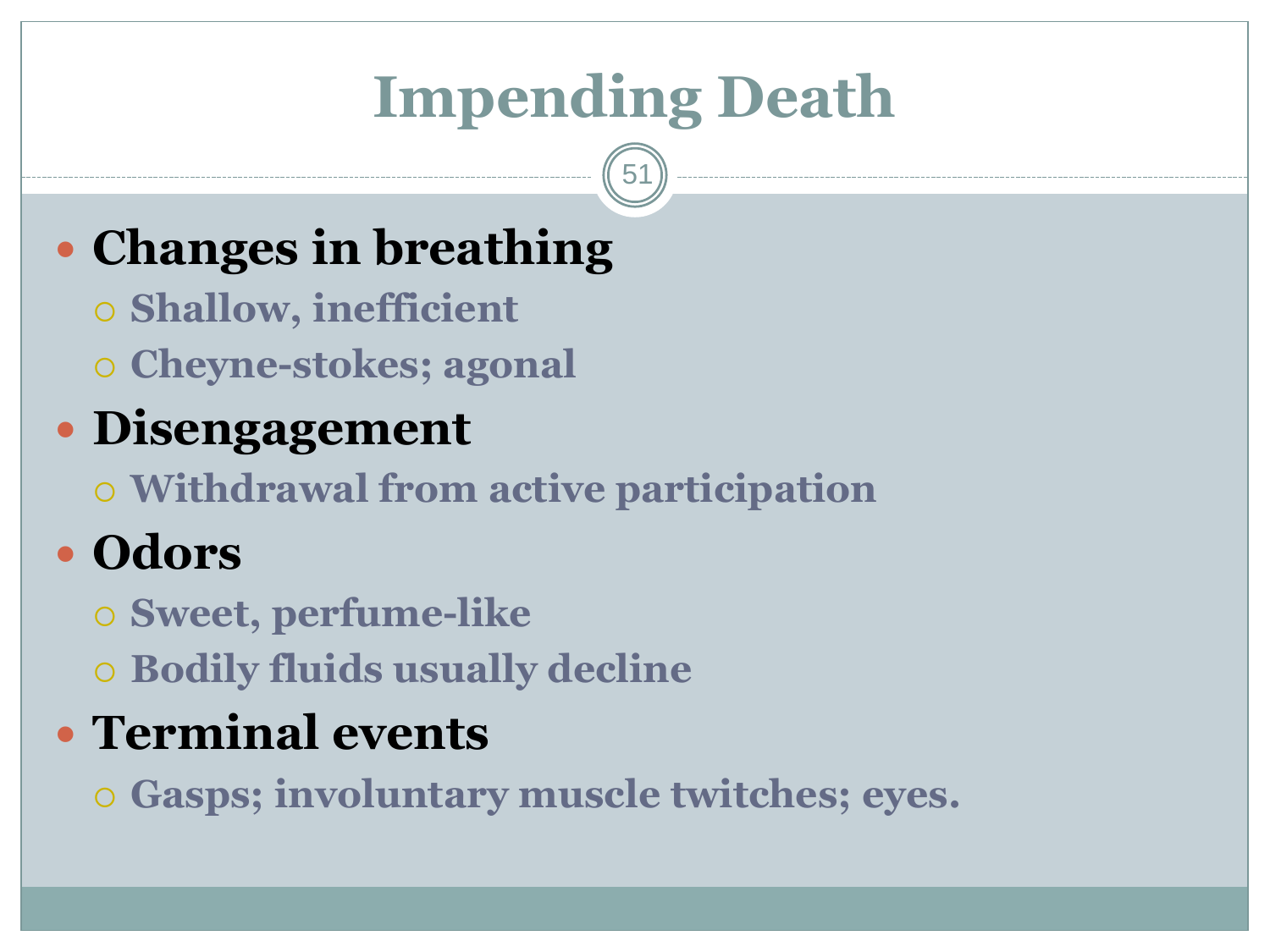# **Clinical Knowledge**

52

## **Empirical basis of learning**

- **Setting standard for practice**
- **Need to care for patient and supports**
- **Forward-looking**
	- **Life continues**

### **Learning from experience and mistakes Autopsy and Review of events**

### **Compassion**

- **Care for emotions of all involved**
- **Need to learn for future situations**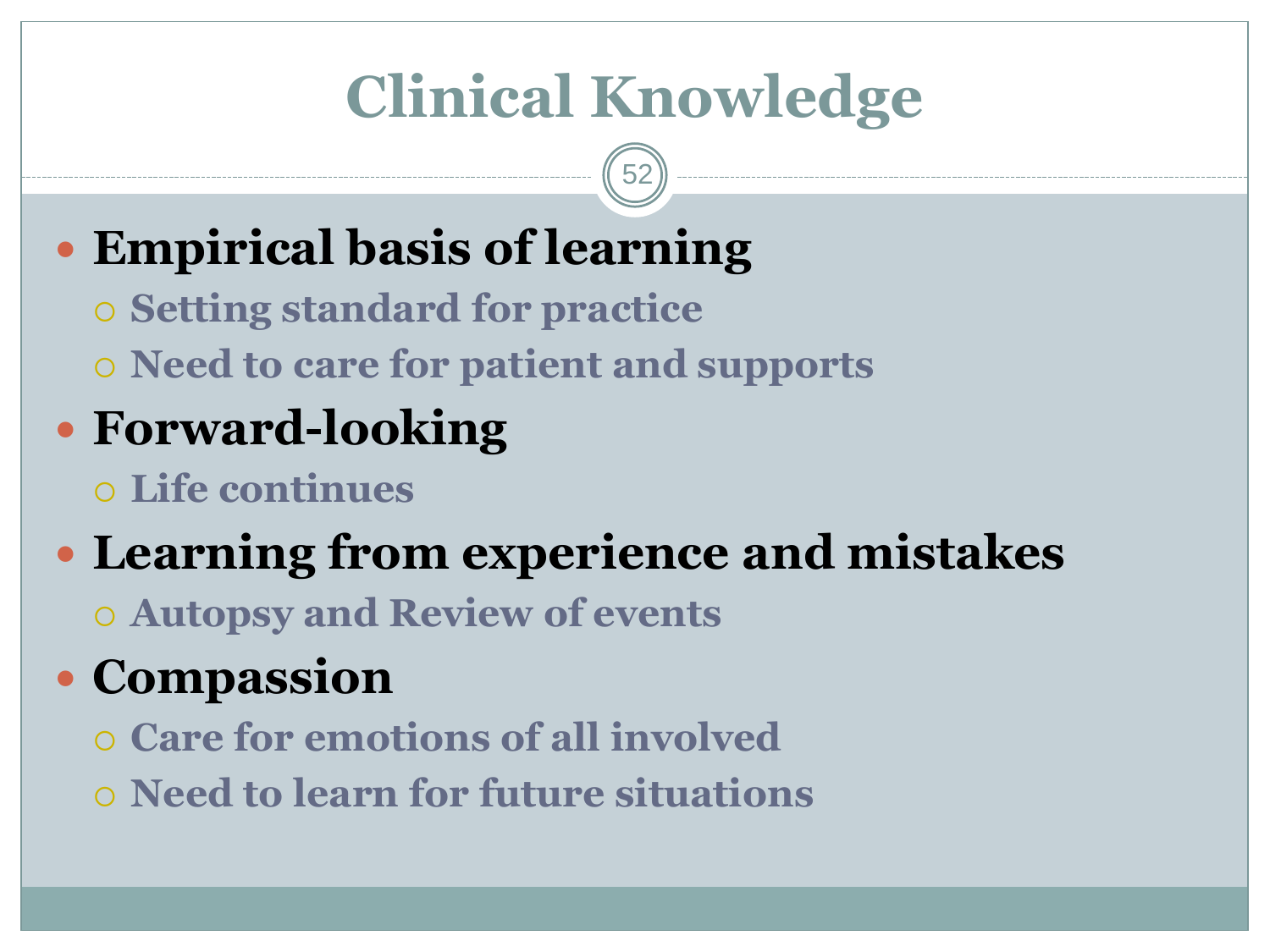## **Death as a terminal event**

- Often a delicate topic; some cultures broach gingerly
	- Discussing before-hand with your agent, executrix, etc. removes the guess work and preserves the tender moments
		- $\overline{\phantom{a}}$  i.e.: closure without the ugliness of meetings or scrambling to get things in place.
- Once you do have everything in place…
	- Continue to communicate and update and document
	- …and your last thought won't be, "if only I had…"
- Quality of care for the individual who is dying, until their last breath is taken.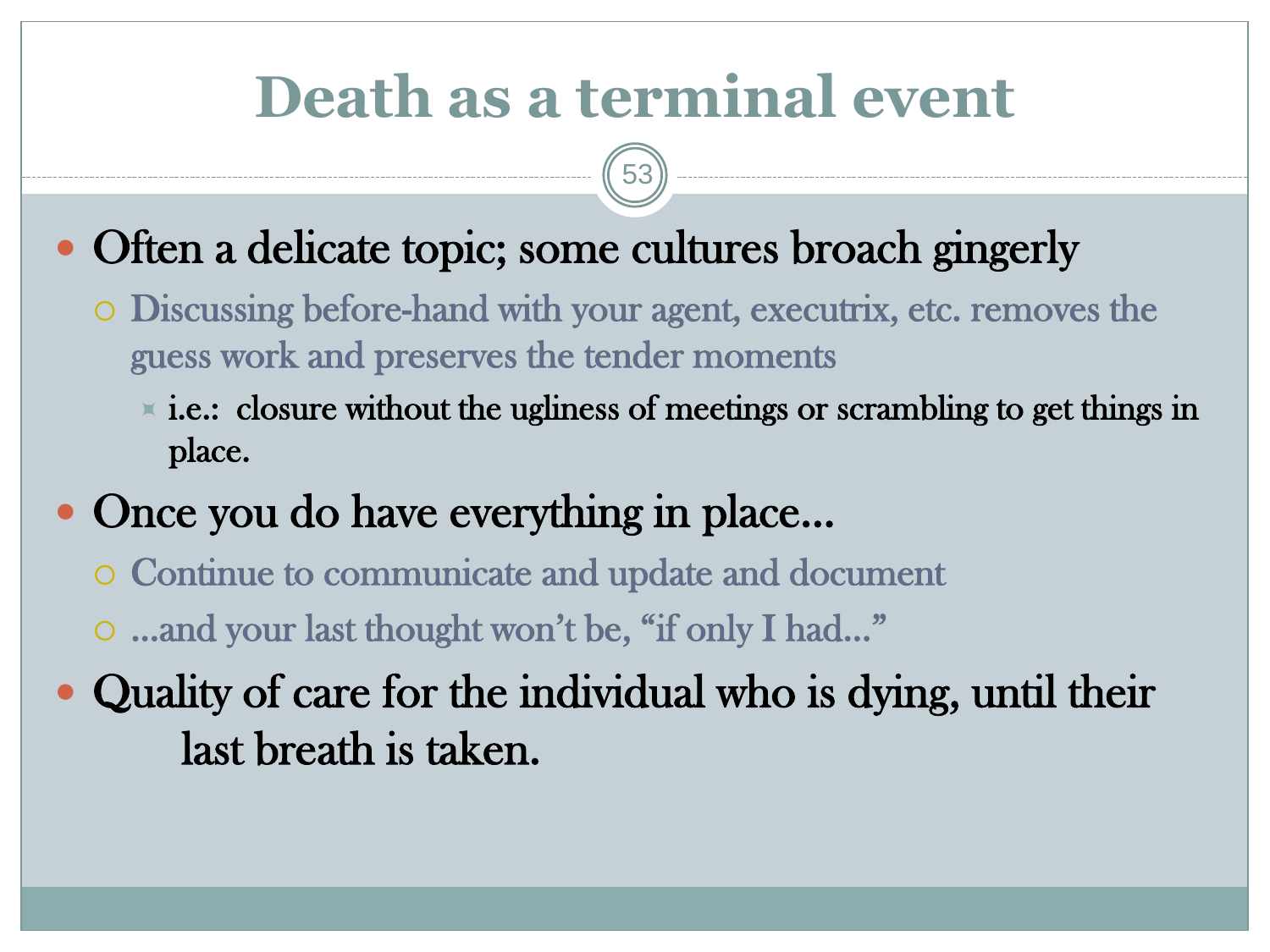# **Assuring safe passage**

54



Ascertain if there are funeral plans or burial fund in place

• Connect with POA or Conservator (Guardian) to confirm that financial affairs are attended to

 In regards to the funeral costs, spiritual requests What to do with the belongings (secure heirlooms or precious items)

- Once death certificate has been signed (by M.D.),
	- Establishments and agencies will need to be notified
		- $\times$  Community connections, newspaper announcement, funeral arrangements, friends and co-workers.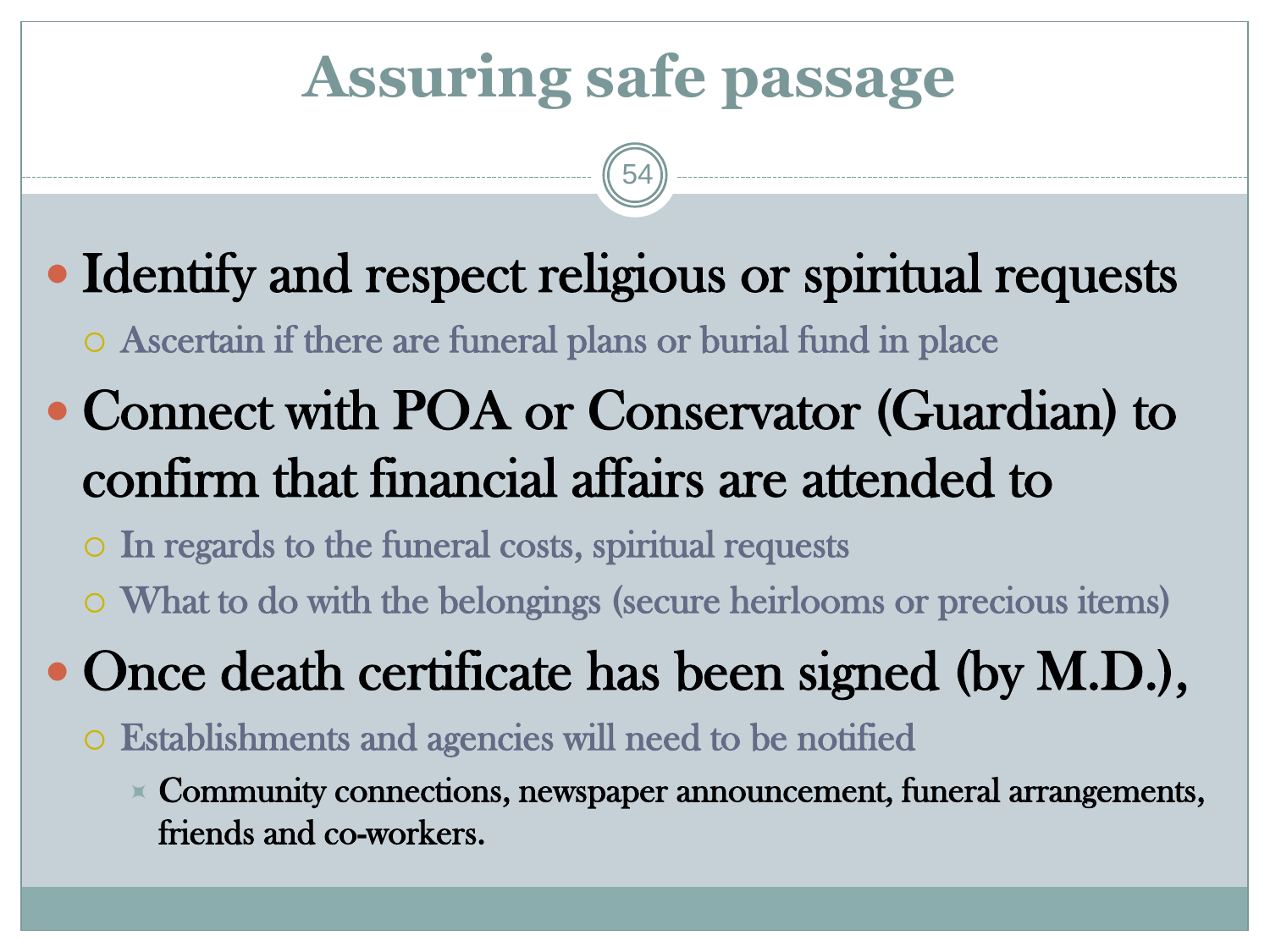*Grief & Bereavement* 

• Grief – intense emotional suffering caused by a loss, disaster or misfortune; sorrow (Webster Dictionary)

• Grieving is the process of emotional and life adjustments one goes through after a loss.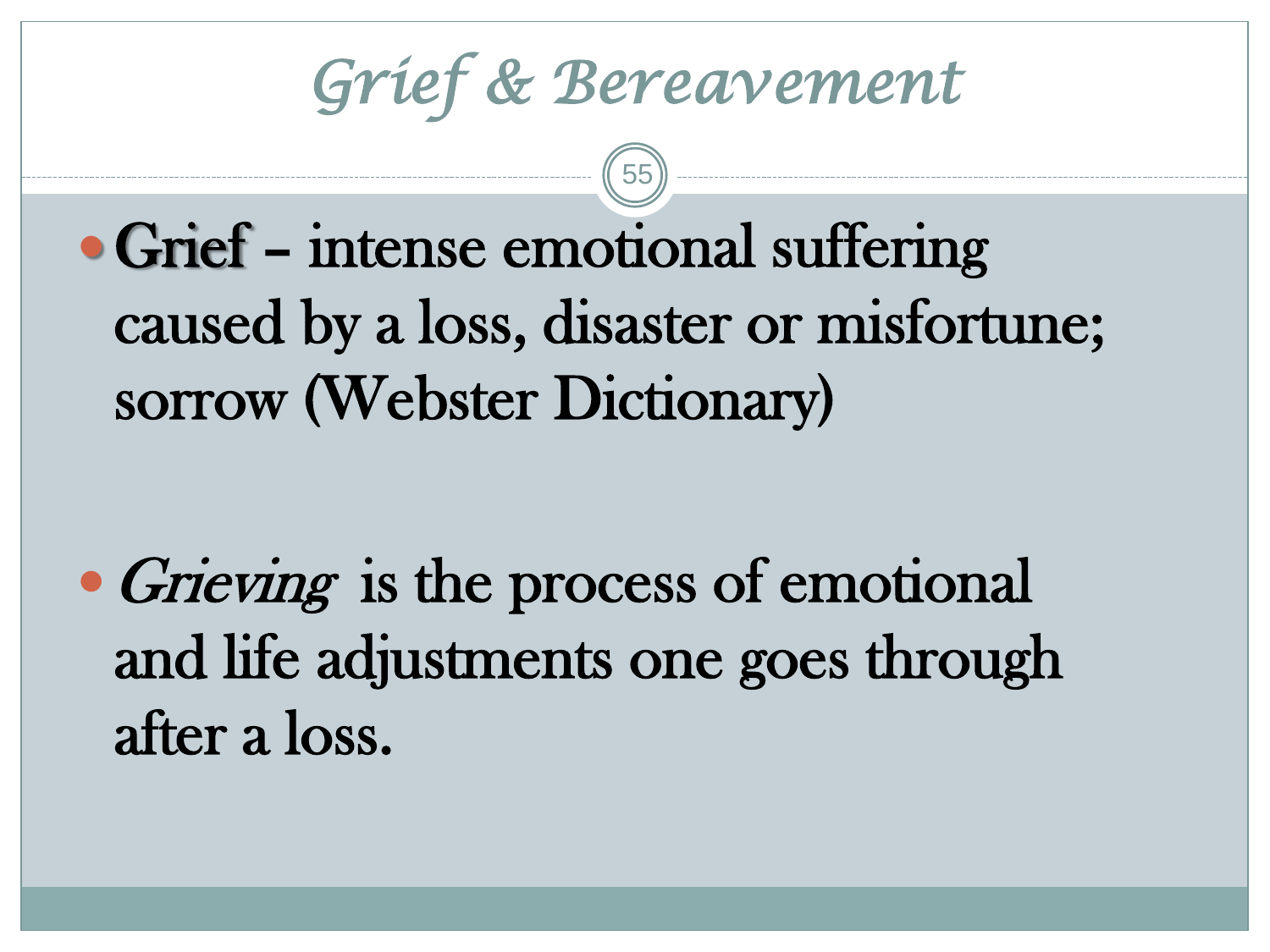*Grief & Bereavement*

# • Anticipatory Grief - caused by an impending or upcoming situation or expected loss.

Bereavement – grieving after a loved one's death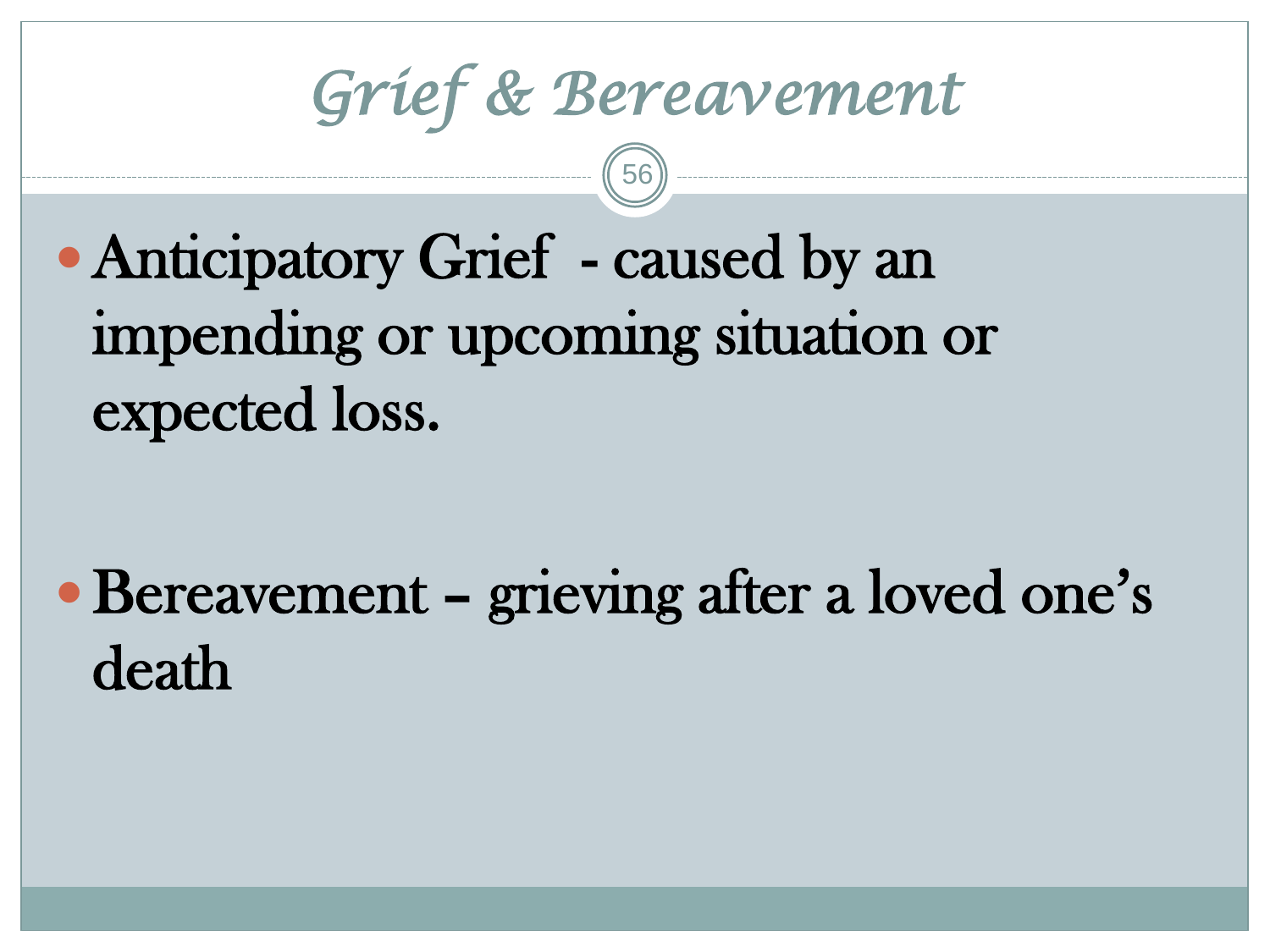*Movin' on* 

• There is no right way or wrong way to grieve

May go through an array of extreme emotions and reactions

Grieving takes *time* for most people  $-$ There are no correct timetables

 Meet with team members so that there is closure, but don't allow blaming to be the focus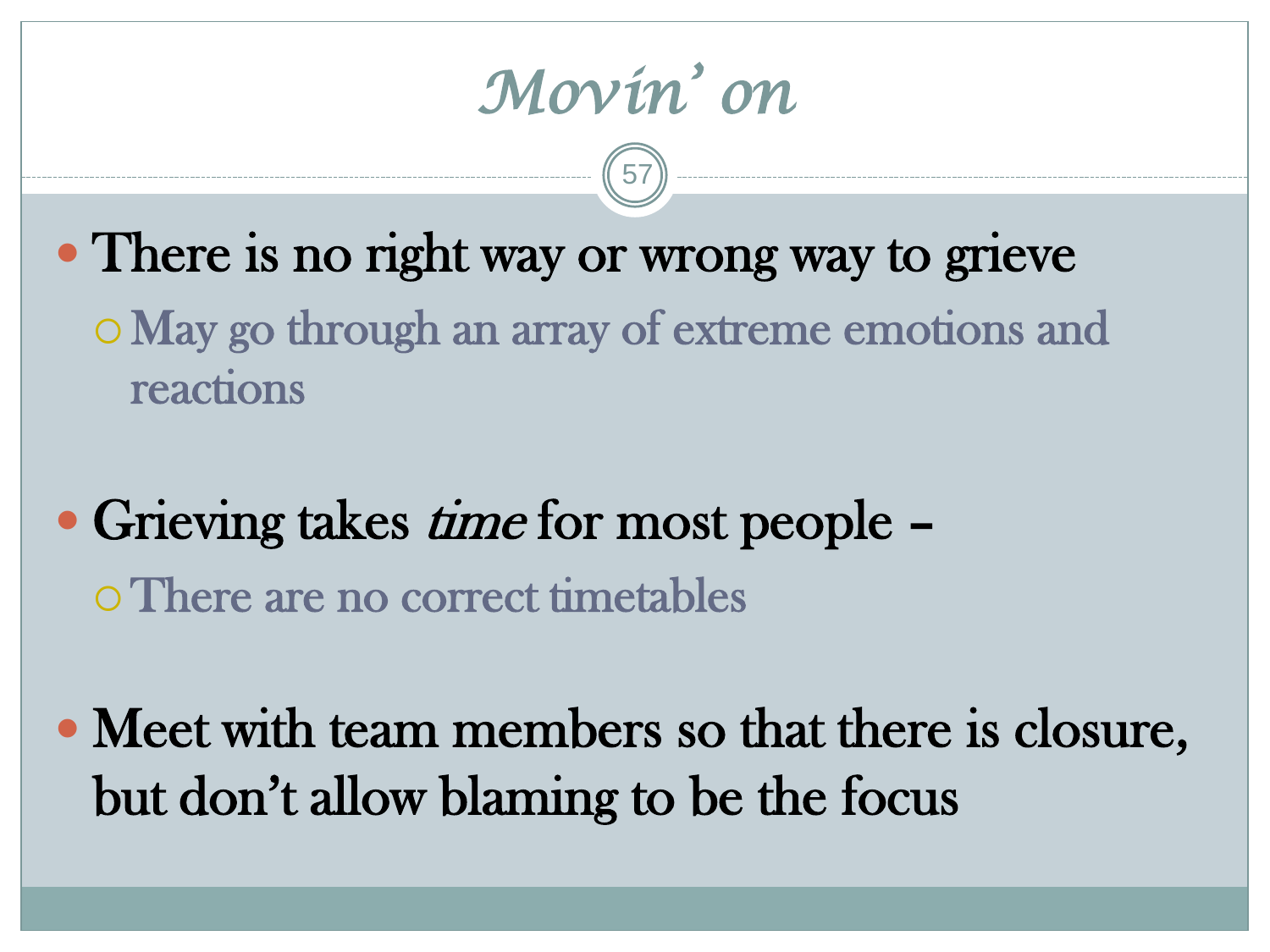# **Worden's: 4 Tasks of Mourning**

58

- **T: to accept the reality of the loss**
- **E: experience the pain of the loss**
- **A: adjust to the new environment without the lost object (person)**
- **R: reinvest in the new reality**

**J. William Worden, Grief Counseling and Grief Therapy**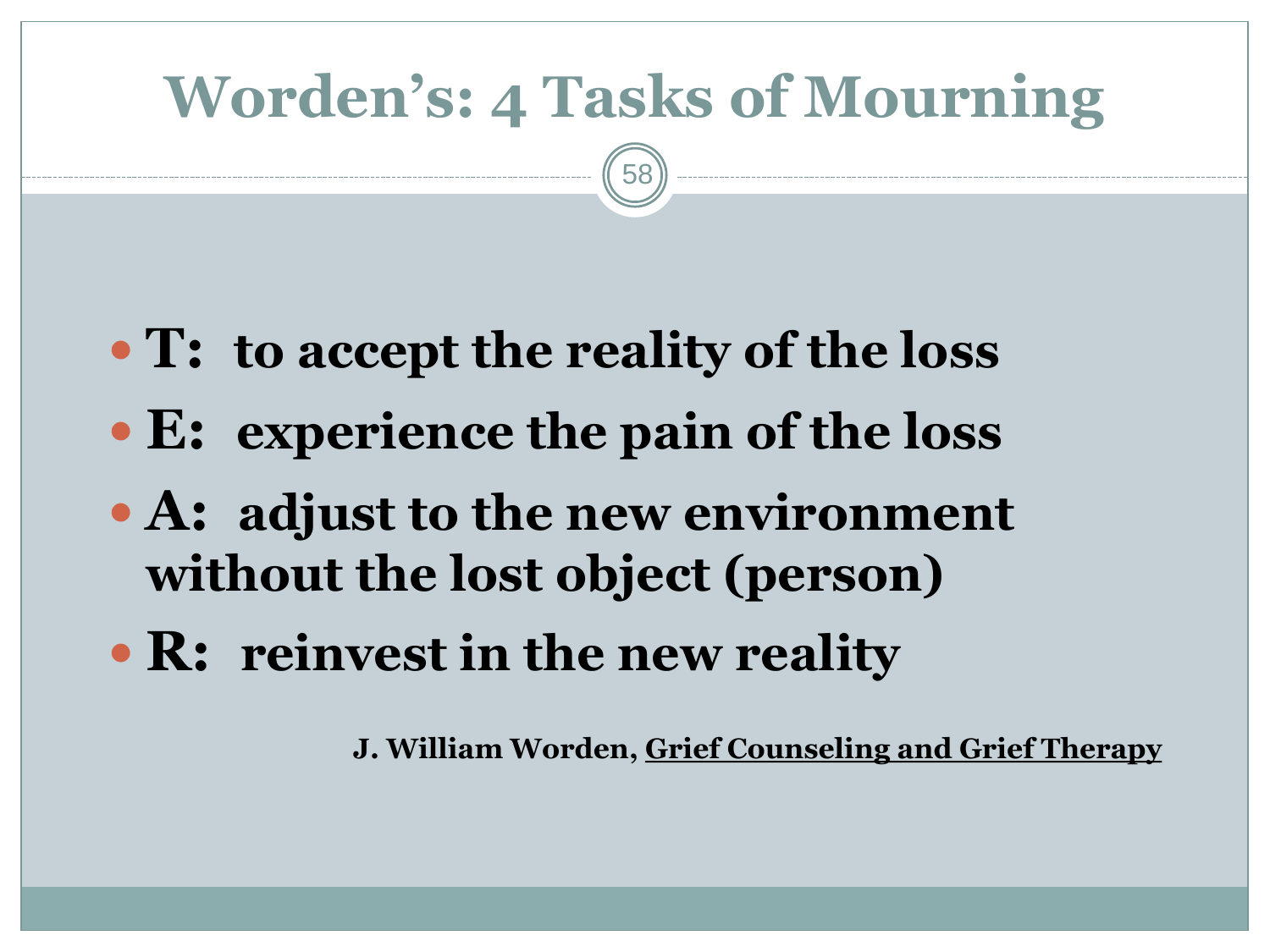### **Mourner's Bill of Rights**

59

# **Recognizing these rights makes healing possible**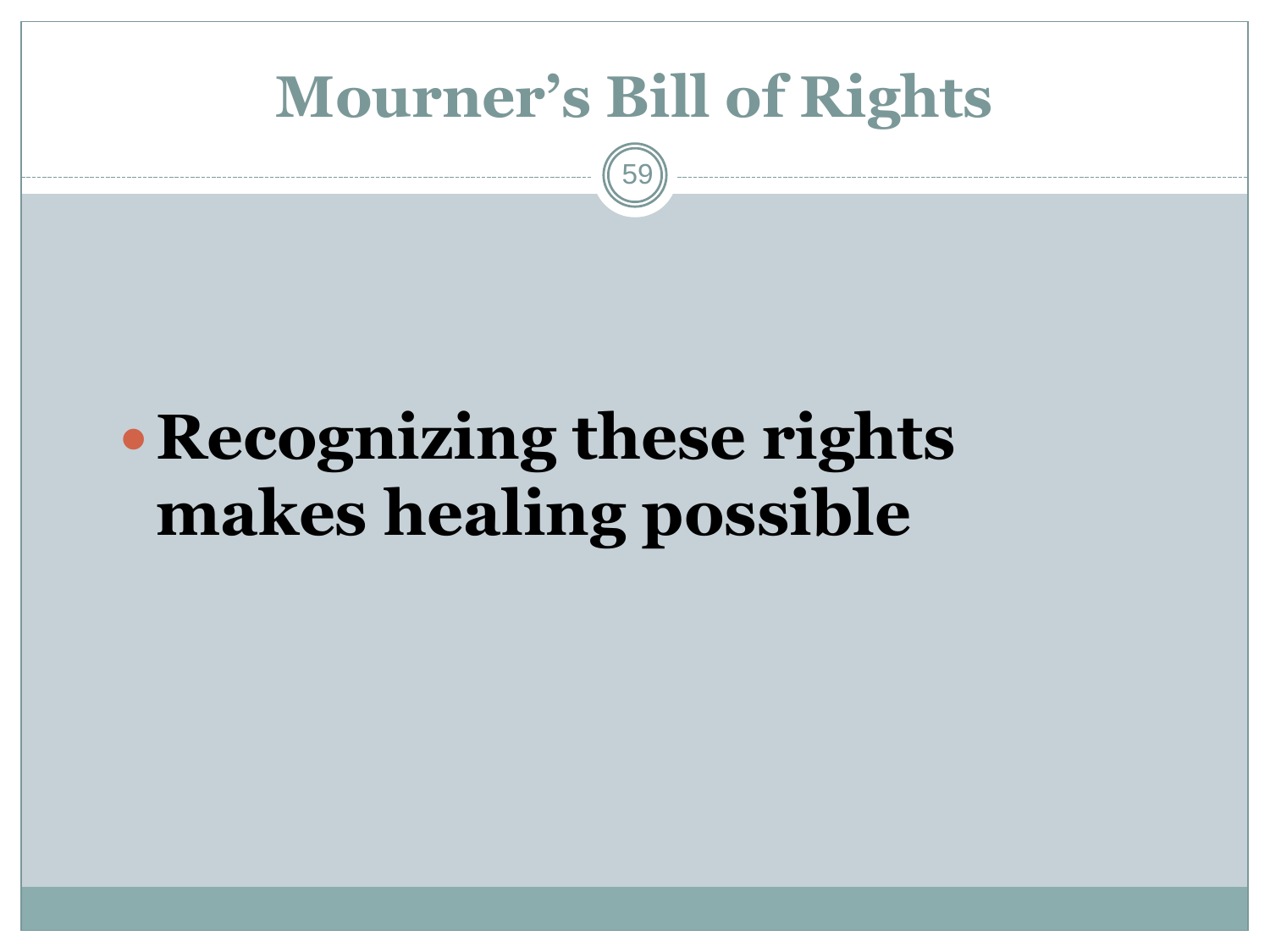*Healing* 

# • It is much healthier to go through this process in an intentional way

(Sharon O'Brien, about.com)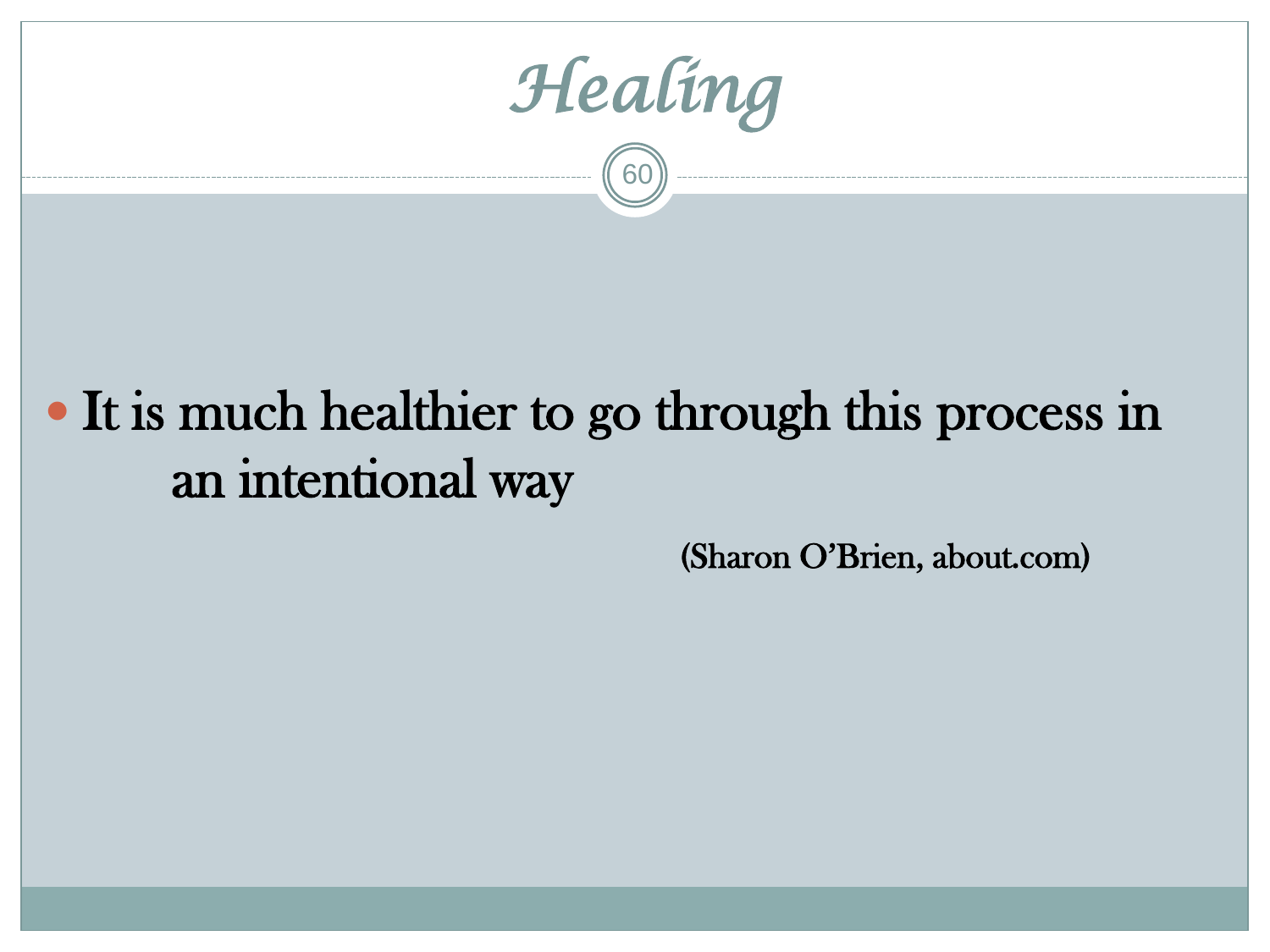*Healing*

### Some Suggestions:

- Learn to accept that your loss is real
- Make it OK to feel the pain
- Adjust to not having that individual in your case load
- Our clients do impact our lives and vice versa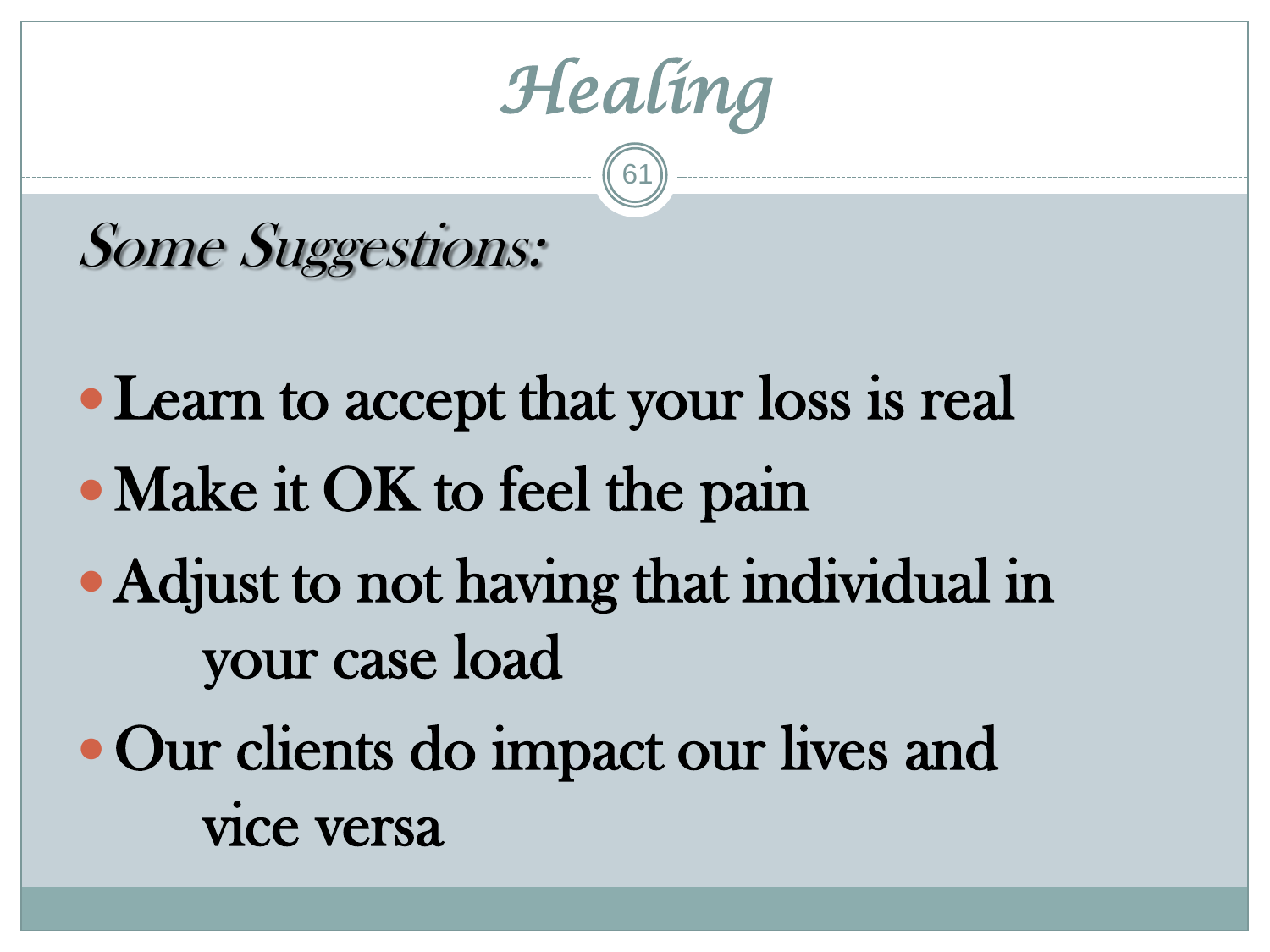*You are not alone*

- Take good care of yourself…you have gone through a lot!!
- O Get good sleep
- Eat well
- Take breaks during work, meditate, pray, etc. calm/soothe the mind and body
- Exercise take long walks
- Talk about this experience with a confidant
- Remember that you are in the clients/individual's life for a reason…there are no accidents
- Be good to yourself. Gather strength, take a deep breath...you have other individuals who need you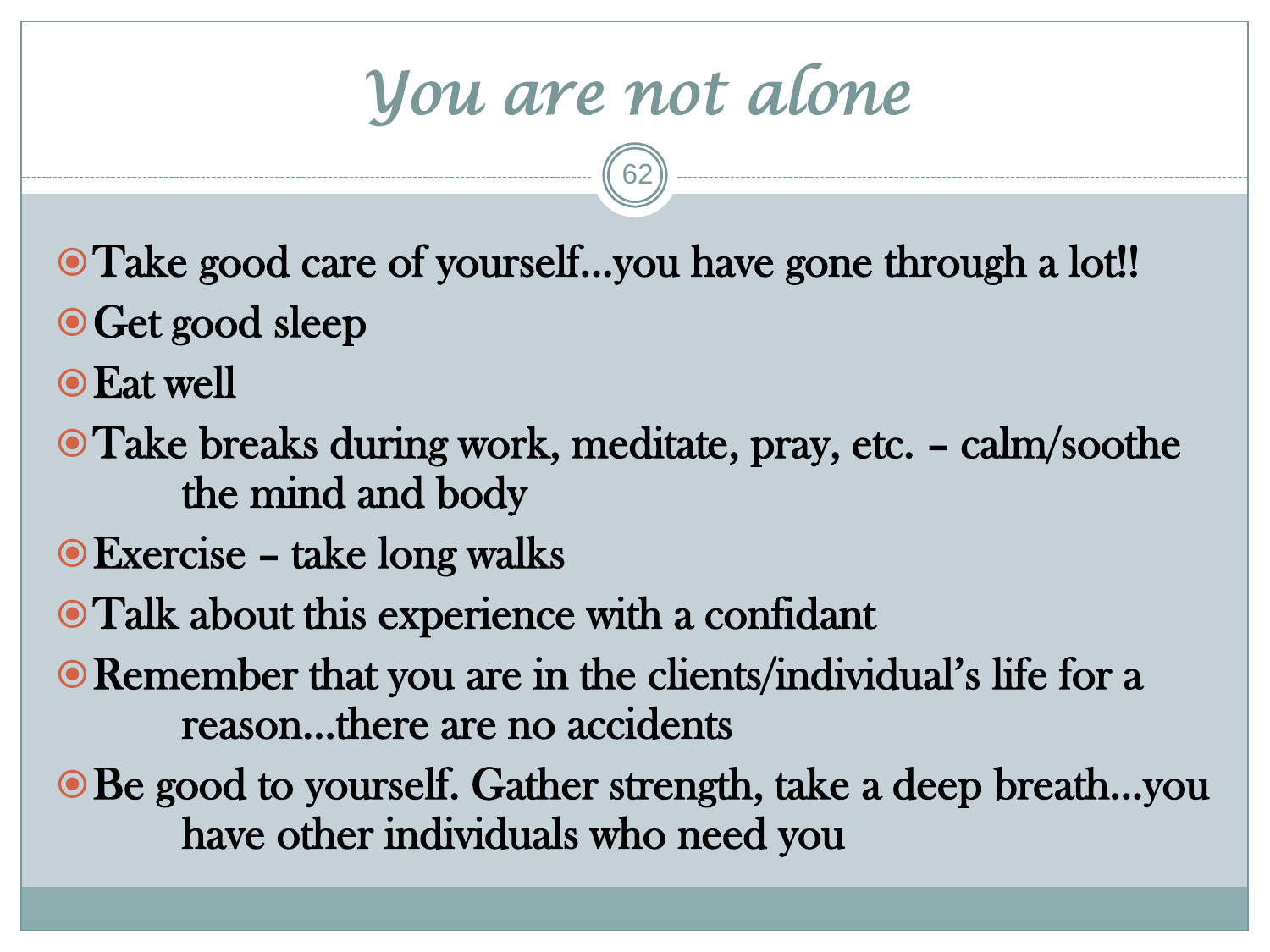#### *You are not alone*  63

Ascertain that all paperwork is complete

Possibly check-in w/family after a couple of weeks have passed (optional, but it makes good sense) Hospice can be helpful with Grief counseling for the family and staff …utilize this service!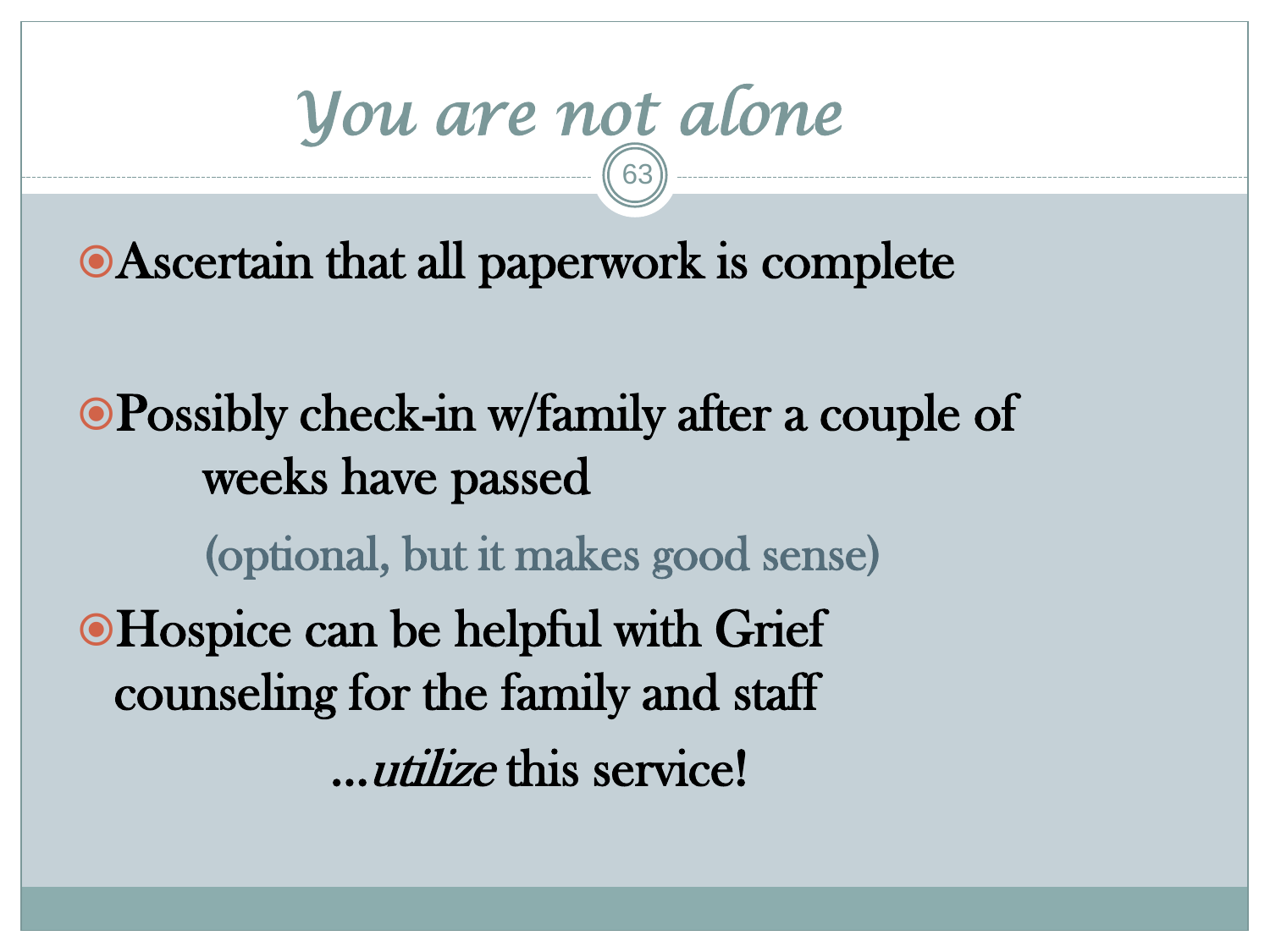# **Learning from death**

64

• Keep an open mind to feedback as this may not be the only time you go down this road.

- Review events, communication, paperwork, intentions, and outcomes
- Mortality Review process: [especially Jackson Class members]
	- All documentation
	- Life history
	- Multidisciplinary
	- Summary conclusion
	- Open accountability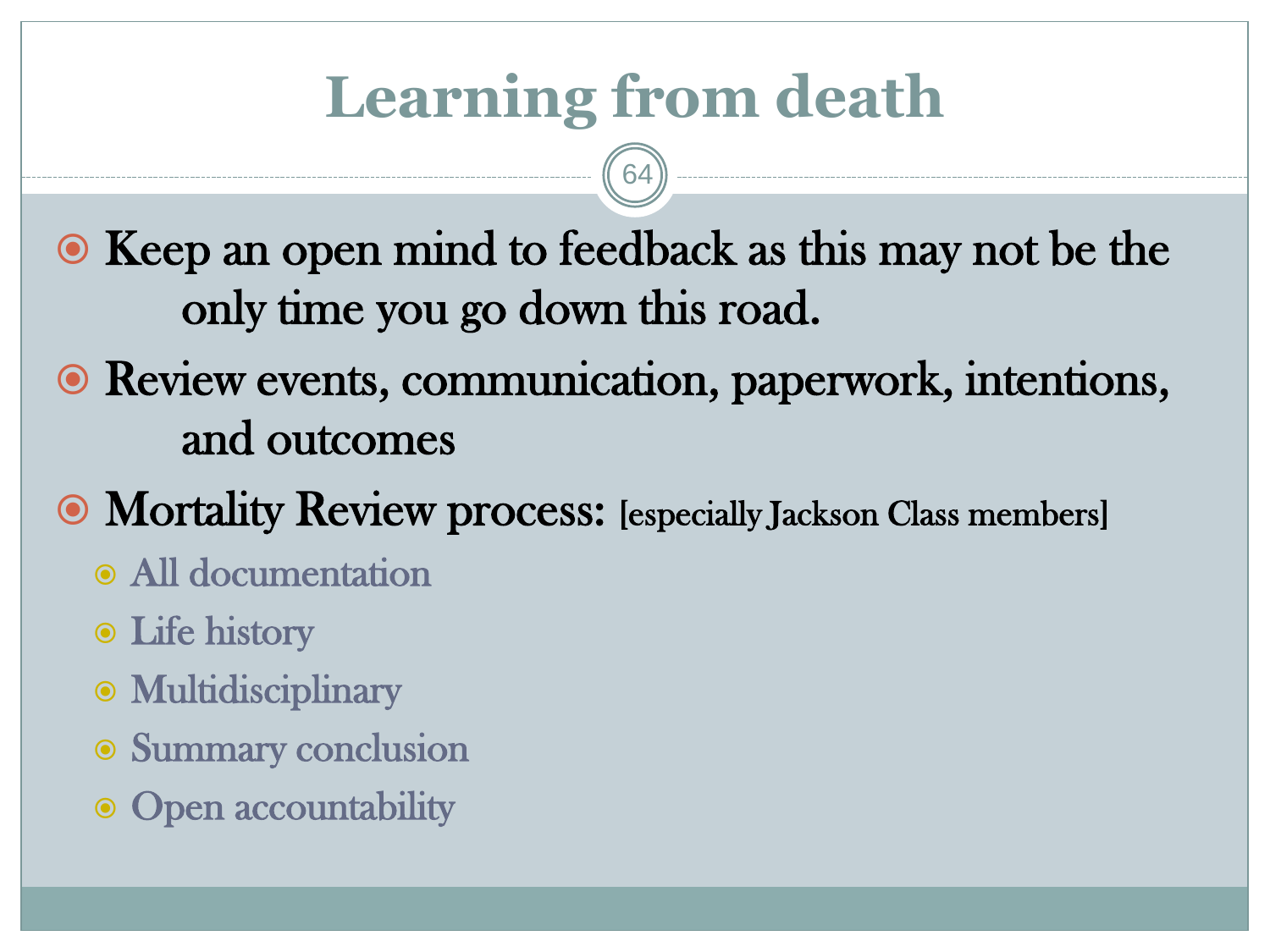# **Learning from death**

65

### **Autopsy**

- **Medical procedure (Office of the Medical Investigator)**
- **Macroscopic, microscopic tissue examinations**
- **Toxicology**
- **Brain development; unusual conditions**

### **Quality Improvement**

- **Identification of specific errors** 
	- **One time event**
	- **Agency, System-wide barriers or habits**
- **Policy changes**
- **Educational opportunities**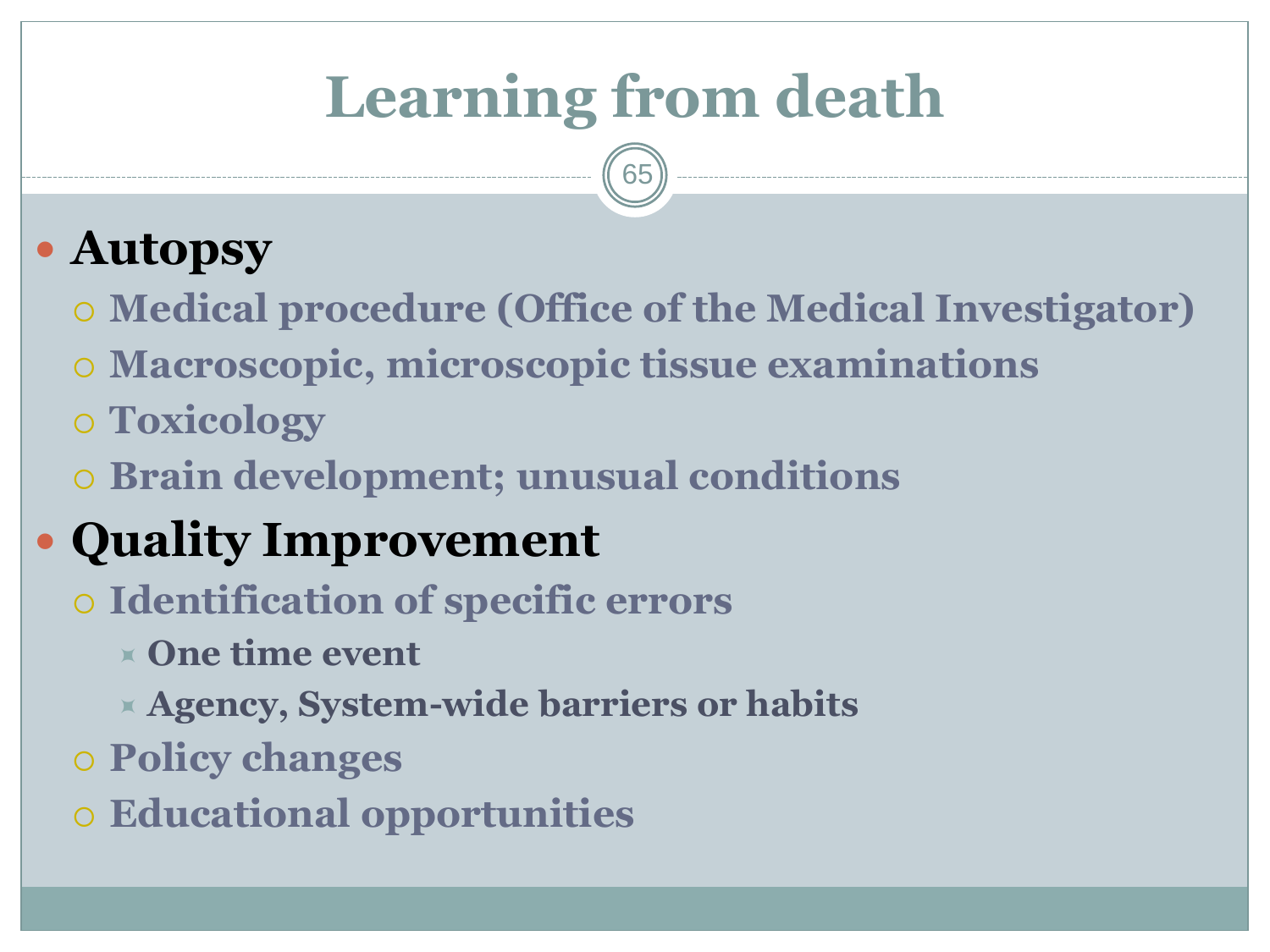# **Learning from death**

- **Case histories**
- **New syndromes**
- **Change in procedures**
- **Medical errors**
- **Improved communication**
- **Shared humanity**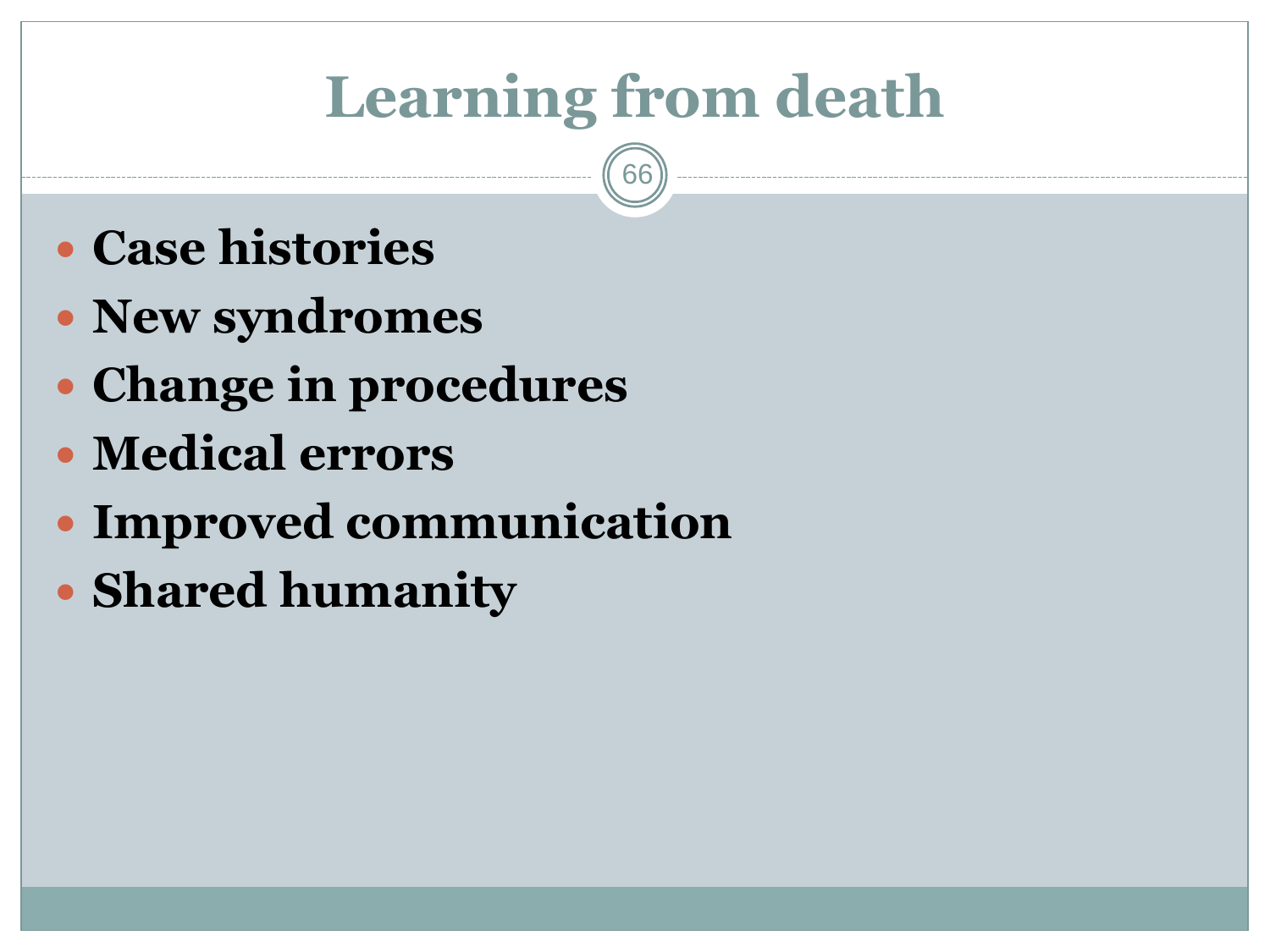## **Conclusions**

- **Living is a terminal adventure.**
- **We affect others with our values and attitudes, and are affected in turn by the people we love and care for.**
- **We (individually and collectively) can assure that people die with dignity and respect in accordance with their wishes and rights.**
- **People who make healthcare decisions must be involved appropriately, frequently, and repeatedly to assure best outcomes.**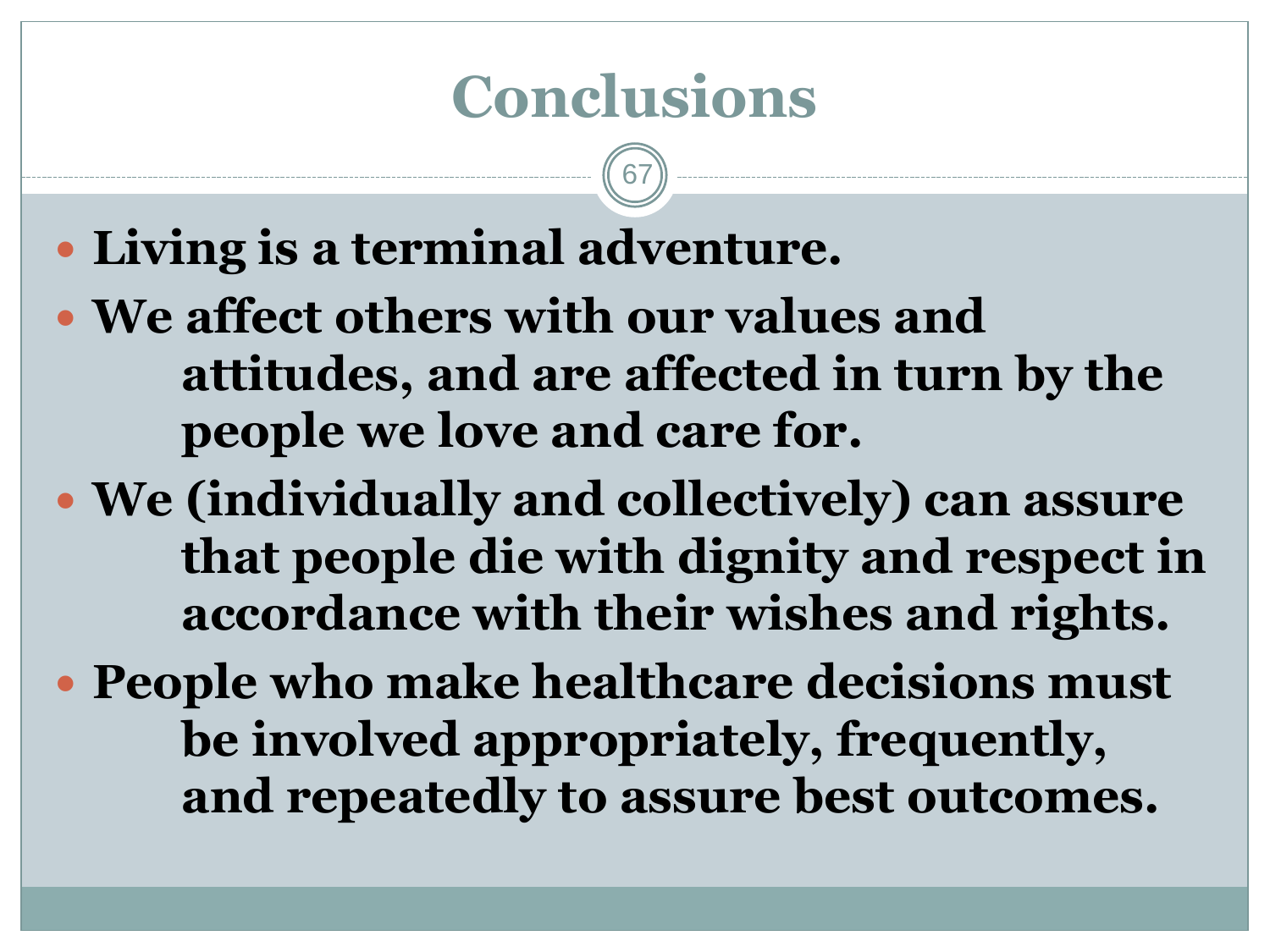## **Conclusions**

68

 **The dying process (short and long) affects the organs of the body at different rates, resulting in multiple symptoms.**

 **Treatments include specific therapies to the person and to the environment.**

 **Clinical knowledge will continue to evolve and improve from our examination of all aspects of the events and process involved in the end of life.**